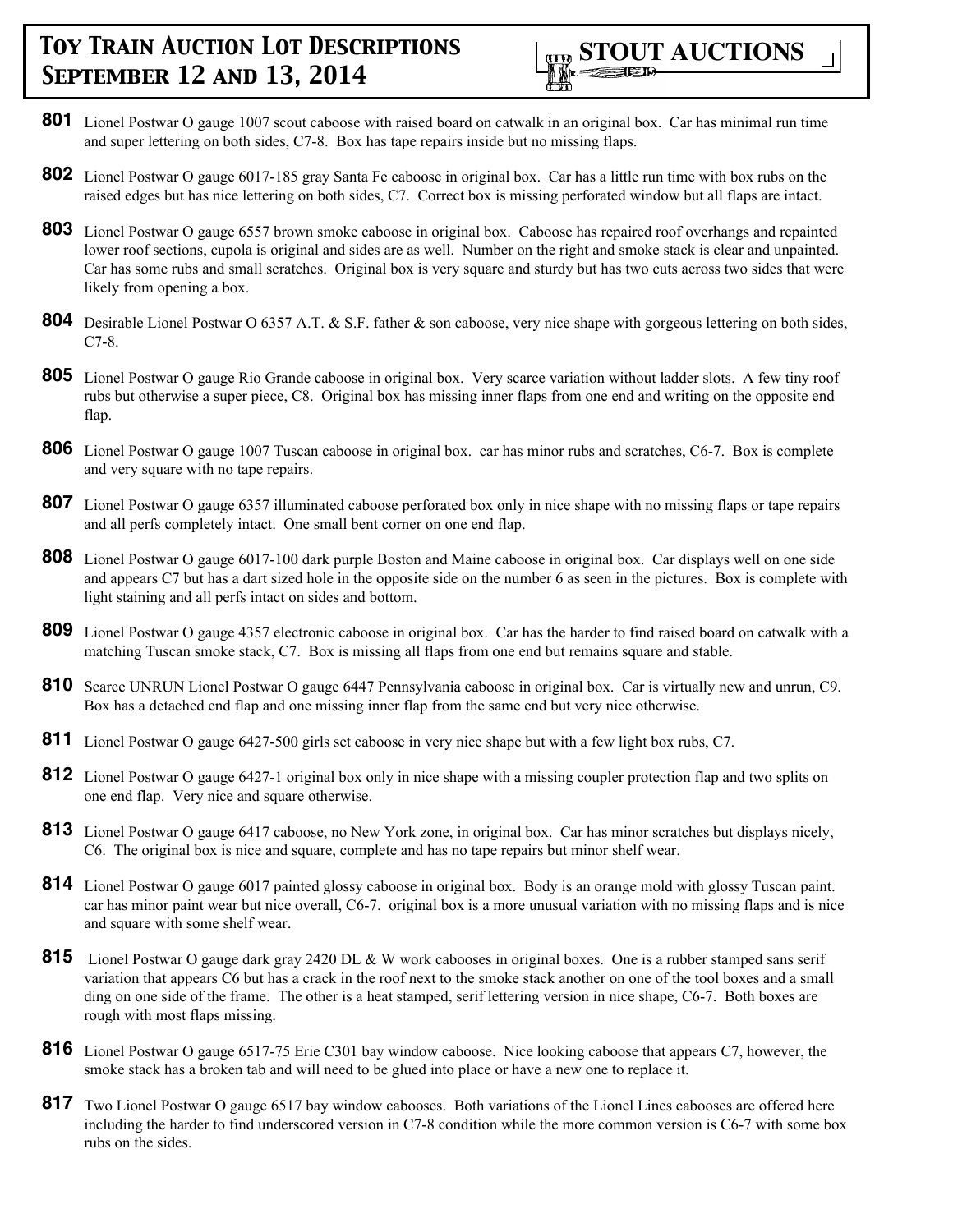

- **818** Lionel Postwar O gauge 6517-60 empty boxes only. One is considerable better than the other but both are complete with intact cellophane windows.
- **819** Lionel Postwar O gauge 6167 unmarked brown and yellow cabooses. Brown one has very little wear (C7) but the yellow one has a number of small rubs and scratches (C6).
- **820** Lionel Postwar O gauge 6027 Alaska railroad caboose with minor to moderate scratches, C6.
- **821** Lionel Postwar O gauge 6017 US Navy caboose, C6 with light scratches and rubs.
- **822** Lionel Postwar O gauge 6457 caboose with matching plastic stack, very nice C7-8.
- **823** Lionel Postwar O gauge 6167 caboose, a scarce variation with a red painted body. It does have some box rubs on the roof, C6.
- **824** Lionel Postwar O gauge 2457 caboose with brown body and smoke stack, red window frames and centered lettering, C6.
- **825** Lionel Postwar O gauge 6557 smoke caboose, most common version with Tuscan body and number to left, C7.
- **826** Lionel Postwar O gauge 6657 Rio Grande smoke caboose. Lots of paint wear and one corner of a roof overhang was broken off and has been carefully replaced with a piece from a red caboose, C5.
- **827** Lionel Postwar O gauge 2357 caboose with a red body that appears C7-8, however the presumably matching smoke stack is not original to the piece, no deluxe features, heat stamped lettering, very scarce.
- **828** Lionel Postwar O gauge 6167 unmarked olive drab caboose, a very scarce uncatalogued set component only, C6.
- **829** Lionel Postwar O gauge 6017 Lionel Lines caboose. Tuscan pained semi-gloss on an orange body mold, C6.
- **830** Lionel Postwar O gauge 6417-50 Lehigh Valley porthole caboose, very nice with few signs of handling and a couple small box rubs on the roof, C7-8.
- **831** Lionel Postwar O gauge 6417-50 Lehigh Valley caboose with a gray painted body, extremely nice but has some run time, C8.
- **832** Lionel Postwar O gauge 2257 caboose with a Tuscan body and a partial matching plastic smoke stack. The top of the stack was broken off and is missing, one step was broken off and has been reglued into place and another step has a hairline crack but is not severed, C5.
- **833** Lionel Postwar O gauge 6257 caboose with only one side lettered. Minor chipping on one lower edge o/w C7.
- **834** Lionel Postwar O gauge 2457 caboose, red with matching smoke stack, black window frames, whirly wheels and a flying shoe. This came in a 224E set from 1945 after WWII had ended.
- **835** Lionel Postwar O gauge Minneapolis and St. Louis caboose, red painted on a gray body, scarce variation, unrun C9.
- **836** Unrun Lionel Postwar O gauge 6017 Boston and Maine caboose with a medium blue semigloss body. A few small box rubs on the roof, otherwise C9.
- **837** Lionel Postwar O gauge 6017-235 A.T. & S.F. cabooses. One is unrun with a few minor box rubs, C9, the other has run time and small scratches, C7. These both have different frames.
- **838** Two Lionel postwar O gauge 6017 cabooses with underscored numbers which is a very scarce variation, both are C6-7. OB is nice but has inner tape repairs.
- **839** Lionel Postwar O gauge 6057 coral pink caboose, body does have many small scratches but the frame is very nice and trucks have never been run, C6 plus.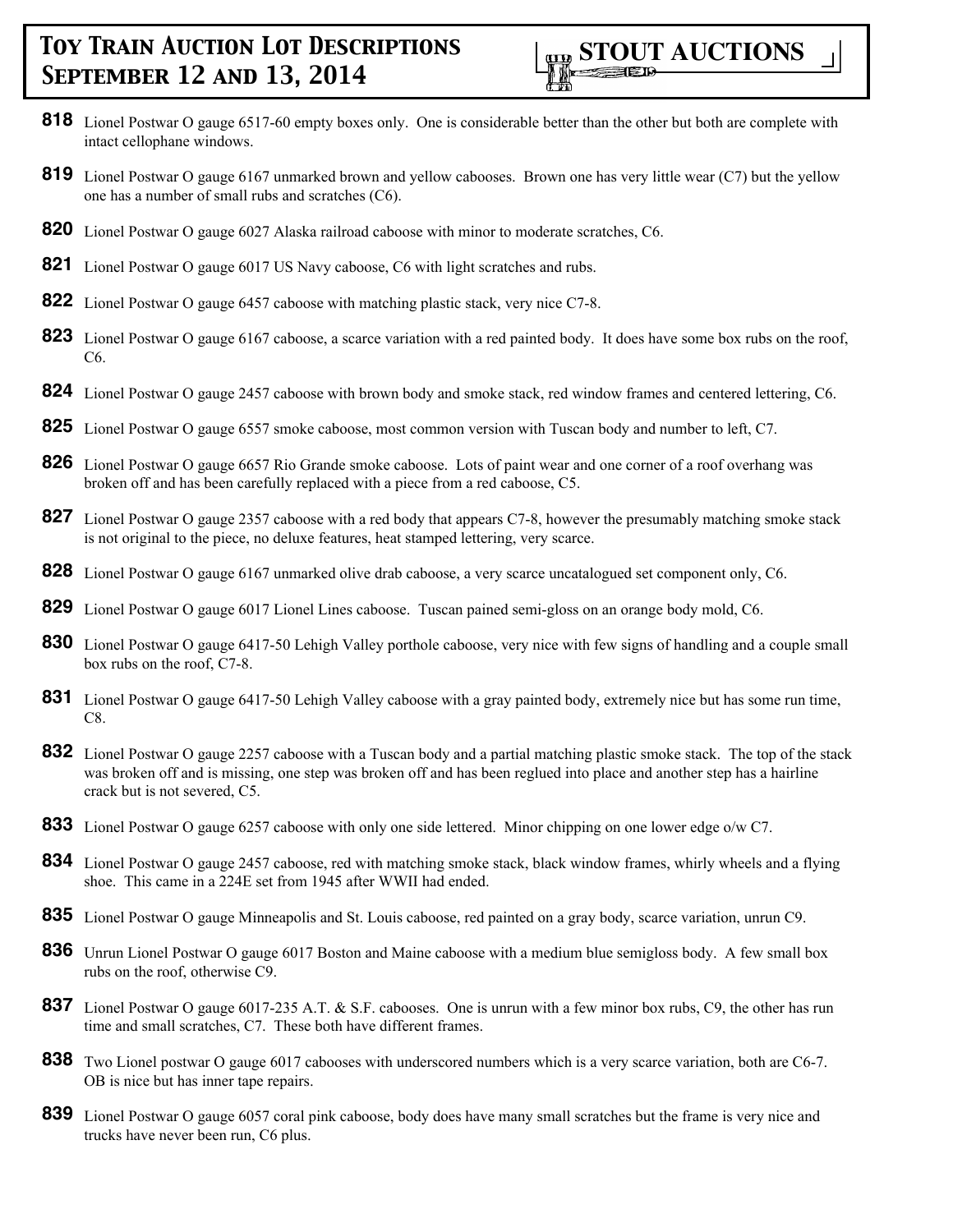

- **840** Lionel Postwar O gauge 6057 caboose with a red painted body. It does have a few small dings and some light scratches,  $C6$
- **841** Lionel Postwar O gauge 6047 caboose with a coral pink body, frame is odd in that it has one AAR truck and one arch bar truck. Coupler is fixed as it should be. Car has minor scratches and needs a good cleaning, C6-7.
- **842** Lionel Postwar O gauge 6057-50 orange caboose, light run time with minute scratches, C6-7.
- **843** Lionel Postwar O gauge 6420 D.L. & W caboose with rubber stamped sans serif lettering, C6-7.
- **844** Lionel Postwar O gauge 6119-50 D.L. & W. work caboose, brown unpainted boy with a brown painted frame, low run time, C7.
- **845** Lionel Postwar O gauge 6119-75 D.L. & W. work caboose with rubber stamped serif lettering, C6-7.
- **846** Lionel Postwar O gauge 6119-100 D.L. & W. work caboose, variation with wood slats under the logo but with a heat stamped builders plate marked BUILT BY LIONEL. Caboose appears C7, however, it has a cracked ladder slot on the roof overhang.
- **847** Lionel Postwar O gauge 6429 N & W work caboose, scarce caboose in nice shape with light run time, C7.
- **848** Lionel Postwar O gauge 6429 N & W work caboose with moderate run time and a scratch on the roof, C6 plus.
- **849** Lionel Postwar O gauge 6130 Santa Fe work caboose with red painted cab and tool trays, C6.
- **850** Lionel Postwar O gauge 6130 Santa Fe work caboose, unpainted pale red tool tray and cab, C7.
- **851** Lionel Postwar O gauge 6429 D.L. & W. work caboose, scarce caboose with one painted tool tray and one that is not painted, C6.
- **852** Lionel Postwar O gauge 6219 Chesapeake and Ohio work caboose, C6.
- **853** Unrun Lionel Postwar O gauge 6824 USMC rescue unit, all original parts and complete with a few roof rubs and a small chunk missing from one wheel, C8.
- **854** Lionel Postwar O gauge 6814 rescue unit, complete and all original parts, C6.
- **855** Lionel Postwar O gauge 6814 rescue unit with a black unrun frame, only came in uncatalogued set 9820, C9. It was catalogued as 6824-50 due to the lack of accent pieces.
- **856** Lionel Postwar O gauge B 1018 2 sections of 027 track and B925 lubricant blister packs. Sealed blisters on damaged cards. Sold as is as seen in the pictures with no returns.
- **857** Lionel Postwar O gauge B5159 maintenance and lubricant kit and B6019 remote control uncouple & unload track in blister packs. Both packages are still sealed but do have damage. Sold as is as seen in the pictures with no returns.
- **858** Lionel Postwar O gauge B6019 remote control uncouple and unload track mint on a sealed card. The card is warped but still displays well.
- **859** Two Lionel Postwar O gauge B76 blister packs. Both cards have wear and one pack has the much harder to find aqua bases under the lamp shade.
- **860** Lionel Postwar O gauge 550 miniature railroad figure set in original box. Figures do have some paint loss but the set is complete. Box is somewhat worn as well, C6.
- **861** Four Lionel Postwar O gauge sealed blister packs including B163 automatic single target block signal, B1022LH 027 manual switch, B140 automatic banjo signal and a non-blister 262 highway crossing gate. The boxes all have minor to excessive wear and one has many tape repairs, the accessories are all mint.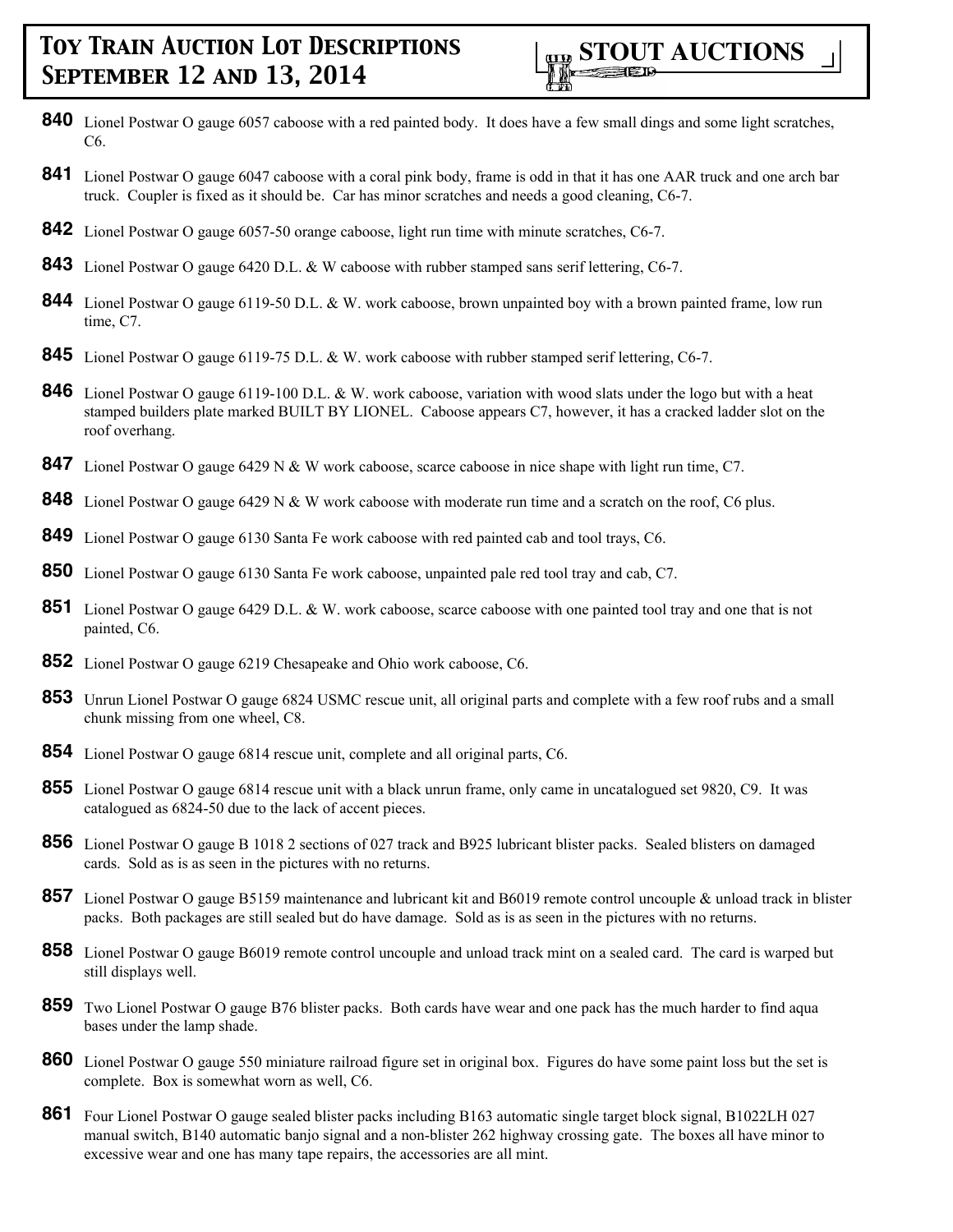- **862** Lionel Postwar O gauge 920 scenic set in original box. Complete and unused with a nice instruction sheet. Box is very nice as well, C9.
- **863** Lionel Postwar O gauge dealer display box full of 8 No. 40 cable reels. two reels have the tape missing around them but six have the tape. there are two white, one blue and five yellow reels of wire. Box is nice and complete with insert.
- **864** Lionel Postwar O gauge 6801-60 separate sale boat in original box. The boat has a brown top and white hull and is all original and like new, C9. The box is a brick with no missing flaps and no wear.
- **865** Lionel Postwar O gauge 122 unmarked lamp assortment in original box. There are lots of boxes and many have lamps in them but a few boxes are empty.
- **866** Lionel postwar raceway accessories blister packs B5159 maintenance and lubricant kit and B5478 flag and guard rail set. Both are in great shape with minor warping.
- **867** Lionel Postwar O gauge lamp posts in original boxes including 35 boulevard, 58, 64 highway (broken), 70 and two 71. Boxes are generally nice but two are missing a tuck flap. The lamps inside are all C6-7 unless otherwise noted.
- **868** Lionel Postwar O gauge 56 lamp post in original box with serif rubber stamped letters on one box end only. Very early three city box. Lamp post has minor wear, C7.
- **869** Lionel Postwar O gauge possible prototype dwarf switch, die cast instead of plastic, comes complete with parts packet and mint unused parts in a slightly crushed but complete original box.
- **870** Lionel Postwar O gauge dealer display smoke pellets box with insert filled with nine different variations of bottles including a clear bottle with black print and two different brown bottles. Box is very nice with no writing on the top but has some on the two ends.
- **871** Lionel Postwar O gauge dealer display 12-703-10 box full of 671-75 smoke lamps with all twelve boxes inside, full and in mint condition. Box does have some writing on the top and ends.
- **872** Lionel Postwar O gauge 148 dwarf signal, 410 billboard blinker and 310 billboard set all C9-10 in nice original boxes.
- **873** Scarce Lionel Postwar O gauge 413 countdown control panel in mint unused C9-10 condition in a complete original box that does have some shelf wear.
- **874** Lionel Postwar O gauge 5159 rail and roadway lubrication kit and a 928 lubrication and maintenance kit, both in nice shape with original boxes. The 5159 box and kit appear to be complete and unused. the 928 kit has been used and the box has a split corner.
- **875** Three Lionel Postwar O gauge 310 billboard sets in original boxes. two have OPS stickers and one is in a darker reddish tinted box. the boxes do have shelf wear and one has missing flaps and tape repairs.
- **876** Lionel Postwar O gauge 362-78 box with six original red stained barrels in great shape. Very hard to find, box has tears in a couple flap seams.
- **877** Early Lionel Postwar O gauge smoke pellets for smoke lamp autos in clear box. Box has some scratches on the front and is about 1/2 full.
- **878** Lionel Postwar O gauge 671 smoke conversion kit, C9-10 unused and untouched in original box.
- **879** Lionel Postwar O gauge dealer display 12 No. 28-3 clear lamps in original display box. There are twelve boxed lamps here but the boxes are not all matching and two are missing end flaps.
- **880** Scarce Lionel Postwar O gauge 50 "027" track clips in original box. Box is full and still in nice shape with no missing flaps but does have writing on one side.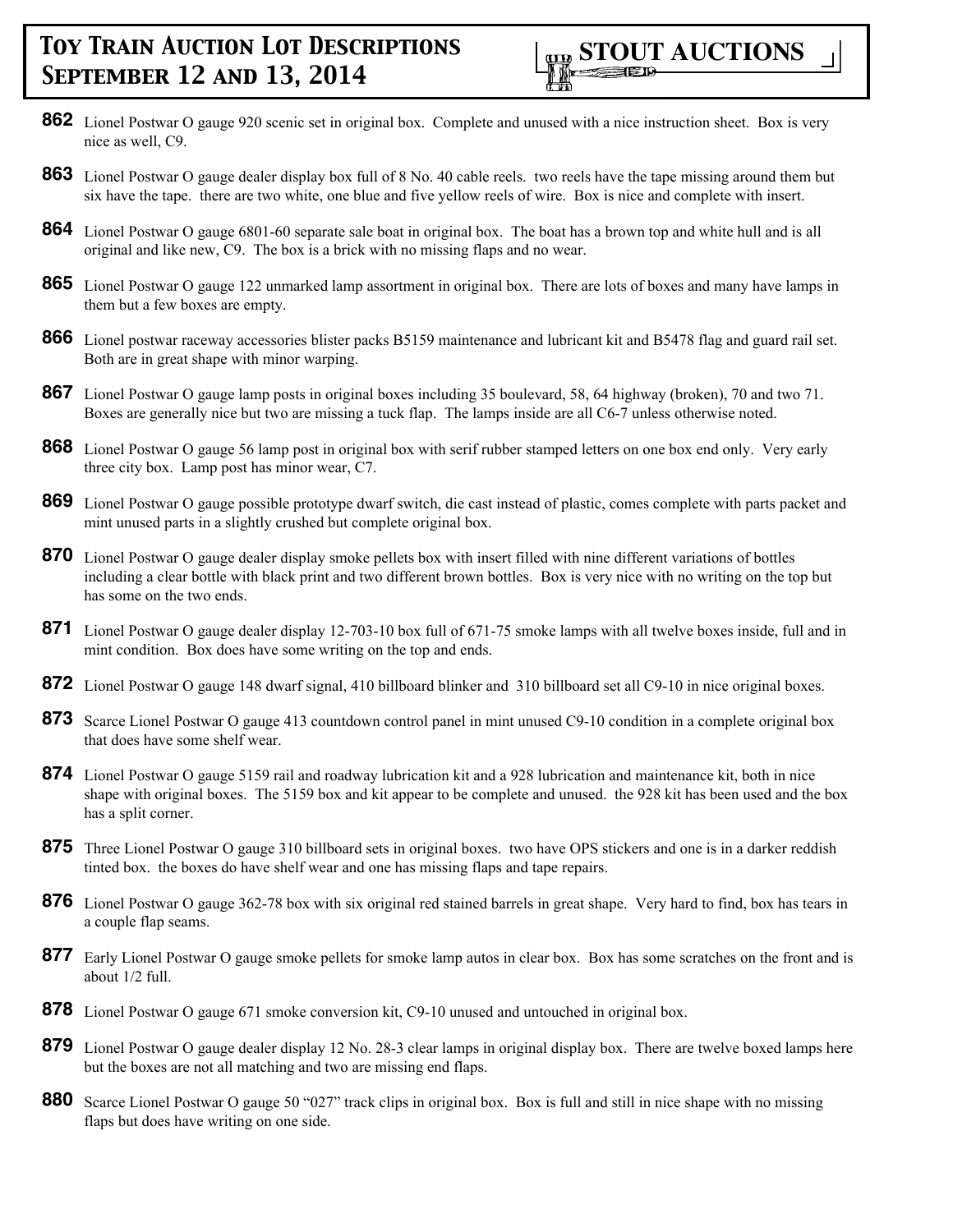- **881** Lionel Postwar O gauge dealer display box of 12 CTC lockons. Box has some clear tape repair on a severed tuck flap seam but is complete with a legible label and twelve mint CTC lockons.
- **882** Lionel Postwar O gauge small boxed accessories including 36, 41, LTC 3927-50 wiping cylinders, 022C controllers with connectors and wires, connecting ties and a box with 1- UTC lockon, 1- tube of lubricant and connecting ties. This is a General Condition lot meaning we have not graded or examined every item in the lot so the condition will typically vary from C6-7 with the possibility of an item in the lot having a lower or higher grade, General Condition lots cannot be returned.
- **883** Lionel Postwar O gauge small parts including 362-78 and 0209 barrels, 450L signal light head, 3462-70 magnetic milk cans, 394-37 lantern with lamp, 3424-100 low bridge signal set (1/2 complete), 309 yard set and 927 lubricating and maintenance kit complete but no track fluid. This is a General Condition lot meaning we have not graded or examined every item in the lot so the condition will typically vary from C6-7 with the possibility of an item or two in the lot having a lower or higher grade, General Condition lots cannot be returned.
- **884** Lionel Postwar O gauge 356-35 set of two trucks with tin loads & 6112-25 separate sale canister set in OBs. Canisters are nice but lettering does not match on all of them, box is complete with writing from dealer. 356-35 trucks have no broken parts but the tin lithographed loads have some scratches, the box has two torn and repaired tuck flaps and a missing inner flap. C6-7 overall.
- **885** Lionel Postwar O gauge 3356-100 & LTC in glossy original boxes. There are eight white horses in the 3366-100 box which does have a small amount of writing. The LTC lockon has a red lens and the box is missing both tuck flaps and has tape repairs.
- **886** Lionel Postwar O gauge 40-25 cable reel in envelope. The reel does have cellophane around it but no Lionel tape. The wire is 4 conductor 22 gauge red wire, approximately 22 feet on an orange reel.
- **887** Lionel Postwar O gauge 123 lamp assortment with sleeve in very nice shape. Contents are complete and mint inside and the box has minor wear, the sleeve does have wear as seen in the pictures.
- **888** Lionel Postwar O gauge 122 & 123 lamp assortments in original boxes. The 122 set is complete and nice inside but the box has some tape repairs holding the lid on, the inside seam was never torn but the outside seam is separated all the way across. The 123 set has the divided sections inside but several lamps are missing and the box is rough with lots of skinning and tape repairs.
- **889** Lionel Postwar O gauge 972 landscape tree assortment in original box. Set appears to be complete and unused. Box has some wear and cellophane window has a split but still displays well.
- **890** Lionel Postwar O gauge 971 lichen in original box. Set appears complete and unused, box has little wear, a small amount of writing just above the price sticker and a detached but complete cellophane window.
- **891** Lionel Postwar O gauge 75 two drop tear lamps and 76 three boulevard lamps in C9 condition in original boxes. Both boxes display well but have shelf wear.
- **892** Lionel Postwar O gauge 165-83 steel blanks. Includes two bags, one with serif lettering that is 1/3 full and has staining. The other has sans serif lettering and is about 1/5 full and is in nice shape but has an incorrect string tie.
- **893** Lionel Postwar O gauge separate sale 164-64 5 logs packages. One box is very nice with a hard to find OPS price. The other box has missing pieces of cardboard and tape repairs. One set of logs are whitish but appear to have been stripped.
- **894** Lionel Postwar O gauge small parts in original boxes including three variations of 3656 cattle figures, two 362-78 boxes with six barrels, 91 circuit breaker, 3356-100 horse figures in a damaged and tape repaired box, and two 356-35 set of 2 trucks with one red truck. All parts are in nice shape and complete and all boxes are nice unless otherwise noted.
- **895** Group of Lionel Postwar O gauge parts packets with parts including 20-129 and 3470-20 still sealed, 90-30, 145-52, 3672 -79, 44-80 and T022-500 opened but full. The missiles in the 44-80 packet are mint but weighted.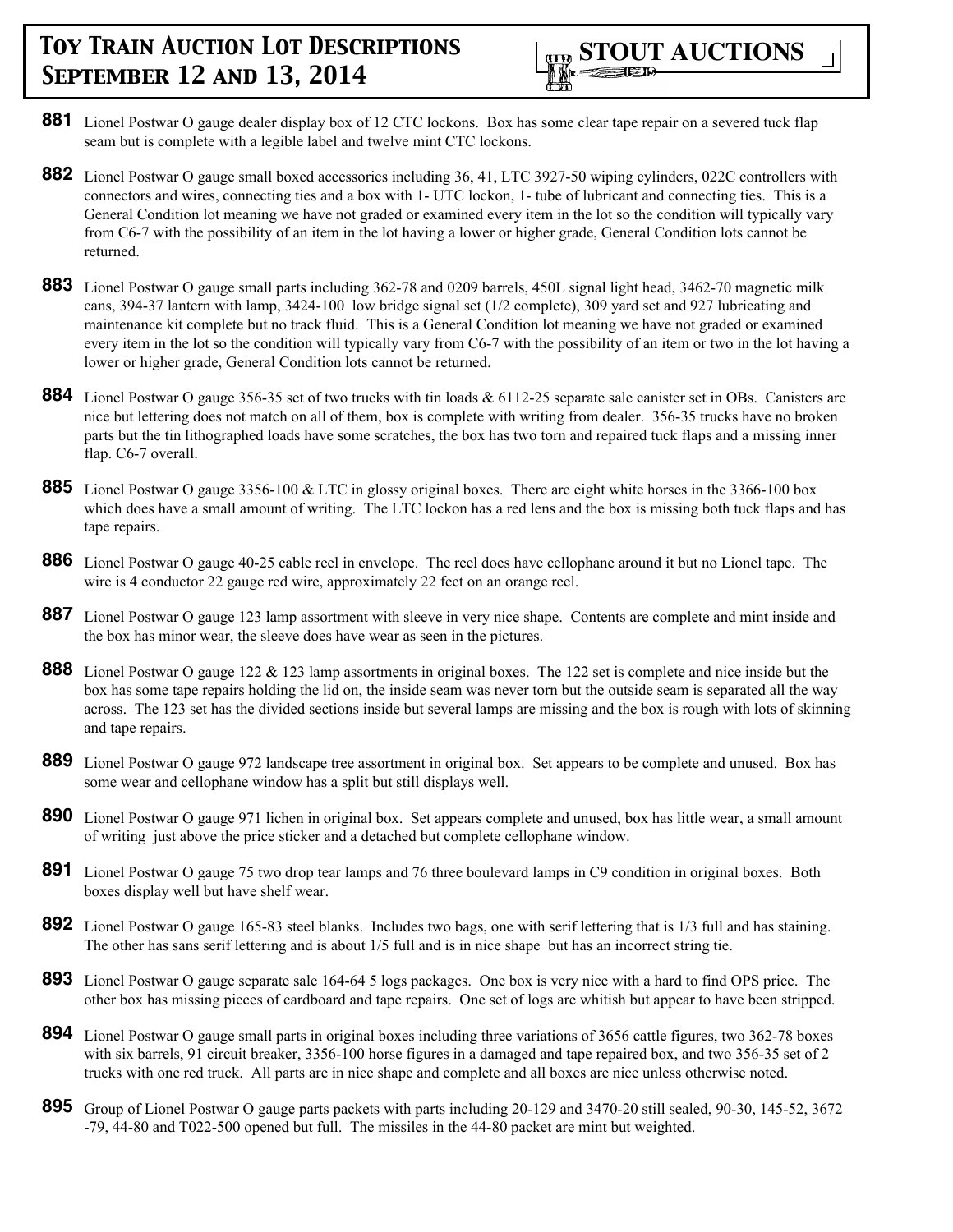

- **896** Lionel Postwar O gauge 150 telegraph set mint complete in a worn box, 671-75 empty box for smoke lamps with split front corners & with writing on top and eight #40 orange cable reels with varying quantities of unused wire on each one.
- **897** Lionel Postwar O gauge 1640-100 kit for Presidential special. Kit has complete stickers and instructions but figures may be missing. Includes 15 painted figures and an extra set of reproduction stickers. Box is nice and square but has a puncture on the American toys emblem.
- **898** Lionel Postwar O gauge box of 6 No. 40 super O curve track. Box is complete but has shelf wear, no writing or tape repairs. Includes 5 sections of track but missing all six No. 31-7 power blade connectors.
- **899** Unused Lionel Postwar O gauge 902 paper trestle set in a torn and tape repaired original bag. Set includes six different sheets of unpunched cardboard parts.
- **900** Mint unused 1933-34 Lionel No. 50 paper train in original box with original instruction sheet and unopened packet of wooden axles. All mint unpunched sheets in a slightly worn and tape repaired box that does have nice graphics.
- **901** Lionel prewar O gauge blue streak set consisting of 265E Commodore Vanderbilt locomotive, 265WX tender, 617, 618 and 619 articulated passenger cars with vestibules. Very nice all original set with very little paint wear on the tender or cars. The cab roof of the locomotive has broken corners but the rest is pretty nice, C6. The rest of the set is a solid C6 unless otherwise noted.
- **902** Lionel Postwar O gauge 53 Rio Grande snow plow in original box. The correct A makes this a more desirable piece but it has one cracked and one poorly replaced window strut. Original box is a brick with original insert, C6.
- **903** Lionel prewar O gauge blue streak set consisting of a black 265 Commodore Vanderbilt locomotive, matching 265WX tender, 617, 618 and 619 articulated passenger cars with vestibules. Very nice all original set with very little paint wear on the tender or cars. The cab of the locomotive is a very nice casting with no problems at all. The rest of the set is really nice as well with some paint wear on the cars and vestibules, C6. All of the original boxes, with the exception of the locomotive, have one nice end and one end with all flaps missing. The locomotive box is complete with no missing flaps and a nice insert. The tender box is marked with a BL stamp while the three passenger car boxes are stamped with LB (light blue).
- **904** Lionel Postwar O gauge 54 ballast tamper and 52 fire car. Tamper has many scratches and is dirty but does include an actuator, C6. The fire car has a few small paint flakes and is dusty, C6-7.
- **905** Fantastic Lionel prewar O gauge City of Portland set with a few touch ups to the lettering but 100% all original otherwise. the paint looks great and it is guaranteed to be all original, the vestibules are extremely nice as well. Set is C8 plus with the exception of the touch ups on some of the lettering.
- **906** Three Lionel Postwar O gauge 50 gang cars. One has a center horn with three blue men and gray bumper, another has center horn, dark orange body and an olive rotating crewman. The last has an offset horn with an olive rotating crewman. They are all C6 to C6 plus. Three boxes are in nice shape but only one has the built in insert left and one instruction sheet is included.
- **907** Lionel prewar O gauge aluminum City of Portland set including 752E, 753, 753 and 754 streamlined cars with three vestibules. Set is all original with no touch ups at all, retains most of the paint with wear mostly to the locomotive and vestibules, C6.
- **908** Lionel Postwar O gauge 55 tie jector car with 14 wood ties and one track trip. This is the version with a slot behind the driver and it is in nice shape with low run time, C6-7.
- **909** Lionel prewar O gauge, beautifully restored, two-tone green 636W streamlined City of Denver passenger set. Set includes 636W with original motor with whistle unit, 637, 637 and 638 car with fantastic paint on the cars and vestibules. This set was done by a real professional. The only thing missing are the three light lenses on the front of the locomotive.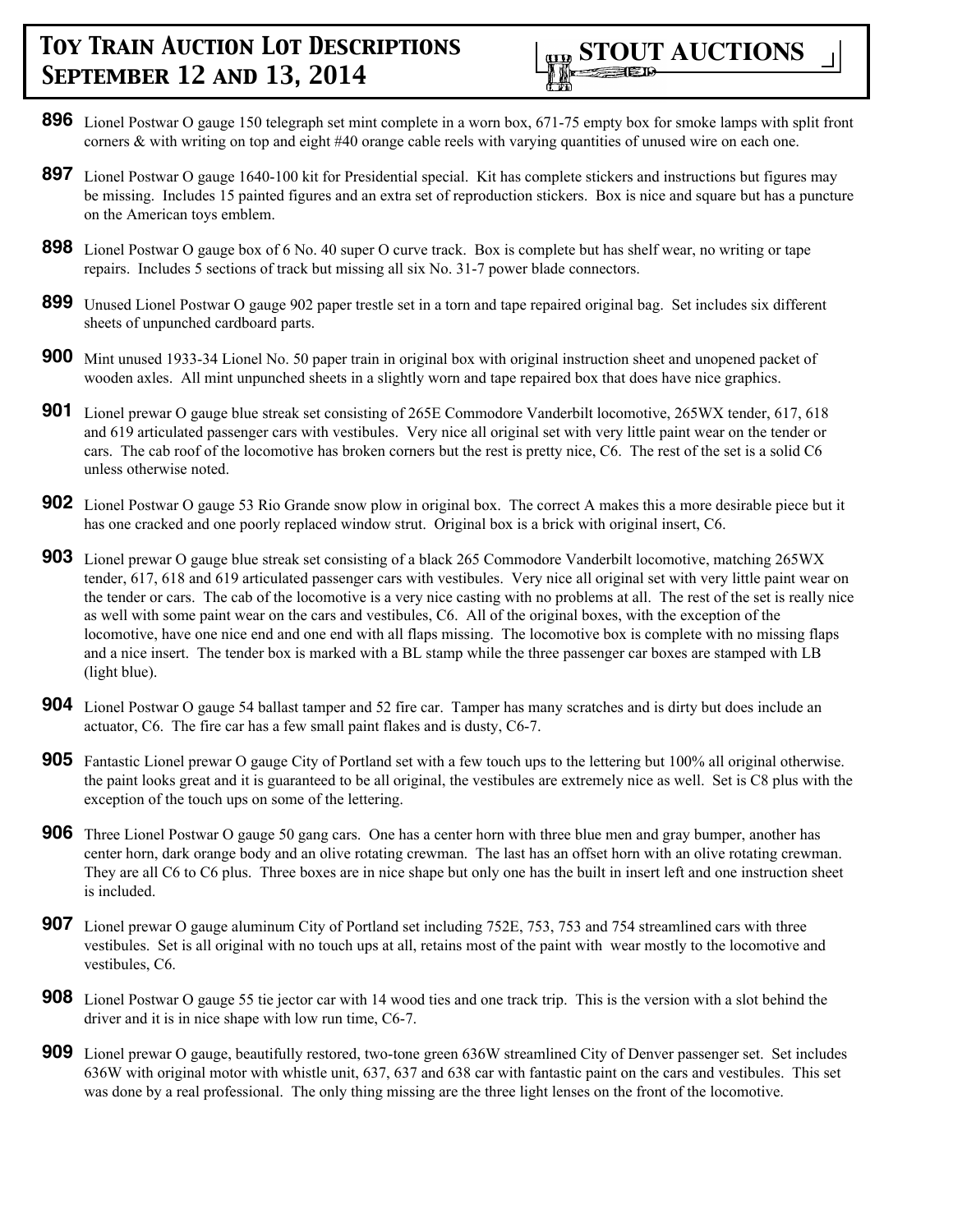- **910** Lionel Postwar O gauge 41 US Army switcher in original box. Switcher is in nice shape with no broken window struts but does have a rear screw crack, box includes original insert but is missing three inner flaps and has wear as seen in the pictures, C6. The other unit has a broken window strut but was double stamped on one side at the factory, C6.
- **911** Lionel prewar O gauge Flying Yankee in gunmetal and chrome. Set consists of 616, 617, 617 and 618 along with two nice vestibules, that have gunmetal painted truck frames, it is extremely clean and all original, C7. Original boxes all have one end with every flap missing except the locomotive box and there are two flaps missing from one end and the other end is still sealed. The 618 box has tape repairs on the one complete end.
- **912** Lionel Postwar O gauge 42 Picatinny Arsenal switcher in original box. No broken window struts but minor paint flake on side frame, C6-7. Original box has shelf wear and is missing its insert.
- **913** Lionel prewar O gauge Flying Yankee set including 616 locomotive with red top, 617 and 618 passenger cars with vestibules. Cars are a painted silver color and are very nice and all original with minor paint loss. The vestibules have different colored side frames and have quite a few scratches but are complete and functional, overall C6 plus.
- **914** Lionel Postwar O gauge 56 Minneapolis and St. Louis mine transport switcher with paint wear on the metal frames and both window struts are cracked, C6.
- **915** Lionel prewar O gauge passenger set catalogued in 1933 only and was sold separate from the locomotive and tender. It was part of set 246E and would have been paired with a 262E or a 259E locomotive. The set is in fantastic shape, all original with little wear, C6-7.
- **916** Lionel Postwar O gauge 57 AEC switcher with one cracked window strut, one poorly repaired window strut, a yellowed body with great lettering on both sides and a nice clean frame, C6.
- **917** Lionel prewar O 279 silver streak set in fantastic condition. Includes 265E Commodore Vanderbilt locomotive, 261TX tender with chrome trim and a copper plate on the side, 618 and 619 cars with one vestibule. All original and in gorgeous condition, C7.
- **918** Lionel Postwar O gauge 58 Great Northern snow plow. One window strut is repaired and one is completely replaced but done well. The frame has very low run time and it has nice lettering on both sides, C6.
- **919** Lionel prewar O gauge 186W set catalogued in 1938. Includes 238E torpedo and 265W tender in gunmetal, 2600, 2601 and 2602 red passenger cars. All original set with some small scratches but no missing parts, very clean also, C6-7.
- **920** Lionel Postwar O gauge 59 minuteman US Air Force switcher, no broken window struts but does have a minute screw crack and some oxidation on one side rail, C6.
- **921** Lionel prewar O gauge Flying Yankee set with a red & silver locomotive and silver painted 617 and 618 passenger cars and vestibules. Minor scratches on all original paint, C6.
- **922** Two Lionel Postwar O gauge 60 trolleys, one with black lettering and the motorman inside, the other has the more common blue lettering. Both have two piece spring bumpers, C6. Original box has missing flaps and no insert.
- **923** 1935 and earliest version of the famous Lionel prewar, Flying Yankee with a chrome nose and painted black roof. Includes two 617 coaches with two doors on each side and a 618 observation car. Nice clean , all original set, C6-7. Included 616W box that was opened from both ends but is complete and a 617C box missing both coupler protection flaps and one inner flap.
- **924** Lionel Postwar O gauge 65 dark yellow hand car with both figures. The side with the red man has a screw crack and a melt mark on the handle, C6.
- **925** Lionel prewar O gauge 2640 2640 2641 green passenger set, all original with scratches as seen in the pictures, C6.
- **926** Lionel Postwar O gauge 68 executive inspection car with low run time, C7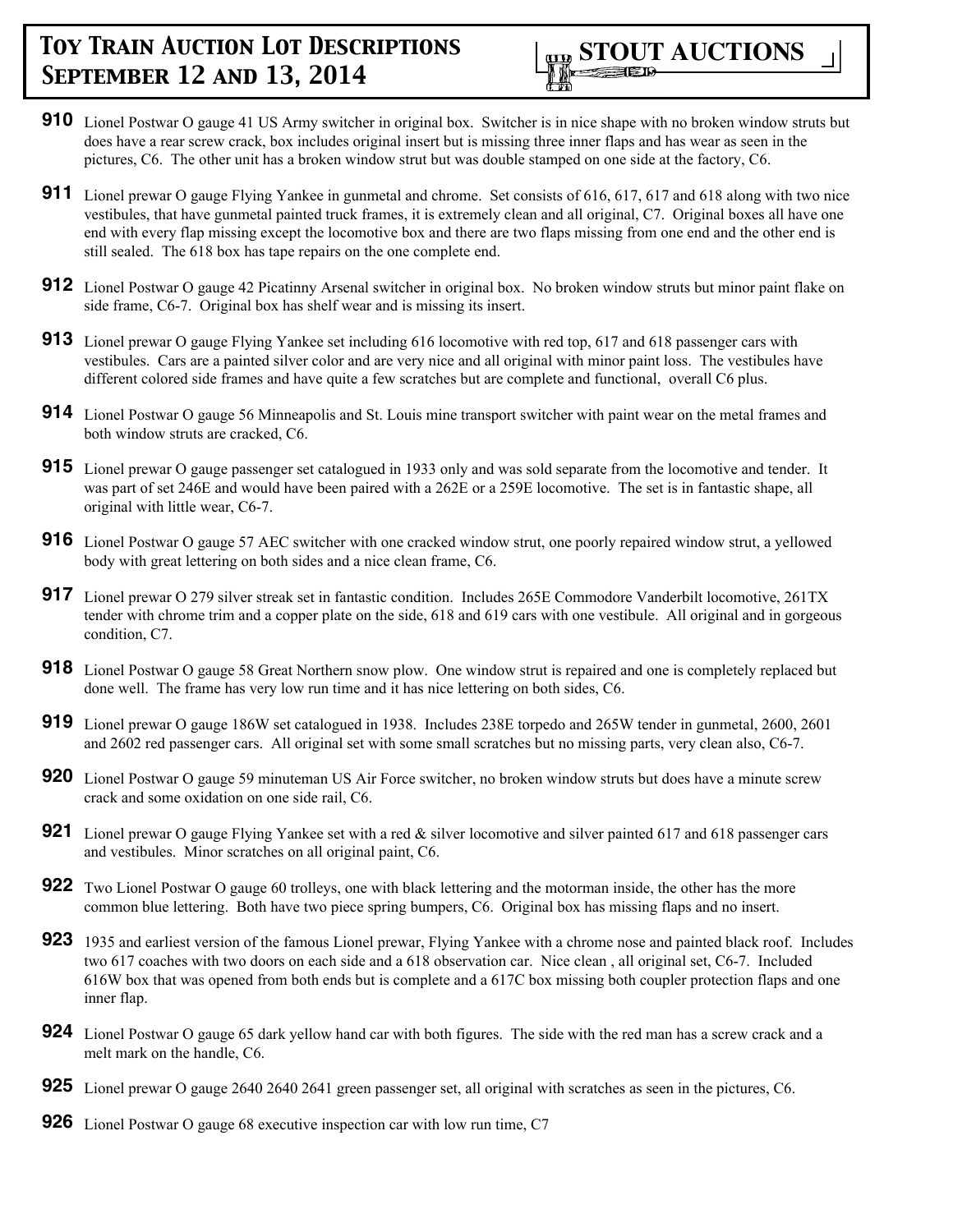- **927** 1933 Lionel prewar O gauge 241E set featuring a 260E steam locomotive 260T tender, two 710 Pullman cars and a 712 observation car, all in blue. The locomotive and passenger cars are all original and very nice but the tender has a repainted frame that doesn't match the locomotive's green frame, C6 locomotive with C7 cars.
- **928** Lionel Postwar O gauge 69 maintenance car with two pieces of missing railing and rust on the pickup collector and a 3360 burro crane with two actuators / track trips, needs cleaned up and has rust on the pickup collector, C6.
- **929** Lionel prewar O blue comet set consisting of a 263E steam locomotive 263W tender, 2613 Pullman, 2614 observation and 2615 baggage cars. All original with casting issue on the front of the tender, C6.
- **930** Lionel Postwar O gauge 3927 track cleaning car in OB w/ instruction sheet and notice. Both bottles are original, horn is oxidized. The box has water stains but no missing flaps, no insert is included, C7.
- **931** 1935 Lionel prewar O gauge 276W set consisting of a 225E steam locomotive and 263T tender in gunmetal, 613, 614 and 615 passenger cars in red and silver, all original, C6-7. Three boxes include 613, 614 and 615 all stamped with an R. They all have two or more inner flaps missing and one is missing all of the flaps from one end. Two have tape repairs and they have general shelf wear but are still square and sturdy.
- **932** Lionel Postwar O gauge 520 box cab electric w/copper frame & pantograph. Pantograph is broken at the top, frame is an unusual copper color as is the top of the pantograph, C6.
- **933** Very nicely restored set of Lionel prewar O gauge Hiawatha passenger cars including 782, 783 and 784 Milwaukee Road streamlined passenger cars. All original body parts, great restoration, no casting issues or dents, an extremely nice set.
- **934** Lionel Postwar O gauge 44 US Army mobile missile launcher with four original missiles. There are three steps broken off and another one is chipped halfway off, both on the right side and there is a tiny screw crack, instrument panel is a replacement, C6.
- **935** Lionel prewar O gauge 250 & 250W Hiawatha locomotive and tender. All original and very clean, C6.
- **936** Lionel Postwar O gauge 45 US marines mobile missile launcher with four original missiles. one step broken off of one side and two broken off of the other side (both from the front end), no screw crack, instrument panel is a replacement, C6.
- **937** Lionel prewar O gauge 226E steam locomotive and 2226W tender, all original great shape with a few small paint chips, C7 plus.
- **938** Lionel Postwar O gauge 2350 New Haven EP-5 in original box. This has the very hard to find orange N over a black H with adhesive backed nose trim. Nose trim has some paint flaking but the sides, roof and belly are all nice, C6 plus. Original box is very nice and partially sealed on one end with 7486 written in pen on one side.
- **939** Lionel prewar O gauge 225E steam locomotive and 2265W tender in gunmetal. A nice clean, all original set, C6 plus.
- **940** Lionel Postwar O gauge 2350 New Haven EP-5 in original box. This variation has a white N over an orange H with painted nose trim. Shell is cracked in front on one end from rivet, C6. Original box is opened on both ends and missing both outer flaps on one end.
- **941** Lionel prewar O gauge 1666 steam locomotive with 2235W tender. All original, could use some polishing, C6.
- **942** Lionel Postwar O gauge 2351 Milwaukee Road EP-5 in original box. Looks C8 but has the usual nose crack under the rivet. Original box is a brick and complete but has some writing in pen on both ends.
- **943** 1925-27 Lionel prewar O gauge SPECIALS set consisting of a 252 center cab electric, two 603 Pullman and 604 observation cars in orange. All original, could use some cleaning, C6.
- **944** Lionel Postwar O gauge 2352 Pennsylvania EP-5 with a harder to find chocolate brown body, has the usual nose crack below the rivet on one end, C6.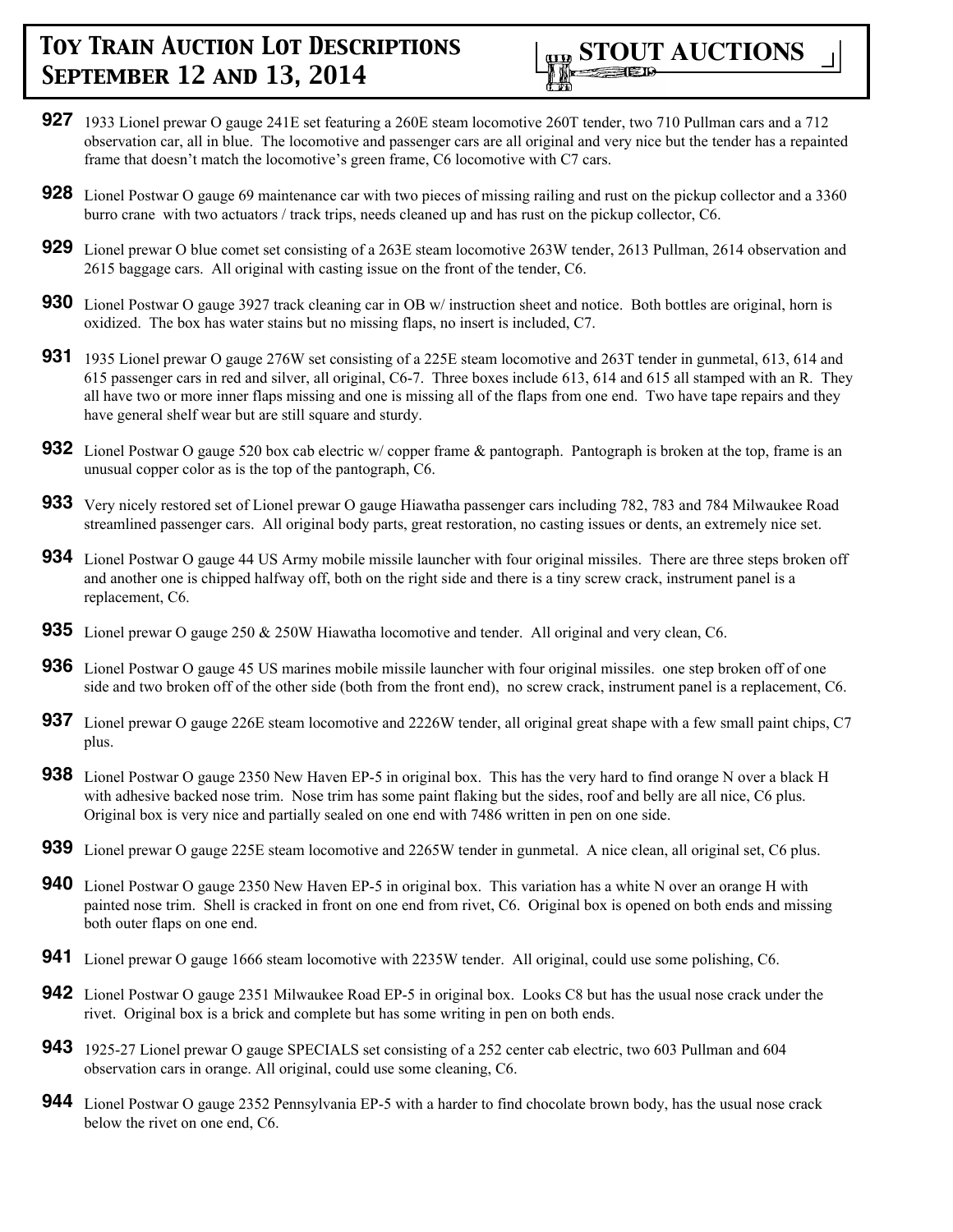

- **945** Two Lionel prewar O gauge 259E steam locomotives with 257T and 259T tenders. One locomotive has brass and copper trim while the other has all nickel trim. Both tenders have brass trim and one had orange stripes, C6.
- **946** Lionel Postwar O gauge 2329 Virginian rectifier locomotive with screw crack at both ends and a few touch ups, C6.
- **947** Lionel prewar O gauge 296 passenger set consisting of a 253 electric locomotive, two 607 Pullman cars and a 608 observation. The locomotive has be re-wheeled and the light bases have fatigue issues, C6. The passenger cars are all very clean with very little wear, C6-7. Original boxes include three 607 but no 608 box and the 253. They are very nice for the most part with a total of 3 missing inner flaps on two boxes and one detached end flap. All are stamped P. Blue on the end flaps and are very square and stable.
- **948** Lionel Postwar O gauge 2332 black GG-1 with rubber stamped silver lettering, stripes and keystone. One side has legible letters all the way across but the other side has missing letters and faded paint on one side, otherwise C6.
- **949** Lionel prewar O gauge 1073W freight set consisting of a 1688 bullet with 1689W tender in gunmetal, 1679 Baby Ruth boxcar, 1680 Sunoco tank car, and 1682 caboose, C6-7.
- **950** Lionel Postwar O gauge 2332 green GG-1 with a few replacement pantograph insulators, C6.
- **951** Lionel prewar O gauge 1689E Commodore Vanderbilt locomotive and 1689T tender in gunmetal, very clean and all original, C6 plus.
- **952** Lionel Postwar O gauge 2330 GG-1 from 1950 with a double motor and Magnetraction, C6 plus.
- **953** 1932 Lionel prewar O gauge 181 set consisting of 262 steam locomotive 262T tender, 812 dark green gondola with four barrels, 814 boxcar with yellow sides and orange roof and an 817 caboose. Nice set, all original, C6.
- **954** Lionel Postwar O gauge 2340 5 stripe Tuscan GG-1 with nice gold stripes and heat stamped lettering, C6-7.
- **955** Lionel prewar O gauge 228 0-6-0 steam switcher, very nice all original with minimal wear, C6-7.
- **956** Lionel Postwar O gauge 2340 Brunswick green GG-1, with a small poorly repainted area on one side but displays well from the other side, C6.
- **957** Lionel prewar O gauge 2227T semi-scale tender, C6.
- **958** Lionel Postwar O gauge 2360 green GG-1, very nice paint that looks C7 with stripes as seen in the pictures, but pantographs have rust.
- **959** Lionel prewar O gauge 2227T semi-scale tender, looks very nice but has had some restoration work done on it that is VERY hard to tell. Parts are all original.
- **960** Lionel Postwar O gauge 2360 5 stripe Tuscan GG-1, body is C6 with a missing headlight lens but chassis has extensive battery damage and rust but has had some repair work.
- **961** Lionel prewar O gauge semi-scale 2954 boxcar, with a small chip from the platform below the brake wheel, 2955 shell tank car, 2956 Baltimore and Ohio hopper with some king of hand applied clear coat and a 2957 caboose. All in great shape with all original parts, C6-7.
- **962** Lionel Postwar O gauge 2360 Tuscan solid stripe GG-1 with decaled lettering and keystones, C6 plus.
- **963** Lionel prewar O gauge 708 0-6-0 scale switcher & 701T tender, fantastic shape, all original, 8976 cast in the smoke box door, C7-8.
- **964** Lionel Postwar O gauge 2360 solid stripe GG-1 with rubber stamped lettering and decaled keystones, C6-7.
- **965** Lionel prewar O gauge 715K original box only, gorgeous box but with what is not the original bottom as there would have been tape marks on the box bottom. The lid is extremely nice as seen in the pictures.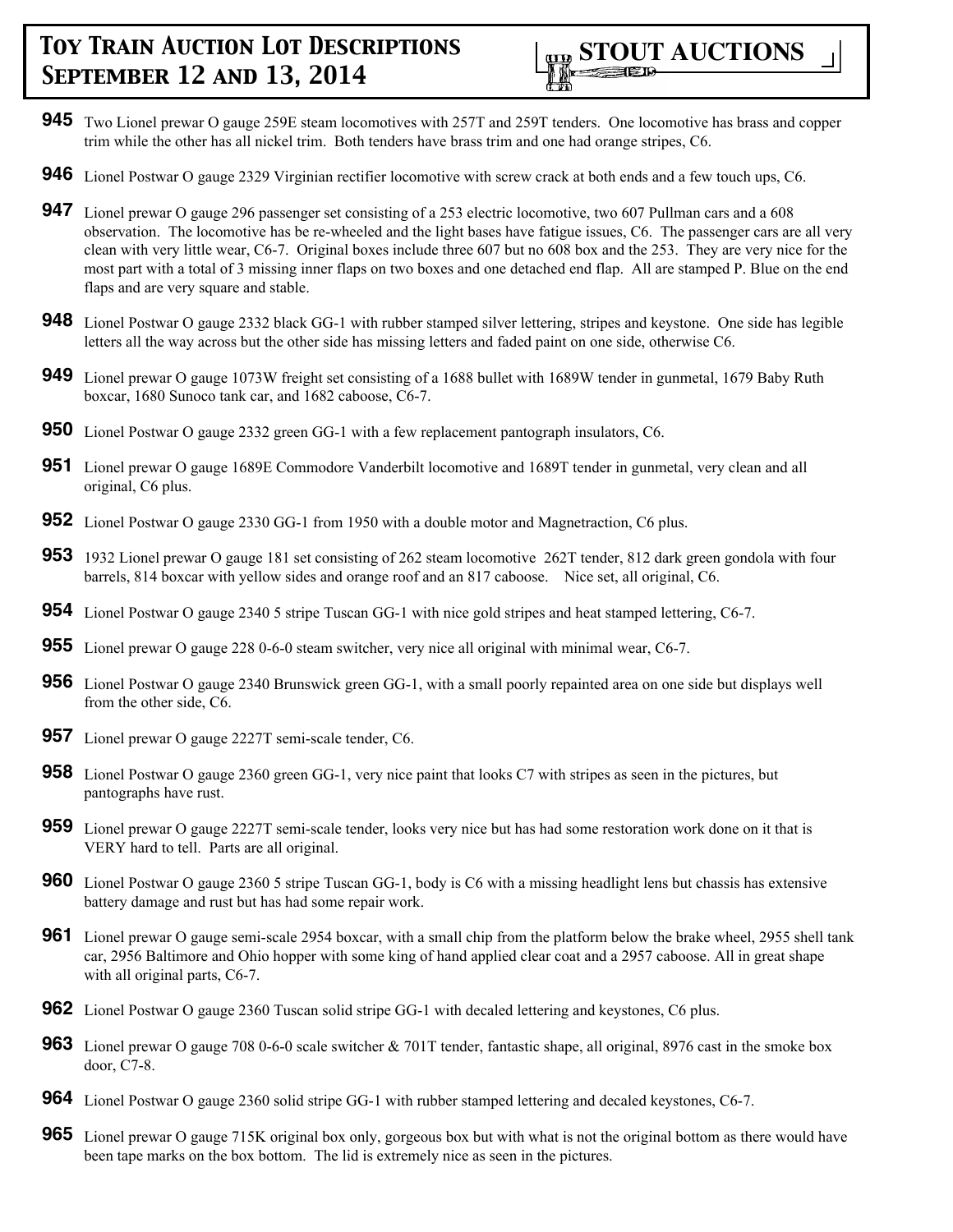- **966** Lionel Postwar O gauge 2345 Western Pacific F3 AA set, appears C6 but the dummy unit has a nose crack.
- **967** Lionel prewar O gauge 715 Sunoco scale tank car with some flaking to the decals and a hand painted clear coat that can be seen under a black light, C6.
- **968** Lionel Postwar O gauge 2344 New York Central F3 B unit, with three original lenses and one reproduction, C6-7.
- **969** Lionel prewar O gauge 715 Shell full scale tank car, absolutely beautiful car, C8-9.
- **970** Lionel Postwar O gauge 2344 New York Central F3 AA, all original and looks C6 plus with no battery damage, but has rust on one truck.
- **971** Lionel prewar O gauge 716 full scale Baltimore and Ohio hopper in original box. Super condition car, all original, C8. Original box has an end flap missing from one end and detached end flap from the other end, no missing inner flaps and a nice insert. Box is extremely nice even with these minor issues.
- **972** Lionel Postwar O gauge 2354 New York Central F3 AA, no dimple behind roof vents, some rust in battery compartment but no corrosion or battery damage, C6.
- **973** Lionel prewar O gauge 714 full scale box car in original box. Nice car with a few small paint flakes here and there but very nice otherwise. Box is a brick and includes the original insert. It does have a few small stains but no missing flaps, no tape repairs and no graffiti, C7.
- **974** Lionel Postwar O gauge 2344 New York Central B unit with louvred roof and snap in porthole lenses to match the 2354 F3 set, C7.
- **975** Lionel prewar O gauge 717 full scale caboose in original box. Caboose has low run time and is extremely clean and all original, C8 plus. original box is very nice, square and solid and has the original insert. One tuck flap is tape repaired and the other tuck flap is torn along the seam. There are no missing flaps and no graffiti.
- **976** Lionel Postwar O gauge 2333 New York Central F3 AA set. Both units look C6-7, however, each unit has a lot of touch ups on the roof but the sides and frames look nice.
- **977** Lionel prewar O gauge 225E steam locomotive & 2235W tender. Both are in very nice shape, clean and all original, C7.
- **978** Lionel Postwar O gauge 2355 Western Pacific F3 AA, all original, no battery damage, C6 plus.
- **979** Lionel prewar O gauge freight cars including a restored 810 derrick crane and original 814 boxcar and 815 Sunoco tank car. The derrick crane has a restoration sticker underneath and the boxcar has a number scratched into the underside of the frame but no indication of restoration. The tank car looks very nice but has no indications of restoration either, C6 plus unless otherwise noted.
- **980** Lionel Postwar O gauge 2367 Wabash F3 AB set, all, original with no screw cracks, horn is damaged on the A unit and there is minor battery damage that was contained to the inside, C6.
- **981** Lionel prewar O gauge semi-scale freight cars including 2755 Sunoco tank car, 2757 Pennsylvania caboose and 2758 Pennsylvania automobile car. All original and clean, C6-6 plus.
- **982** Lionel Postwar O gauge 2356 Southern F3 AA in nice shape, all original and clean with no battery damage, C6-7.
- **983** Lionel prewar O gauge 2814 boxcar in very nice shape with one small paint flake on one side, C7-8.
- **984** Lionel Postwar O gauge 2356 Southern F3 B unit, all original but has a small chip from one end of the shell adjacent to the frame, C6.
- **985** Lionel prewar O gauge 820 light green floodlight car with nickel trim. Car is very clean but has two different type box couplers, C6.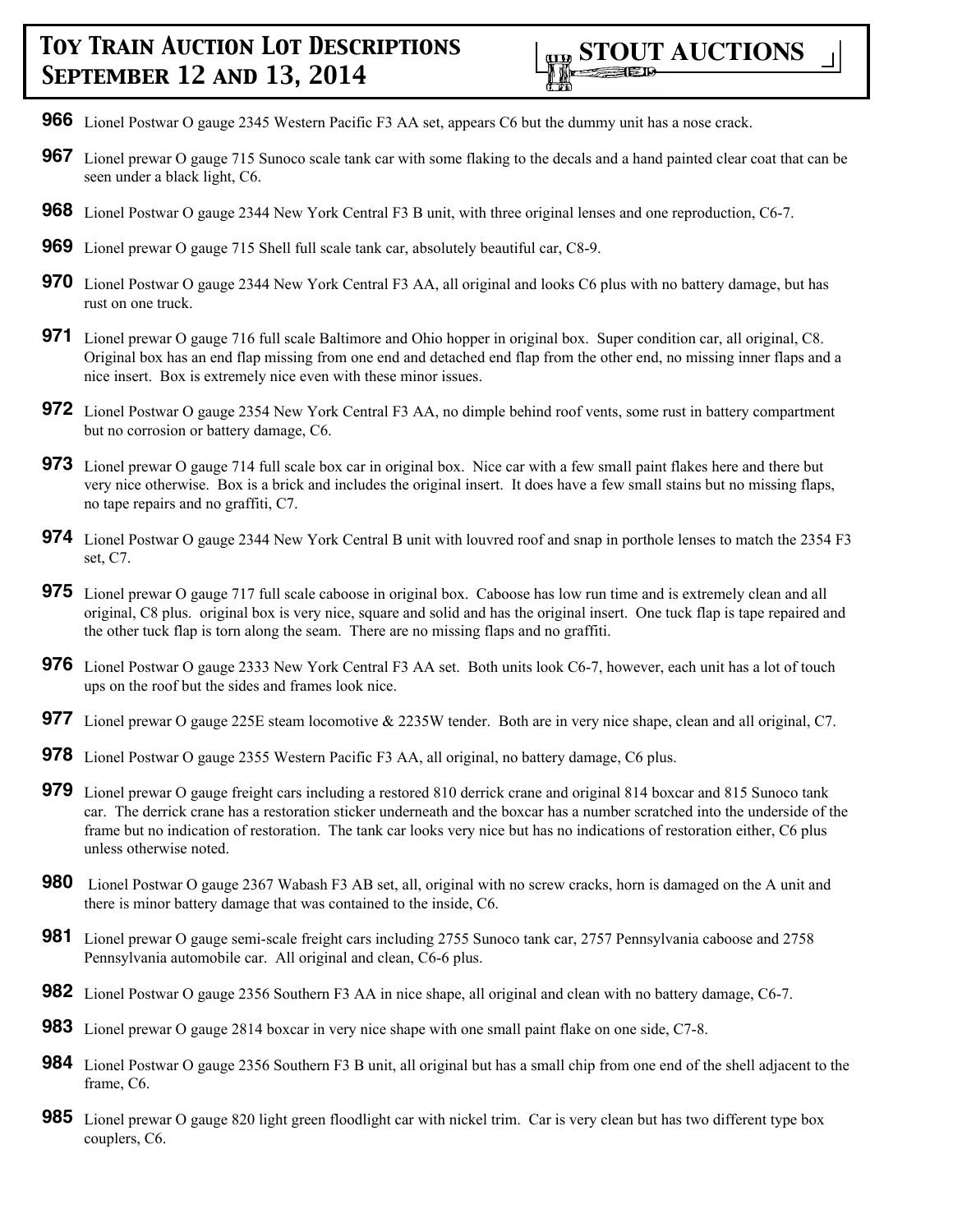- **986** Lionel Postwar O gauge 2368 Baltimore and Ohio F3 AB set, all original, really nice with no screw cracks, C7.
- **987** Lionel prewar O gauge 2815 tank car and 2816 hopper, all original and clean, C6.
- **988** Lionel Postwar O gauge 2363 Illinois Central brown letter F3 AB set with nice lettering on both sides no screw cracks and no battery damage, C6 plus.
- **989** Lionel prewar O gauge 811 flat car with reproduction wood load & 812 gondola with four barrels, both with latch couplers, C6.
- **990** Lionel Postwar O gauge 2363 Illinois Central black letter F3 AB set, all original with no screw cracks on the B unit but there is a considerable amount of rust inside the battery compartment with corrosion inside and outside the frame, C6.
- **991** Lionel prewar O gauge 2203B slope back tender, very nice and all original, extremely clean piece, C7-8.
- **992** Lionel Postwar O gauge 2379 Rio Grande F3 AB set, no screw cracks in B unit, heavily corroded frame from battery damage has been repainted and the nose decal has lifted a little from the shell, C6.
- **993** Lionel prewar O gauge 813 stock car, 814 boxcar and 817 caboose, all original cars with one original label underneath the 814, they are clean as well, C6. These do have a mixture of latch and box couplers.
- **994** Lionel Postwar O gauge 2245 MKT F3 AB in original boxes. The B unit has closed portholes and no screw cracks, the powered unit has corrosion in the battery box and belly, C6.
- **995** Lionel prewar O gauge 259T tender in very nice shape with brass trim and box journals, extremely clean and all original, C7.
- **996** Lionel Postwar O gauge 2373 Canadian Pacific F3 AA set, all original, some corrosion inside compartment that was painted over and still some rust on insides, C6.
- **997** Lionel prewar O gauge 239E set consisting of a 260E steam locomotive with cream band but red letters on the brass plate, 260 tender with a cream band, 812 Mojave gondola, 813 orange & green stock car, 814 yellow & orange boxcar, 815 green with brass trim tank car and an 817 caboose. A couple pieces have some touch ups but all of the pieces are original parts, C6.
- **998** Lionel Postwar O gauge 2378 Milwaukee Road F3 AB set with yellow stripes on both pieces. B unit is free of screw cracks, A unit has a restored belly that was badly corroded and is painted nicely but the inner components of the battery compartment are missing entirely, C6.
- **999** Lionel prewar 384E steam locomotive & 384T tender. Locomotive has been re-wheeled but everything else is all original. Very pair that displays beautifully, C7-8.
- **1000** Lionel Postwar O gauge 2378 Milwaukee Road F3 AB set. A unit has battery damage to the insides and all around the opening on the belly and on the cover, B unit has no screw cracks, C6 minus.
- **1001** Lionel prewar 392E steam locomotive & 392W tender in gunmetal. Nice all original set with nickel trim and a twelve wheel whistle tender, C6.
- **1002** Lionel Postwar O gauge 2245P 2245C original boxes with inserts. Powered unit box is a brick with one sealed end, no graffiti, missing flaps or tape repairs. B unit box has five pieces of clear tape holding the seam closed, no missing flaps or graffiti and still nice and square.
- **1003** Restored Lionel prewar 392E steam locomotive & 390T tender with all original parts and a very nice restoration job.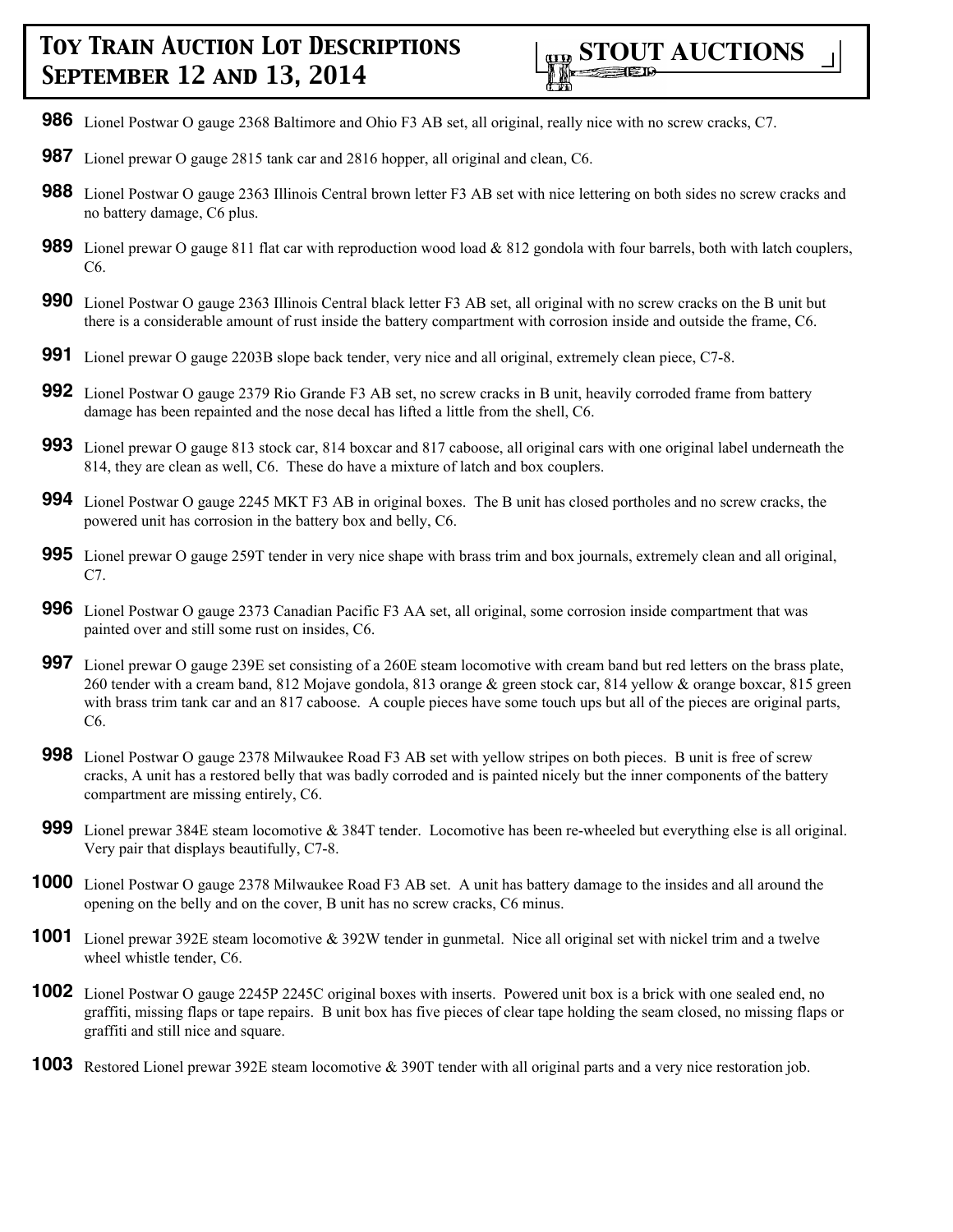

**1004** For the first time in history Stout Auctions has the privilege to auction a prototype production sample direct from the Lionel archives. This 6464-900 New York Central boxcar shell was shipped directly to us from Lionel and will include a letter from Lionel stating the history of the shell and certifying it as an authentic piece from the archives. This production sample car is an unpainted green shell, postwar type IV shell, and has decaled lettering. There is no frame, trucks, door guides or brake wheel. Attached to the car is also a tag from the Lionel archives with the following information:

#6464-900 (I) "NYC" Boxcar \*Shell Only

This shell is a slightly darker green of the two shells that we have from Lionel. Very easy to see the difference from a few feet away. Do not miss your chance to own a niece of toy train history with rock solid provenance.

- **1005** Lionel prewar standard gauge brown state set consisting of a 408E center cab electric locomotive, 412 California, 413 Colorado, 414 Illinois and 416 New York passenger and observation cars. All original set, missing one grab iron and has three loose grab irons from three different cars. One pantograph holder is broken and missing so it stays erect all of the time. A very nice set with no touch ups and all original parts, C6.
- **1006** For the first time in history Stout Auctions has the privilege to auction a prototype production sample direct from the Lionel archives. This 6464-900 New York Central boxcar shell was shipped directly to us from Lionel and will include a letter from Lionel stating the history of the shell and certifying it as an authentic piece from the archives. This production sample car is an unpainted green shell, postwar type IV shell, and has decaled lettering. There is no frame, trucks, door guides or brake wheel. Attached to the car is also a tag from the Lionel archives with the following information:

#6464-900 (L) "NYC" Boxcar \*Shell Only

This shell is a lighter green of the two shells that we have from Lionel. Very easy to see the difference from a few feet away. Do not miss your chance to own a piece of toy train history with rock solid provenance

- **1007** Lionel prewar standard gauge Blue Comet set consisting of a 400E steam locomotive with copper trim and boiler bands, 400T tender, 420 Faye, 421 Westphal and 422 Tempel Pullman and observation cars. All original set with no touch ups, loose or missing parts, C6-6 plus. Three original boxes included with the set are for the 400E which is missing two flaps from one end and three from the other but still retains the one flap stamped 400E BLUE; it is also stamped 400E BLUE on one side. The other boxes are marked 421 and 422 both with BLUE designation. Those boxes have split seams down the length of the boxes and are missing most of their end flaps.
- **1008** Gorgeous, unrun, Lionel postwar O gauge 1587S Girls train in brick original boxes with original set box as well. The set consists of a 2037-500 loco, 1130T-500 tender, 6462-500 New York Central canister car, 6464-515 M-K-T boxcar, 6464 -510 New York Central boxcar, 6436-500 Lehigh Valley hopper car and a 6427-500 Pennsylvania caboose. Trains are C9+ with no signs of handling and no run time at all, this is as clean as it gets for having been opened. Set also includes the 1043-500 transformer in the correct -500 box that has never been removed and a cord that is still coiled up as the factory worker left it, bottle of pellets, tamper, tube of lubricant, two green wire coils, CTC lockon, engine wrapping paper and locomotive instruction sheet sheet.

The set box is very square and clean, however, there are two small tears on top resulting from an overzealous child attempting to open the box as well as a bit of writing on the side with the set number that says "pastel set, birthday 7/14/62" as well as #37 in grease pencil and \$49.95 in the upper right hand corner. The 6462-500 canister car box is the only box with any issues and that is contained to tears on both tuck flap creases. The set has stayed in the same family from the time of purchase until it was consigned for sale.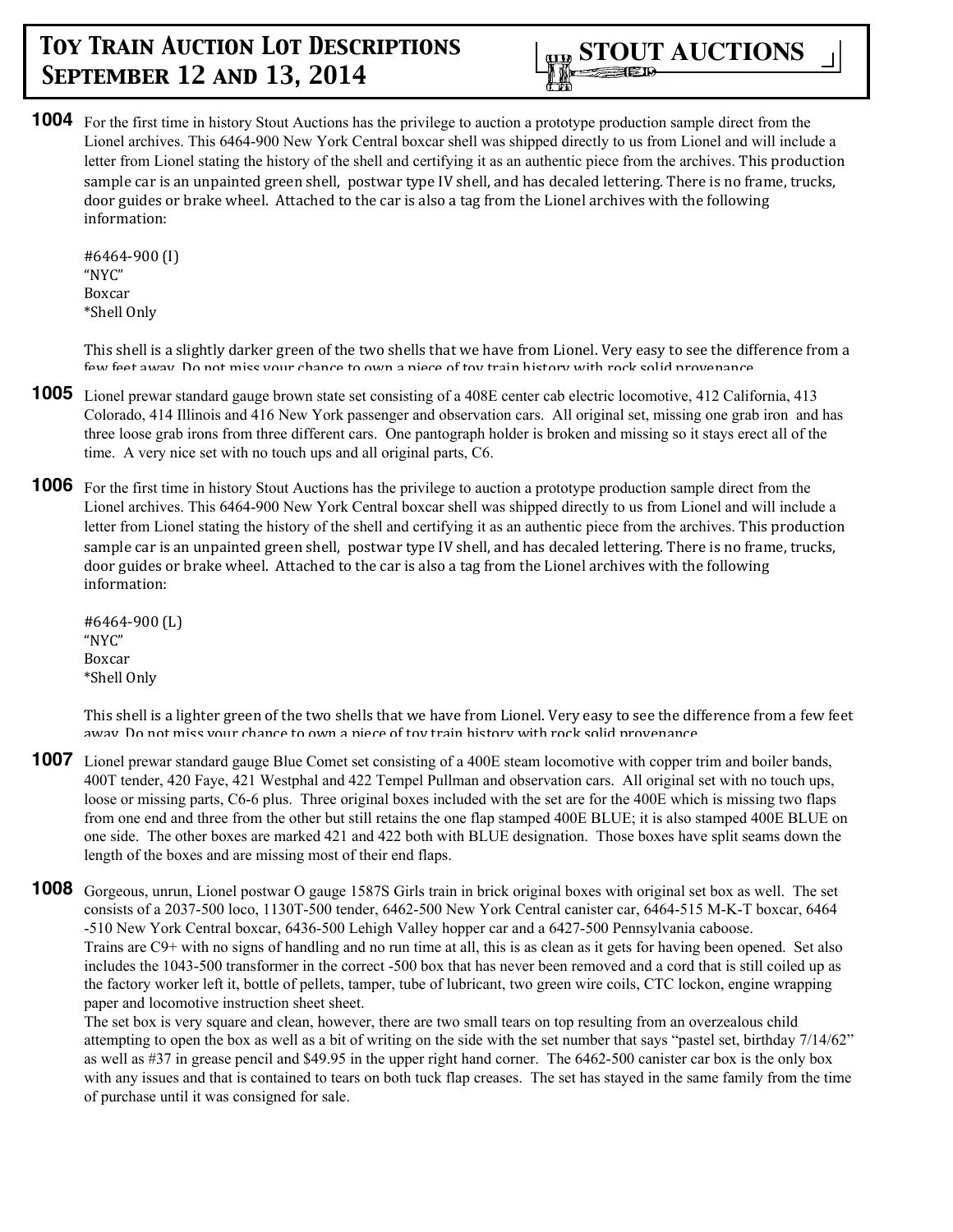

- **1009** Lionel prewar standard gauge 400E steam locomotive & 400T in black with copper trim and boiler bands. The locomotives drive wheels have been replaced with modern reproductions but everything else looks nice with no paint touch ups, C6.
- **1010** Lionel Postwar O 908 cardboard railroad station, base is split down the middle and tape repaired and there are a few creases or tears on a couple other pieces, C6.
- **1011** Lionel prewar standard gauge 409E set in apple green. Set consists of a 408E center cab electric locomotive, 418, 419, 431 and 490 Pullman and observation cars. Locomotive has been re-wheeled and some of the latch couplers are replacements. A nice looking set, C6.
- **1012** Lionel Postwar O gauge 6464-300 solid shield Rutland boxcar in original box. Car has scratches on the numbering on one side but the opposite side displays nicely. The original box has a small puncture on one side but is complete, solid and square with no graffiti or tape repairs, C6.
- **1013** American Flyer prewar standard gauge Lone Scout set consisting of a 4635 center cab electric locomotive, 4250, 4251 and 4252 Pullman and observation cars. Locomotive has be re-wheeled but everything else is all original, C6. Original boxes include a very nice locomotive box and two nice passenger car boxes including 4250 and 4251, both complete and correctly marked. The 4252 observation car box is missing both flaps from one end but is marked correctly on one side.
- **1014** Lionel Postwar O 6464-325 Baltimore and Ohio Sentinel boxcar, clean and all original, C6.
- **1015** American Flyer prewar Presidents Special set consisting of The Commander 4689 4-4-4 locomotive with replaced drive wheels and all four from one end but all original otherwise, 4390 West Point club car, 4391 Annapolis Pullman with a replacement roof that looks almost exactly the same as the others but fluoresces differently under a blacklight, 4392 Academy Diner and 4393 Army-Navy observation car. Very nice set and all original outside of the noted observations, C6 +.
- **1016** Lionel Postwar O gauge 6464-250 Western Pacific boxcar in original cellophane front box. Car is a very nice example with a distinctly dark purple feather, C7-8. Box is nice with no missing flaps and very nice and square.
- **1017** American Flyer prewar Presidents Special lithographed car set consisting of 4687 4-4-4 locomotive with replaced wheels, 4090 United States mail RPO, 4091 West Point Pullman and 4092 Annapolis observation cars. Beautiful cars with only one small touch up on the Annapolis car. Cars are all original and display very nicely, C6+.
- **1018** Lionel Postwar O gauge 6464-100 TYPE I Western Pacific boxcar in original box. Type I body with short yellow feather, C6. Original box has some shelf wear and is missing one inner flap but has no tape repairs.
- **1019** American Flyer prewar Flying Colonel set consisting of 4686 4-4-4 "The Ace" locomotive, 4380 Madison club, 4381 Adams Pullman and 4382 Hancock observation cars. A fantastic ally restored set in beautiful condition. All original parts except for the drive wheels on the locomotive,.
- **1020** Lionel Postwar O gauge 6464-1 Western Pacific red letter boxcar, an extremely scarce variation. Car has a small melt mark below and just to the left of the door on one side, C6-.
- **1021** American Flyer prewar Pocohontas set consisting of a 4637 "Shasta" 0-4-0 locomotive, 4340 club, 4341 Pullman and 4342  $& 4343$  observation cars. Great looking set with all original parts except for the wheels on the locomotive,  $C6-6+$ .
- **1022** Lionel Postwar O gauge 6464-175 Rock Island boxcar, type I body with black lettering and fantastic looking car all the way around, C8.
- **1023** American Flyer prewar Commander set consisting of a 4653 0-4-0 locomotive, two 4141 Bunker Hill Pullman cars and a 4142 Valley Forge observation car. Super looking set, all original with the exception of the wheels on the locomotive, C6 +.
- **1024** Unrun Lionel / MPC transition 6464-500 Glen Uhl Timken boxcar, 500 produced, C9.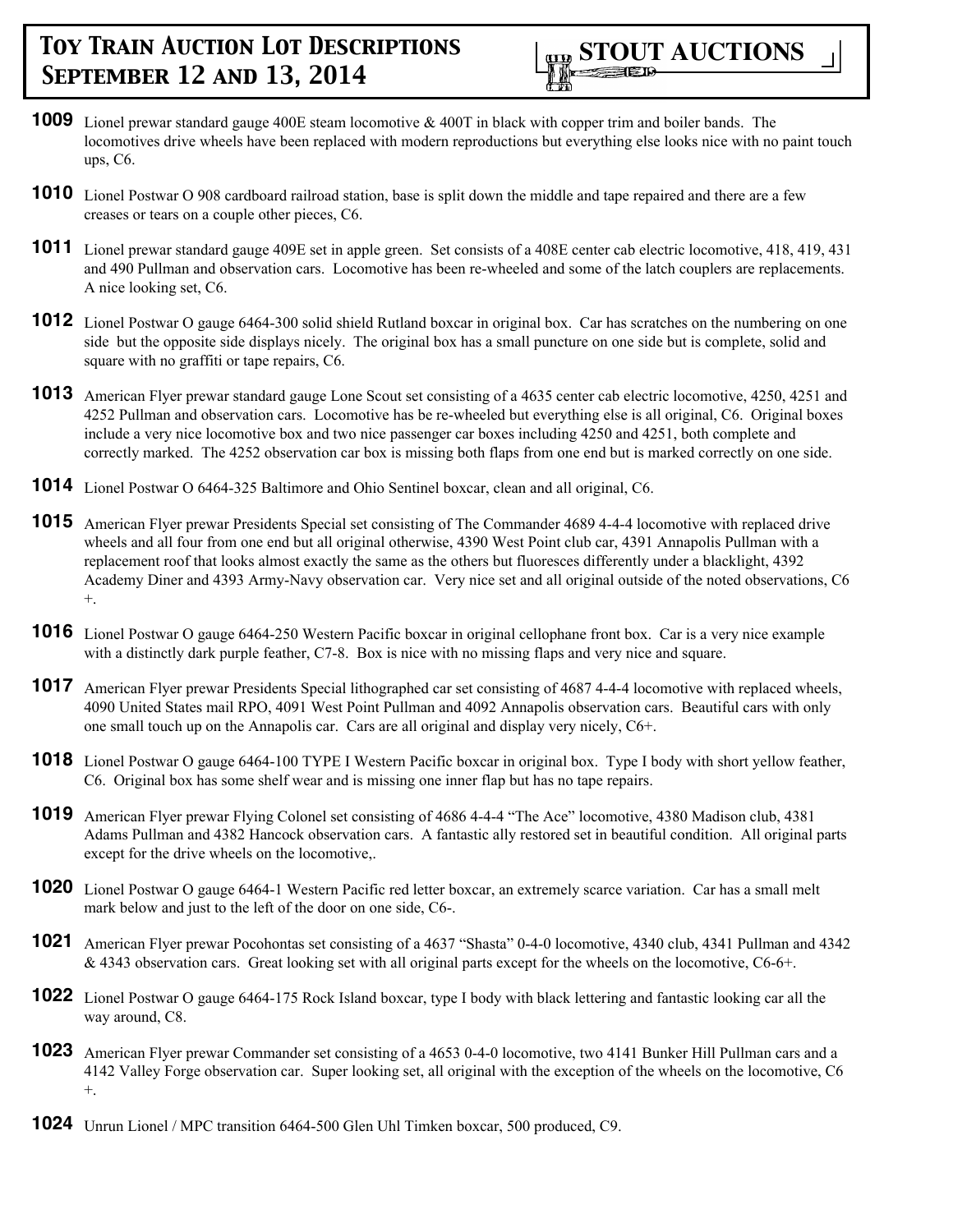- **1025** American Flyer prewar Eagle set consisting of a light green 4644 0-4-0 electric locomotive missing a light from one end, 4141 America Pullman and 4142 Pleasant vie observation cars. Locomotive is correct for the set but the colors do not match. Nice set, locomotive has been re-wheeled but all original otherwise, C6+.
- **1026** Unrun Lionel / MPC transition Glen Uhl 6464-500 orange boxcar, 1300 produced, C8-9.
- **1027** American Flyer Presidents Special buff set consisting of a 4039 0-4-0 locomotive, 4080 club, 4081 Washington Pullman and 4082 Valley Forge observation cars. Locomotive has be re-wheeled but the set is all original otherwise, it is clean and displays nicely, C6.
- **1028** Lionel Postwar O gauge 6464-510 Girls train boxcar, nice but could use a good cleaning, C6+.
- **1029** American Flyer 1432 set consisting of a 4019 0-4-0 electric locomotive, 4040 club, 4041 America Pullman and 4042 Pleasant View observation cars. Set is very nice and all original but one door on the club car is missing a handle, C6-6+. Original boxes include 4019 locomotive , 4041 and 4042 passenger car boxes, all marked with the car number and "maroon" on one end. Each box is complete and very square but have writing on the top flap. The locomotive box has tape repairs on one end and is missing some cardboard under the tape.
- **1030** Lionel Postwar O gauge 6464-515 M-K-T, The Katy, Girls train boxcar in fantastic shape and very clean, C7.
- **1031** Lionel prewar passenger set consisting of a 402E 0-4-4-0 locomotive, 418 and 418 parlor cars, 431 dining car and 490 observation car. All original set in nice shape with the exception of the wheels on the locomotive which have all been replaced, C6+.
- **1032** Unrun Lionel Postwar O gauge 6464-475 Boston and Maine boxcar,painted purple in original picture box. Car is C9 in a slightly worn original box that has a 6130 printed label on one end flap.
- **1033** Lionel prewar standard gauge passenger set consisting of a 318E 0-4-0 locomotive that has been re-wheeled, 309 Pullman, 310 Railway Mail and 312 observation cars. Set is all original except for some replaced couplers and where noted otherwise, C6.
- **1034** Lionel Postwar O gauge 3494-625 Soo Line operating boxcar. Car looks C8-9 but has some warpage issue at the center of the roof which also caused one roof edge to sag. The side with the figure showing is fine but the other side is as seen in the pictures.
- **1035** Lionel prewar Stephen Girard, two tone green, passenger set consisting of a 9E 2-4-2 electric locomotive that has been rewheeled, 424 Liberty Bell & 425 Stephen Girard Pullman and 424 Coral Isle observation cars. Nice, all original set, C6.
- **1036** Lionel Postwar O gauge 3494-550 Monon operating boxcar, C6.
- **1037** Lionel prewar standard gauge 9 Bild-A-Loco in nice shape. This 0-4-0 locomotive is green and has been re-wheeled but is all original otherwise. Both light castings have very light fatigue, C6.
- **1038** Lionel Postwar O gray painted 6454 prototype box car, car has broken catwalk ends and a chipped platform under the brake wheel. The car has a mottled red and black shoe on one truck assembly, C6.
- **1039** Lionel prewar standard gauge 9 Bild-A-Loco in nice shape. This 0-4-0 locomotive is orange and has been re-wheeled but is all original otherwise. Both light castings have very light fatigue, C6.
- **1040** Lionel Postwar O gauge 6044-1X Nestle McCall's boxcar, both miniature posters are firmly attached and were closely inspected and are original. Car is really nice and clean but the chassis could use a good cleaning, C6-7.
- **1041** Lionel prewar standard gauge 400E steam locomotive & 400T tender in gunmetal. A fantastic pair that looks C8 however, the steam chest and boiler front have been repainted and the right side air tank is broken on top, all original parts and an extremely clean and well kept set.
- **1042** Lionel Postwar O gauge 6044 dark blue Airex boxcar in very nice shape with great lettering on both sides, C7-8.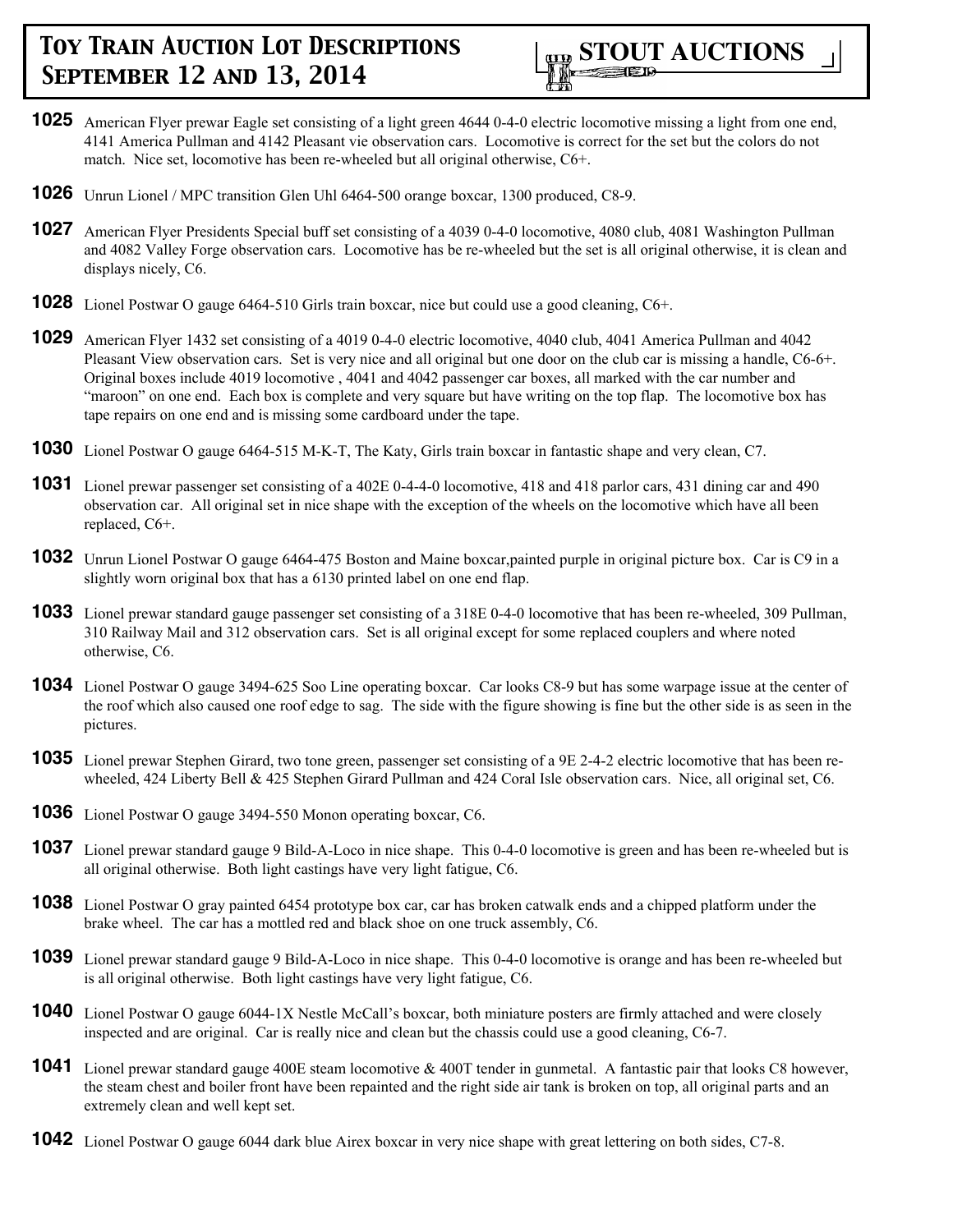

- **1043** Lionel prewar 390E steam locomotive & 390T tender in two tone blue. The locomotives drive wheels have been replaced but everything else is all original, C6.
- **1044** Lionel Postwar O gauge 6014 Wix boxcar with a broken catwalk end, C6.
- **1045** Lionel prewar 390E steam locomotive & 390T tender in two tone green with brass and copper trim pieces with orange stripes. The locomotives drive wheels have been replaced but everything else is all original, C6.
- **1046** Lionel Postwar O gauge 6050 savings bank car with BUILT BY LIONEL on both sides, very tough variation, C7.
- **1047** Lionel prewar 385E steam locomotive & 390T tender in gunmetal. All original set that was very well cared for, C7.
- **1048** Lionel Postwar O gauge 3562-25 gray barrel car with red letters in original box with six barrels. car is very clean with a couple small paint scratches, C7. Original box is complete with an original insert but has some creases.
- **1049** Lionel prewar O gauge terra cotta and maroon 1766, 1767 and 1768 passenger cars, very nice and all original, C6-7. Original boxes are complete and in very nice shape with no missing flaps and one sealed end per box. The marked ends are all opened.
- **1050** Rare Lionel Postwar gray 3562-1 red letter barrel car. One of these comes up for sale about every 5 years or so, don't wait that long to wait for another one. car is in nice shape with great lettering on both sides, C6+.
- **1051** Lionel prewar 385E steam locomotive, very nice all original piece, C6+.
- **1052** Lionel Postwar O gauge 3562-1 black barrel car, very nice and clean car, C7.
- **1053** Restored Lionel prewar 1835W tender, all original parts but the paint was brushed on and done nicely at that.
- **1054** Lionel Postwar O gauge 2460 glossy gray Bucyrus Erie crane. Frame only has one hyphen but likely never came that way but was put together with a later frame, C6. Original box is missing all flaps from one end and the insert is missing a side and part of the bottom that was cut off.
- **1055** Lionel prewar O gauge red and maroon 1766 passenger car. All original and very clean with one loose and one partially missing window strips, C6.
- **1056** Mint unrun Lionel Postwar O gauge Glen Uhl 6414 autoloader with four correct light red autos with gray bumpers, C9.
- **1057** Restored Lionel prewar O gauge red / maroon 1767 baggage car, very nice and clean.
- **1058** Lionel Postwar O gauge 1950 773 Hudson & 2426 tender, all original and nice. Locomotive need a correct screw for the pilot and the tender needs one wire to be reattached at the truck, C6+.
- **1059** Lionel prewar O gauge red / maroon 1768 observation car, all original but missing one window strip, C6.
- **1060** Lionel Postwar O gauge 6414 autoloader with Lionel HO 0068 inspection car bodies as a load. car is unrun and very nice, bodies are painted red on yellow molds and very nice, C8.
- **1061** Lionel prewar 309 Pullman car with a maroon body, terra cotta roof and wood grained doors, all original, C6.
- **1062** Lionel Postwar O 1964 773 4-6-4 Hudson steam locomotive & 736W New York Central tender, Nice set, all original, C7.
- **1063** Lionel prewar 312 observation car with a maroon body, terra cotta roof and yellow doors, all original, C6.
- **1064** Lionel Postwar O gauge 6414 autoloader with four cheapie autos, two red and two yellow. Car is very clean as are the autos, C7-8.
- **1065** Lionel prewar 9E 2-4-2 electric locomotive gunmetal. Plate on motor is marked Standard Locomotive, Lionel etc., Very nice shape and clean, C6+.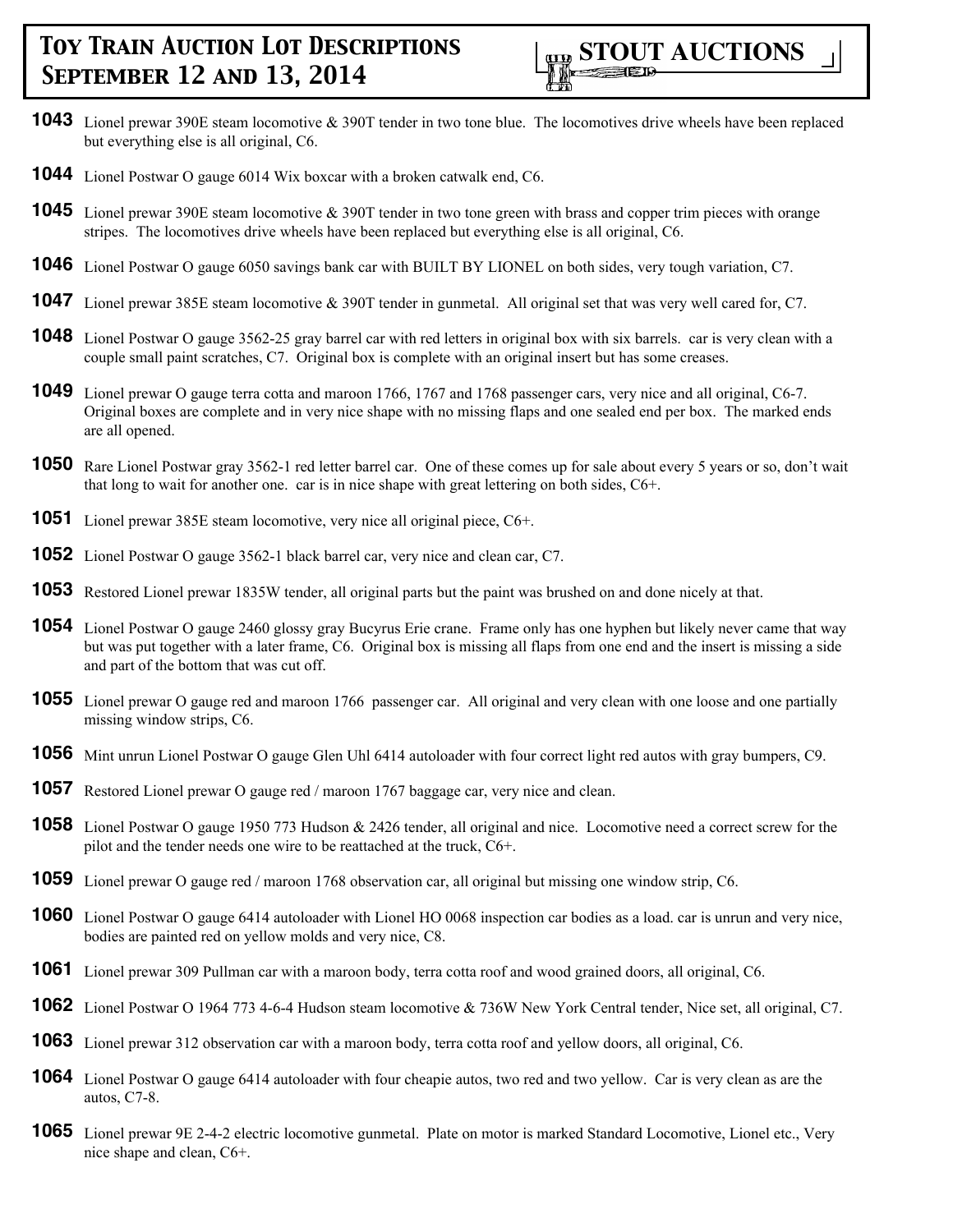

- **1066** Lionel Postwar O gauge 773 4-6-4 Hudson & 736W Pennsylvania tender, all original. The set looks C7, however, the locomotive has a slight ding on the cab roof and the tender has a crack on a rear corner down through the step. 736W tender original box is missing all inner flaps and has some tape repairs.
- **1067** Lionel prewar 366W passenger cars only consisting of 309 Pullman, 310 Railway Mail and 312 observation in blue and aluminum. Nice all original set other than some replacement couplers, C6.
- **1068** Lionel Postwar O gauge 6424 flat with a hard to find cream auto and a common blue auto. The flat car has the end slots that are used on the 6805 flat car, C7.
- **1069** Lionel prewar 251E electric locomotive, painted red, has been re-wheeled but all original otherwise, C6.
- **1070** Lionel Postwar O 773 4-6-4 Hudson & New York Central tender. The pair is very nice and clean with low run time, the tender is an unusual gray color and has heat stamped lettering, C7.
- **1071** 1925-26 Lionel prewar 350 maroon passenger set consisting of a No 8 electric locomotive, 35 Pullman and 36 observation cars, C6-.
- **1072** Lionel Postwar O gauge Kelly green auto with gray bumpers. the car has a small hole in the trunk lid but could have been a factory flaw, C6.
- **1073** Lionel prewar 348E passenger set that always came in green, consisting of a 380E locomotive with later brass trim, 428 Pullman, 429 Pullman / Baggage and 430 observation cars. Nice, all original set aside of replaced couplers, C6.
- **1074** Lionel Postwar O gauge brown auto with gray bumpers, C6+.
- **1075** 1934 Lionel 366E passenger set that is missing the 1835E locomotive, consisting of two tone blue 309 Pullman, 310 Railway Mail and 312 observation cars. All original and clean, C6.
- **1076** Lionel Postwar O Norfolk and Western 746 J class steam locomotive with short stripe tender, C6.
- **1077** 1925 Lionel 352 passenger set consisting of a No.10 electric locomotive, two 337 Pullmans and a 338 observation car in Mojave. The locomotive has been re-wheeled but is otherwise all original, C6-.
- **1078** Lionel Postwar O gauge 212T USMC alco dummy unit in original box. Dark blue shell in very nice shape, box stamped with 212T on both ends, C6-7.
- **1079** 1926-27 Lionel 352E passenger set in gray, consisting of a 10E electric locomotive, 332 baggage, 339 Pullman and 341 observation cars. Locomotive has been re-wheeled but this is otherwise a nice, clean, all original set, C6.
- **1080** Lionel Postwar O gauge 221 USMC olive drab alco, beautiful and all original, C7-8.
- **1081** 1931-32 Lionel 360E red passenger set consisting of an 8E electric locomotive 332 railway mail, 337 Pullman and 338 observation cars. The locomotive has a replacement light and coupler but the set is all original and clean otherwise, C6.
- **1082** Lionel Postwar O gauge 221 olive drab Santa Fe alco diesel locomotive. Shell is very nice but the frame has some minor rust and repairs, C6.
- **1083** Lionel prewar standard gauge 380 center cab electric locomotive in maroon. Has replacement bell, whistle and couplers, otherwise it is all original, C6-.
- **1084** Lionel Postwar O gauge 3429 olive drab operating helicopter car with correct USMC helicopter. The car has very nice lettering on both sides and few signs of handling but has a small amount of blue paint spotting / over spray on the top of the car and on the black mechanism as well as rust on the rivets and axles that should be able to be cleaned off. The helicopter is a correct piece with USMC and a tapered hole underneath, C6.
- **1085** 1928-30 Lionel prewar peacock passenger car set consisting of 332 railway mail, 339 Pullman and 341 observation cars. All original and clean, C6.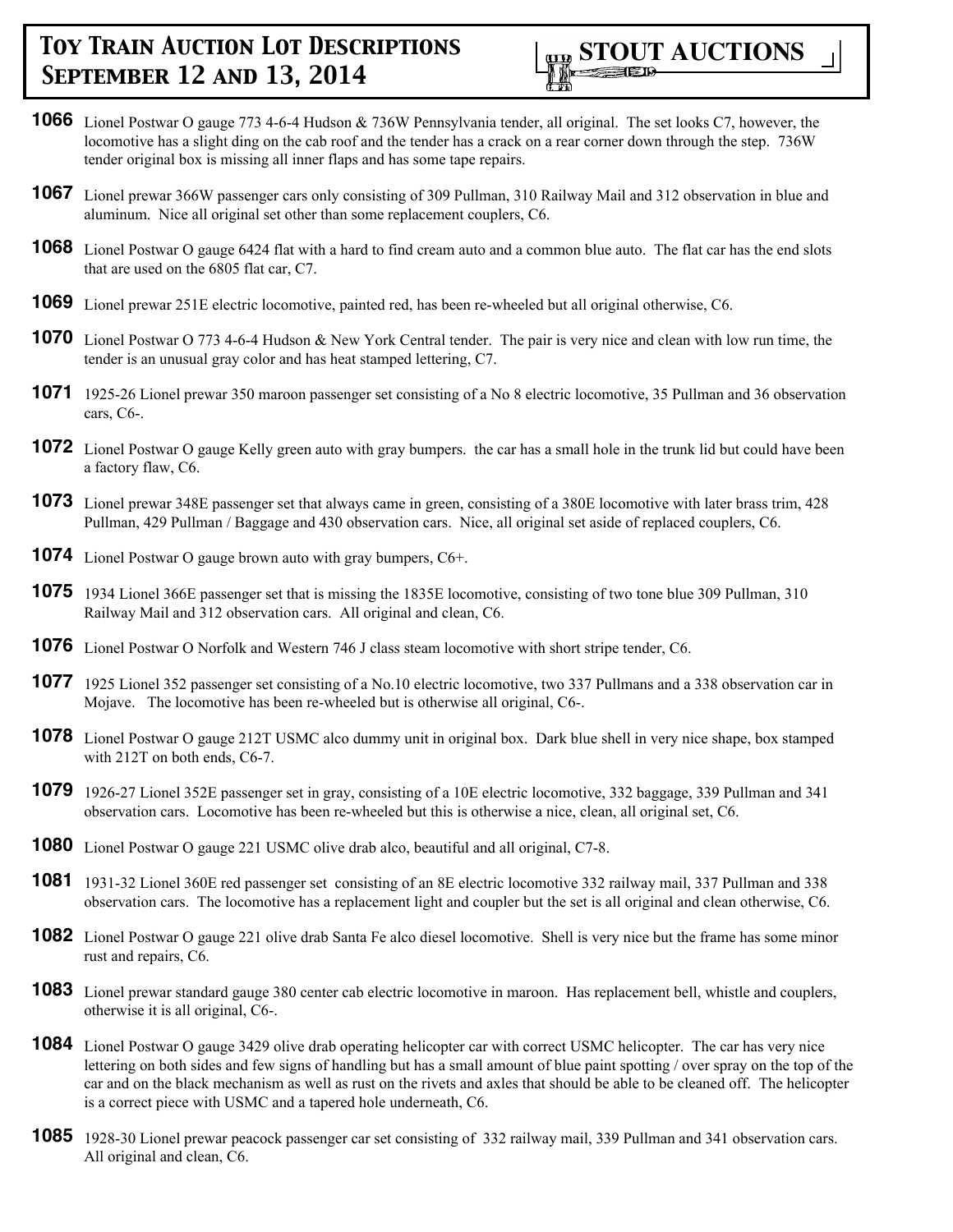

- **1086** Lionel Postwar O prototype gray molded, unpainted 3419 helicopter flat car with an unmarked helicopter. Car looks really nice but has a small piece broken from one side frame as seen in the pictures, C6.
- **1087** Restored Lionel prewar 323 two tone green, railway mail car that was intended to go along with the Stephen Girard cars but was actually never a car that Lionel produced (by this number at least). Perfect restoration that matches perfectly with the colors of the set in lot # 1035 but since it is not original to the set or in condition, was excluded.
- **1088** Lionel Postwar O gauge olive drab 3820 USMC submarine flat car with original US Navy submarine. Flat car is in great shape with great lettering on both sides and few signs of handling but has light rust on the wheels and axles, C6+.
- **1089** Lionel Classics green state set in original boxes consisting of a 381E center cab electric locomotive, 1412 California, 1413 Colorado, &1414 Illinois passenger and 1416 New York observation cars. Set has been run but is still beautiful, C8.
- **1090** Unrun Lionel Postwar O olive drab 6640 missile launching flat car, very clean with few signs of handling and a correct, all white with blue tip missile, C7-8.
- **1091** MTH Tinplate Traditions 18 karat gold plated American Flyer Presidents Special set in original boxes. The set has some run time but is still C8 and consists of a 2000 Commander 4-4-4 locomotive, 4390 Harry C. Ives, 4391 J. Lionel Cowen and 4392 A.C. Gilbert passenger and 4393 Louis Marx observation cars. Boxes do have some shelf wear but include all original packing.
- **1092** Lionel Postwar O olive drab 6651 USMC shell launching car with very low run time and few signs of handling, C8.
- **1093** McCoy American Flyer prewar standard gauge 4694 steam locomotive and tender. Fantastic shape, C8-9.
- **1094** Lionel Postwar O olive drab 3309 turbo missile firing car with low run time, missiles need cleaned up but overall, C7.
- **1095** American Flyer prewar O 92 fast freight station in original box with many different signs. The base is green and the two buildings have red roofs, the larger building having a crackle style roof that is very unique. Beautiful station and accessories, C7. The original box lid is missing both end but still has some nice original tape around the lid, no number is presented anywhere on the box.
- **1096** Lionel Postwar O olive drab 6076 unmarked hopper, C6.
- **1097** American Flyer prewar standard gauge freight cars including a 4010 tank car, 4023 lumber car with a missing load, 4017 gondola and a 4006 hopper car. All of these are all original, C6.
- **1098** Lionel Postwar O olive drab 6142 gondola with canisters, very nice and clean with low run time, C8.
- **1099** American Flyer prewar freight cars consisting of a 4011 caboose with 6 million plates and 4018 boxcar & 4020 stock cars with 7 million plates. These are nicer cars that are all original and C6+.
- **1100** Lionel Postwar O 347 olive drab cannon firing range with four original silver painted wooden missiles. Set is extremely nice and clean, C8.
- **1101** American Flyer prewar standard gauge 4643 electric locomotive. Appears to be all original and very nice, C7.
- **1102** Lionel Postwar O gauge 6407 flat with a red nosed Mercury missile capsule. The capsule is actually a pencil sharpener and all original but has some rubs on the decoration, C6.
- **1103** American Flyer prewar Golden State set consisting of a 3115 electric locomotive, 3280 club, 3281 Pullman and 3282 observation cars. Set is all original, light castings have fatigue and the 3281 Pullman has a 3181 plate on one side but everything else is very nice, C6+. The three original boxes that are included with this lot are for the three passenger cars. The boxes are complete and stamped on one end and one side per box. They each have the original American Flyer tape attached and are nice and square. The 3280 box is torn on one side.
- **1104** Lionel Postwar O gauge 6407 flat with a red nosed Mercury missile capsule. The capsule is actually a pencil sharpener and all original but has some rubs on the decoration, C6.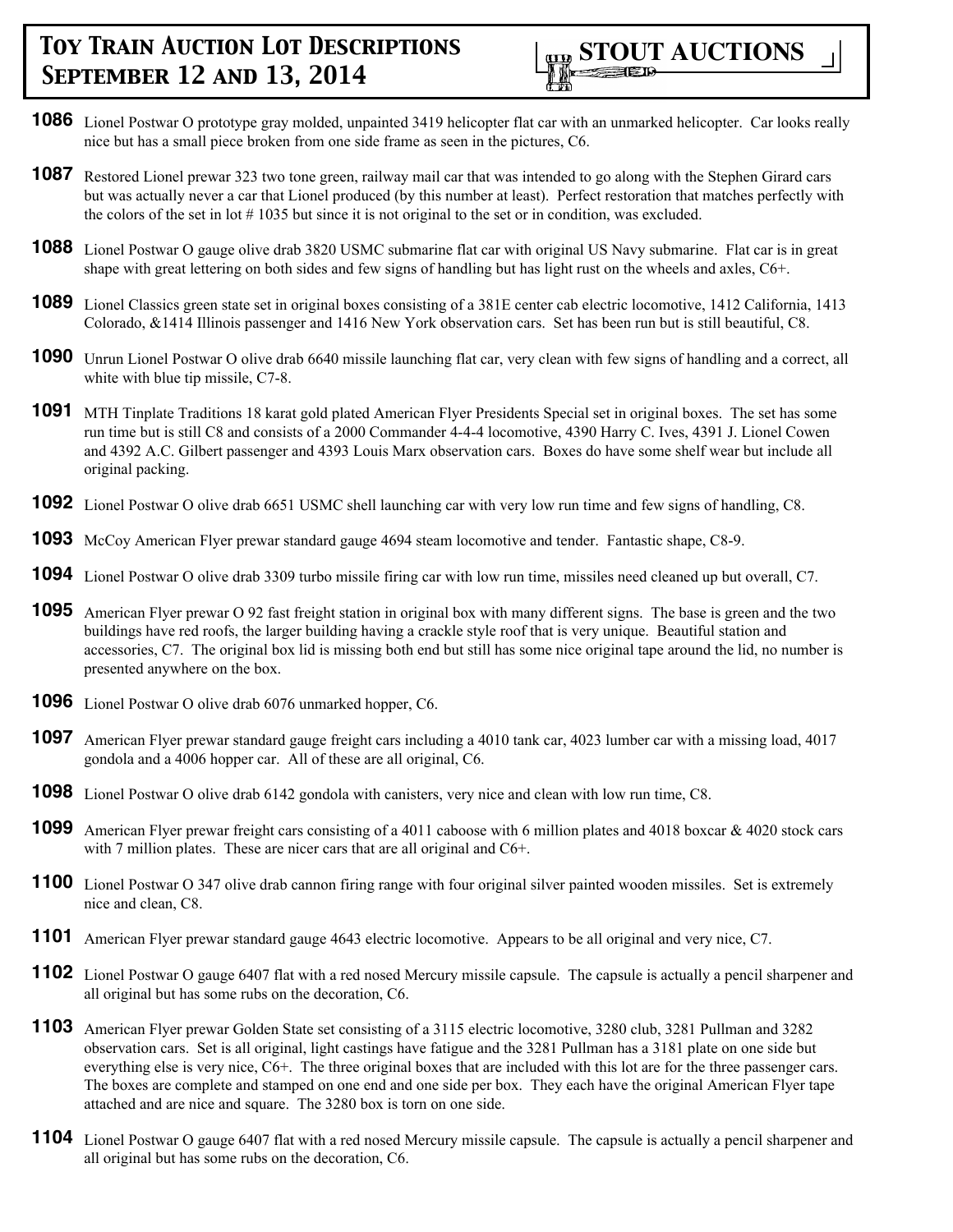- **1105** American Flyer prewar narrow gauge 9900 Burlington Zephyr streamlined set in great shape but missing the decals from the sides of the baggage car, C6+.
- **1106** Lionel Postwar O gauge red 6844 missile carrying car with a tan structure. The car has great lettering on both sides and looks C6, however the structure is damaged as seen in the pictures and the missiles are original but used.
- **1107** American Flyer prewar Union Pacific streamlined set in very nice shape, all original, C6 to C6+.
- **1108** Lionel Postwar O gauge 6820 US Navy aerial missile transport car with all original and undamaged helicopter, harness, missiles and tail cones, C6 flat car with C7+ load that needs a good cleaning.
- **1109** American Flyer prewar narrow gauge freight set consisting of a beautiful 3195 cast iron steam locomotive that has be rewheeled, Hancock tender, 3015 boxcar, 3016 sand car, 3017 caboose and 3046 lumber car with what could be the original load. These cars are all original and in great shape, C6-7. Set box is missing two entire sides and part of another with a tape repaired corner (the only one left). Two inner boxes include 3195 locomotive and 3017 caboose with some wear. Also included is a lot of old wrapping paper that may be original to the individual components.
- **1110** Lionel Postwar O gauge 6544 missile firing trail car with a black console and four nice original missiles as well as a 44-80 parts packet with four mint missiles inside. The brake stands are both present and the car looks C7-8 but one end has a chipped piece of plastic from the outside of the stand support and a small dab of glue was applied for support.
- **1111** American Flyer prewar 3207 gondola and 3208 boxcar, C6. Both boxes have shelf wear and some missing flaps.
- **1112** Lionel Postwar O gauge 3666 Minuteman w/ silver painted wooden missiles, great lettering on both sides, C6+.
- **1113** Restored Buddy L outdoor railroad roundhouse, very nice condition with all original parts.
- **1114** Lionel Postwar O dark yellow 3619 helicopter reconnaissance car with a nice original red helicopter, C7.
- **1115** Restored Buddy L outdoor train turntable, all original parts.
- **1116** Lionel Postwar 6464-150 Missouri Pacific boxcar, seal is on the fifth panel from the left or first to the left of the door. Very scarce variation, C6.
- **1117** Original Buddy L outdoor train track lot 12 curve 2 straight sections in very nice shape, C6+.
- **1118** Lionel Postwar 6456-50 Lehigh Valley hopper painted glossy red with heat stamped white lettering, C6+.
- **1119** Original Buddy L mining train including a BL-16 locomotive, flat car, bulkhead car, dump car, gondola and opening side ballast car. All original set, C6.
- **1120** Lionel Postwar O gauge 6456-75 Lehigh Valley hopper, painted glossy red with yellow heat stamped lettering, C7-8. Original box is nice with some shelf wear but no missing flaps.
- **1121** Lionel prewar O gauge 92 passenger set in original box with inserts. Set consists of a gray 0-4-0 152 center cab electric and two green with maroon trim 629 Pullman  $& 630$  observation cars. Set also includes a mint box of track connecting ties, instruction sheet, 88 rheostat as small bulb in wooden vial and a vial for 3 in 1 oil. Set box lid has no splits and two nice labels, C6.
- **1122** Lionel Postwar O gauge 6462-500 pink Girls set canister car in original box with two white canisters, C6-7. Box is very square with no missing flaps but there is a masking tape repair on one end.
- **1123** Lionel prewar O gauge standard gauge 352E partial set in original box. Missing the locomotive but all three passenger cars are in great shape but do have some replacement couplers and paper labels underneath. passenger cars consist of 332 railway mail, 339 Pullman and 341 observation car in peacock. The set box is rough with loose pieces and the inner boxes are generally complete but still rough, C6+ trains.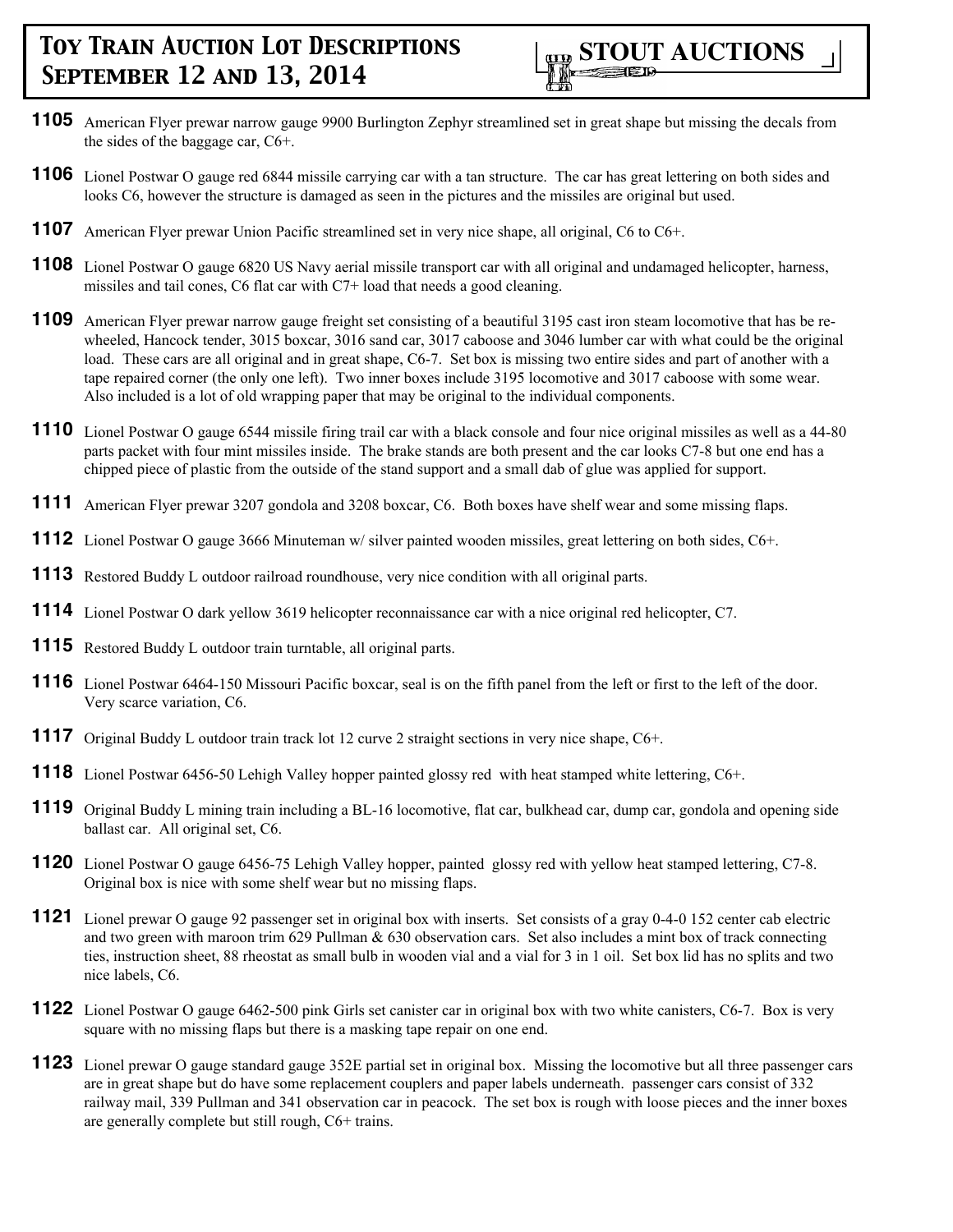- **1124** MTH Railking modern O gauge catalog photograph sample of the 30-2249-1 Arizona and Southern GP-20 diesel locomotive. Non powered sample with decaled deco. Comes with letter from MTH stating origin of loco. First sold at the 2007 TCA banquet.
- **1125** 1925-30 Ives 692R tan passenger set in original box in extraordinary condition. All original set consisting of a 3236R 0-4 -0 electric locomotive with a cast iron frame, 170 buffet, 171 parlor and 172 observation cars. Al painted in tan and in super condition, C7-8. The set box has all inserts in place but a large piece of one side was cut out that had the Ives electric and mechanical trains stamp. The box also has surface skinning on the sides and tape repairs on the corners.
- **1126** Very neat modern Lionel FM Trainmaster paint mask from the 2001 Lionel Factory Auction. Mask has Lionel Trains Inc. tag and factory auction sticker.
- **1127** Lionel prewar 342E Baby State Set in original set box with individual component boxes. The set consists of a 318E bild-aloco electric locomotive, 309 Pullman, 310 railway mail and 312 observation cars in state brown. Cars are all original but may have a repair here or there but nothing major, C7. The locomotive is C6 with a missing whistle, a loose pantograph and a loose railing piece. The set box is extremely nice with one split corner and the inner boxes look fantastic as well, but two boxes have split corners where the original factory tape has dried up or split. The boxes are all correct and marked brown on the locomotive and ivory / brown on the passenger cars. The set also includes a boxed 81 controlling rheostat.
- **1128** Modern Lionel GP-9 paint mask from the 2001 Lionel Factory Auction. Mask has factory auction sticker.
- **1129** Lionel prewar 213 yellow & maroon stock car with brass trim, all original and very nice, C8.
- **1130** Very neat modern Lionel steam locomotive paint mask from the 2001 Lionel Factory Auction. Includes two undecorated Lionel steam locomotive shells
- **1131** Lionel prewar 212 gray gondola, all original with brass trim, C8.
- **1132** Lionel Postwar O gauge 1950 dealer layout red painted 1002 gondola with white lettering, scout trucks and magnetic couplers, C6.
- **1133** Lionel prewar 211 flat w/ lumber load, all original with nickel and brass trim, C8.
- **1134** Lionel Postwar O gauge 1950 dealer layout silver painted 1002 gondola with black lettering, scout trucks and magnetic couplers, C7+.
- **1135** Lionel prewar 217 caboose orange body with a maroon roof and dark green railings, all original with red trim plates and gold lettering, C6.
- **1136** Lionel Postwar O gauge 1950 dealer layout yellow painted 1002 gondola with black lettering, scout trucks and magnetic couplers. Car looks C6 from one side but one bottom corner has a chunk broken off. Includes a worn original box
- **1137** Lionel prewar 214 boxcar yellow sides and brown roof, all original with nickel trim, C6.
- **1138** Lionel Postwar O gauge 6672 milk car with a factory error that slipped through, there is no lettering on this one, C7 with low run time. Includes a worn original box.
- **1139** Lionel prewar 214 boxcar yellow sides and orange roof, all original with brass trim, C6-7.
- **1140** Lionel Postwar O gauge 6556 MKT stock car, C6.
- **1141** Lionel prewar 219 derrick crane with ivory sides, red roof and light green boom with nickel trim, all original, C6.
- **1142** Lionel Postwar O gauge 3435 aquarium car with tank no. 1 and tank no. 2 designations, C6.
- **1143** Lionel prewar 205 freight containers with brass trim, all original, C6.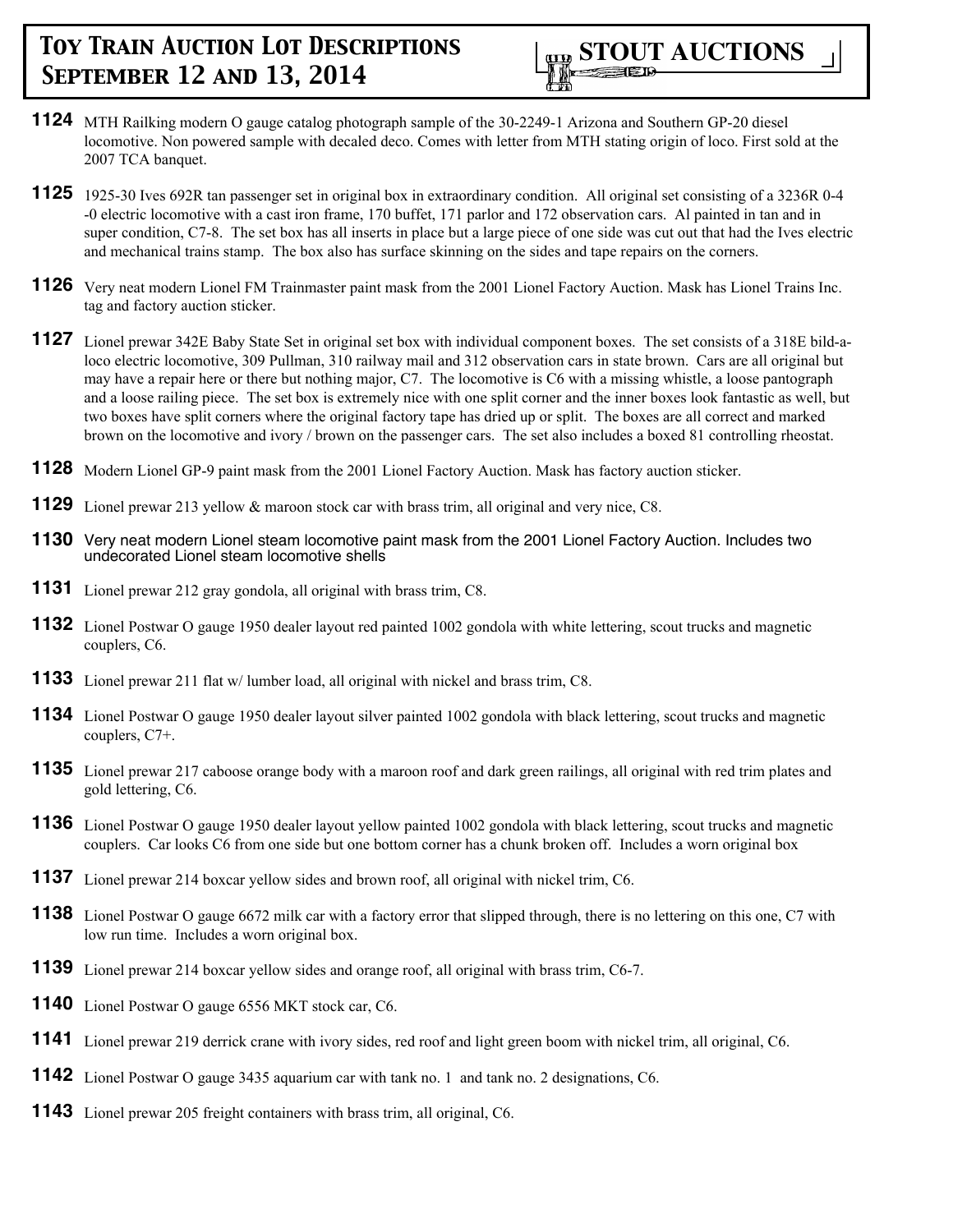- **1144** Lionel Postwar O gauge 3435 traveling aquarium car tank with a heat stamped gold circle around the "L" in between the designated tank no. 1 and tank no. 2. Car looks C6, however, there was a small lower corner piece that was severed and glued back in place.
- **1145** Lionel prewar 215 pea green tank car and 216 dark green hopper, both have brass trim and one has replacement couplers, C6. 215 L. Green original box is in nice shape and was opened from the bottom, top tape seal is perfect and the label is very nice. The 216 D. Green original box has no sealed flaps but no missing flaps either. It is an earlier box with no end label.
- **1146** Lionel Postwar O gauge 3656 Armour stock car with black lettering in original box, C7. Includes a brick OB.
- **1147** Lionel prewar standard gauge freight cars. Lot includes 212 maroon gondola with six wooden barrels, 213 stock car with terra cotta sides & pea green roof and a 219 derrick crane with peacock sides and a dark green roof. All have brass trim and are all original, C6.
- **1148** Lionel Postwar O gauge 3376 giraffe car, factory error with no lettering on either side, C7.
- **1149** Lionel prewar standard gauge freight cars. Lot includes 215 silver tank car with nickel and brass trim, 217 floodlight car with black frame and light green structure with nickel trim and a 220 caboose with red body and roof with silver railings, C6.
- **1150** Lionel Postwar O gauge 3376 Bronx zoo car with yellow lettering, very low run time C7+.
- **1151** Lionel prewar standard gauge 213 Mojave stock car with maroon roof, 214 terra cotta boxcar with dark green roof and 214R ivory refrigerated boxcar with light blue roof. All have brass trim and are all original, C6.
- **1152** Lionel Postwar O gauge 3376 Bronx zoo car with white lettering on one side only, a factory error that slipped through, C7.
- **1153** Lionel prewar standard gauge freight cars to include 511 dark green flat C7, 512 light green gondola C6+, 514 yellow boxcar with brown roof C6+ and 515 silver Sunoco tank car C6, all with nickel trim.
- **1154** Lionel Postwar O gauge 6262 wheel car in original box with a nice load of unrun wheel sets. Extremely scarce red flat car instead of black, C7-8. Original box is very nice but missing a tuck flap from one end.
- **1155** Lionel prewar standard gauge fright cars to include: 513 pea green stock car with orange roof, 514 yellow boxcar with orange roof and a 517 light green caboose with red roof. Cars are all original with brass trim and range from C6 to C6+.
- **1156** Mint unrun Lionel Postwar O gauge 6464-350 MKT boxcar in original box. Car is C9+ but the box has tape repairs and is missing all but the coupler protection flaps from inside.
- **1157** Lionel prewar standard gauge 218 Mojave dump car with brass trim, C6+.
- **1158** Lionel Postwar O gauge 2530 large door baggage car that has glued name plates and colons on the ends of the Lionel Lines plates, C6.
- **1159** Lionel prewar standard gauge 514R refrigerated boxcars with peacock roofs, both have brass trim, one has nickel journals and the other has brass journals, C6.
- **1160** Lionel Postwar O 2460 gray work crane in original box, 3 hyphens version, C6. Original box is worn and the insert is partially missing.
- **1161** Lionel prewar standard gauge 514R boxcar with a blue roof and all nickel trim, C6.
- **1162** Lionel Postwar O gauge 3459 aluminum finish dump car with blue lettering and an early chemically blackened metal tray, C6.
- **1163** Custom restored Lionel prewar standard gauge 514 boxcar with light green sides and dark green roof with REA decals on the sides, all brass trim.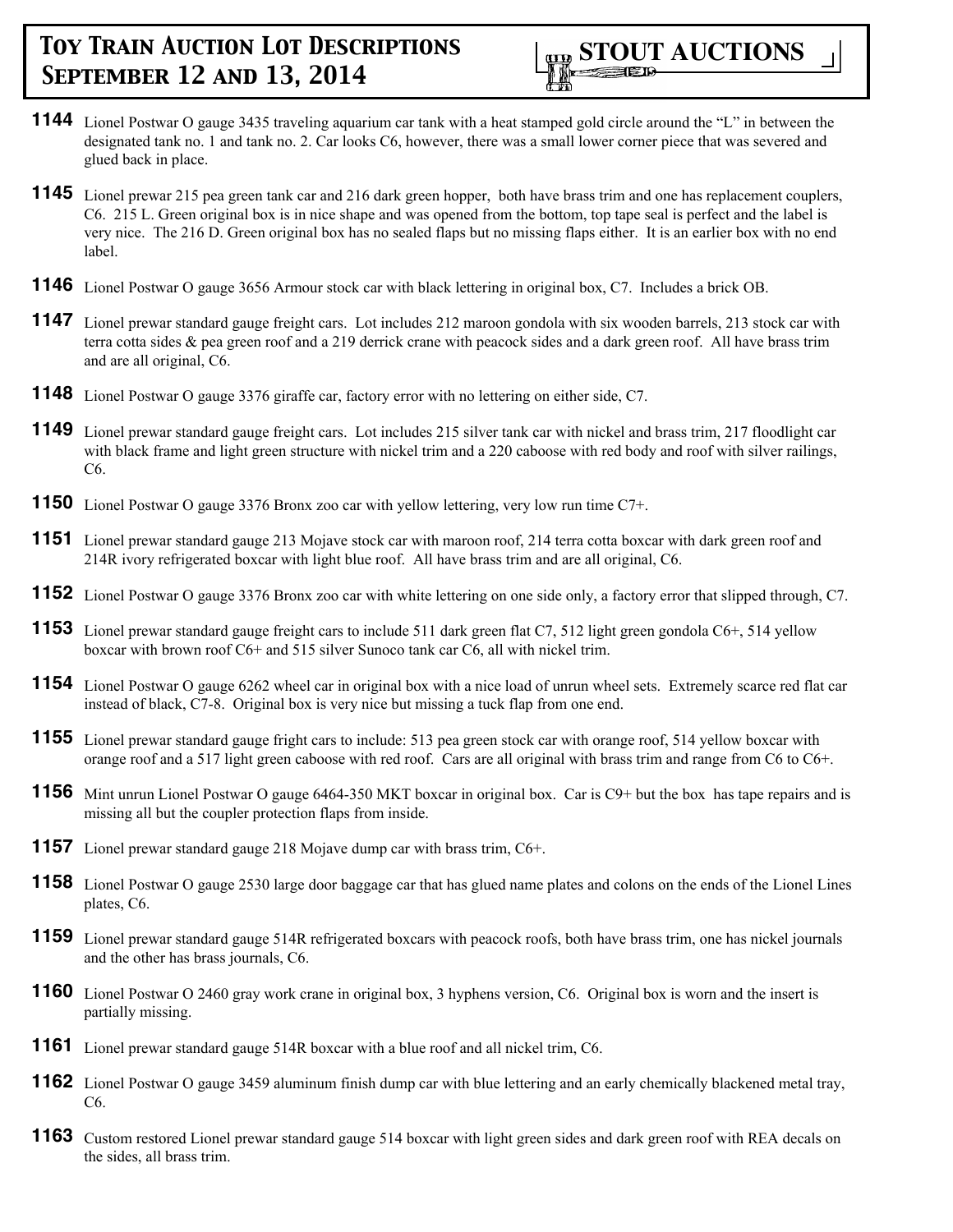- **1164** Lionel Postwar O gauge 151 red blade semaphore in original box with insert and partial 153-29 packet. packet includes 153C, one connecting wire and two fibre pins. Semaphore is beautiful and all original with a raised chevron that was hand painted, C8+. Original box includes a nice insert but does have some inner tape repairs.
- **1165** Lionel Postwar factory sample 2023 Union Pacific alco diesel with white heat stamped lettering on one side and black heat stamped lettering on the other side. Unpainted, dark yellow shell with no motor or operating parts inside, C6-7.
- **1166** Lionel Postwar O gauge unmarked factory error 209 New Haven alco dummy unit, nice paint on both sides, pilot was cracked and repaired, C6.
- **1167** Lionel prewar standard gauge ivory 515 tank car with rusted trucks and a 520 floodlight car with black frame and terra cotta base. Both cars have brass trim, the floodlight car has copper journals, C6.
- **1168** Desirable Lionel Postwar O 231 Rock Island alco powered diesel, all black with a cracked pilot, C6. Comes in an incorrect over stamped 2029 box and labeled 231 on the sealed end only. The opened end is missing the top side of the end flap.
- **1169** Lionel prewar standard gauge freight to include: 511 dark green flat with lumber load, 512 peacock gondola, orange 514 stock car with pea green roof and a 517 red caboose with silver trim. All cars have brass trim, C6.
- **1170** Lionel Postwar O 614 Alaska NW2 switcher BUILT BY LIONEL in outlined yellow box. Looks C6-7, however the screw caused damage to the front of the shell.
- **1171** Lionel prewar standard gauge 441 railroad track scales, original accessory with reproduction weights, C6+.
- **1172** Lionel Postwar O 6672 Santa Fe milk car blue lettering with three lines of data to the right of the door, C7.
- **1173** Lionel prewar standard gauge 120 tunnel, inside has been modified to hold a lamp but not very professionally, C7 appearance from the outside.
- **1174** Lionel Postwar O gauge 462 derrick platform set in original box. Set is like new with a very nice box that has both original cardboard inserts but no instruction sheet is included, C9.
- **1175** Lionel prewar standard gauge 134 station, Mojave walls with red roof and green base, C6.
- **1176** Unrun American Flyer 23099 Frontiersman set in original box, including a 21088 Franklin locomotive & tender, 24720 passenger car and 24740 express baggage car as well as a bottle of model train oil, M4195 folding accessories poster, locomotive and tender operating instructions, smoke cartridge packet with dried up cartridge, funnel and pipe cleaner, cleaning instructions and a catalog of authorized service stations, C9. Original box includes all inserts and is very nice but the number 128 was written in marker along the top of the box.
- **1177** Lionel prewar 439 maroon crackle panel board, C6.
- **1178** Unrun American Flyer 24730 Overland express combine car in original box, C9. Box is very nice but missing one inner flap.
- **1179** American Flyer wide gauge 4219 trestle bridge, complete and all original, C6.
- **1180** Lionel Postwar O gauge Santa Fe 204 AA alco diesel set, neither pilot is damaged and no screw cracks, C6-7.
- **1181** Lionel prewar O gauge 126 station with maroon crackle sides and a pea green roof, C6.
- **1182** Lionel Postwar O gauge 205 Missouri Pacific AA alco diesel set, no cracked pilot or screw cracks and very clean, C7.
- **1183** Lionel prewar O gauge 126 station with yellow sides and a red roof, all original, C6+.
- **1184** Lionel Postwar O gauge 208 Santa Fe alco A unit dummy, no pilot damage or screw crack, C6.
- **1185** Lionel prewar O gauge 437 switch signal tower with terra cotta and yellow sides, peacock roof and Mojave base, C5.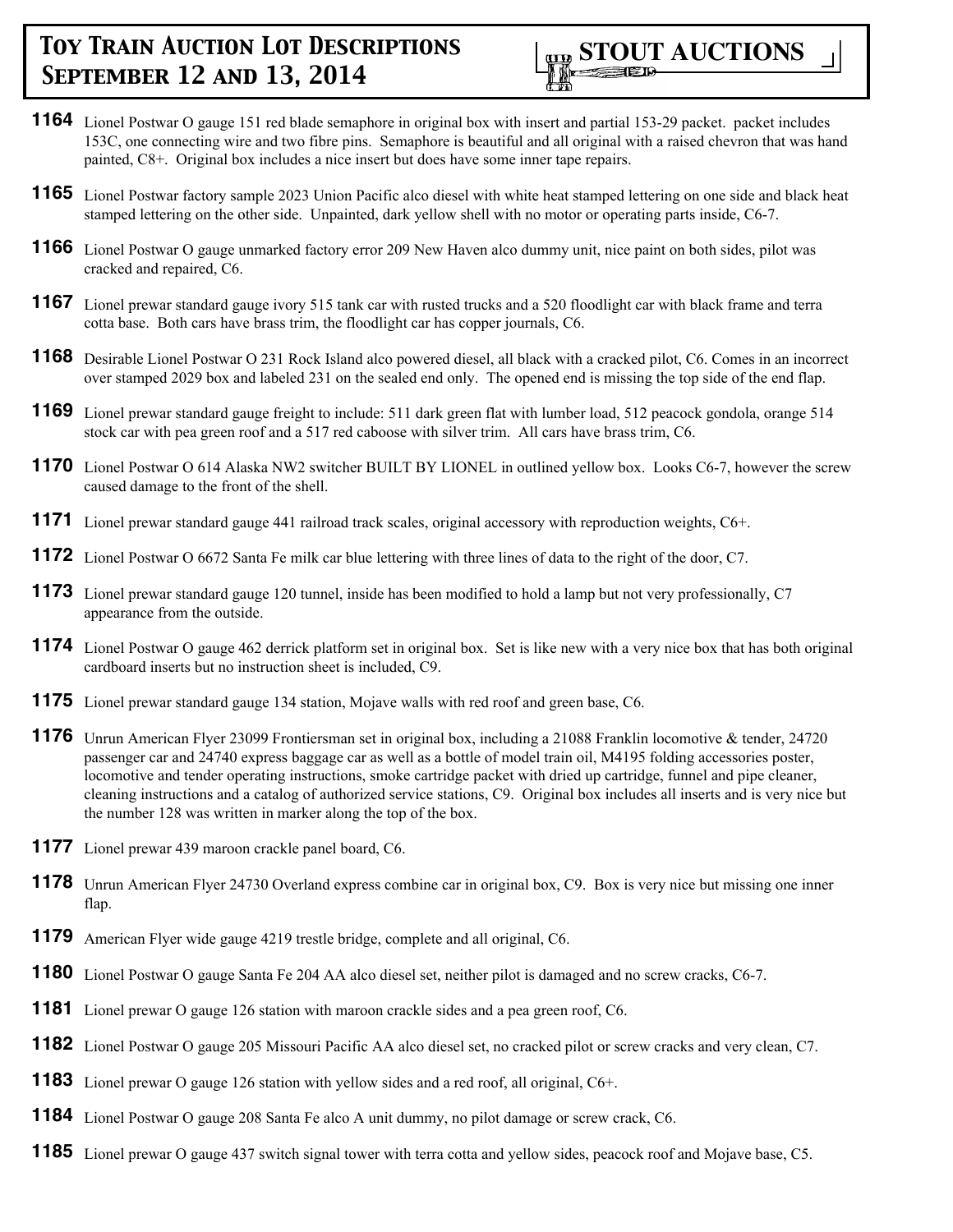

- **1186** Lionel Postwar O gauge 209 New Haven alco AA diesel set. These look C6 but the dummy unit has a vertical crack in the shell on one side and a screw crack in back. Both have pilot damage.
- **1187** Lionel Postwar O gauge 6500 flat with Beechcraft Bonanza plane. Flat is C7 condition with good steps and brake wheel.
- **1188** Lionel Postwar O gauge 208 Santa Fe alco powered unit in original box, very nice with no pilot or screw damage, original box is nice and square with no missing flaps but does have some pen doodling on one side, C7.
- **1189** Lionel prewar O gauge 812 Mojave, 813 Yellow, 814 Ivory, 815 L. Green and 817 P. Blue original boxes only. These are all in beautiful shape with only a couple inner flaps missing but most are missing their coupler protection flaps. Extremely clean with no writing and beautiful graphics. A couple have a piece of tape or two holding the factory seam together.
- **1190** Lionel Postwar O gauge 217 Boston and Maine alco powered unit teal sides, no pilot or screw damage, C6.
- **1191** Lionel prewar standard gauge 309 and 312 Apple Green original passenger car boxes. Both are very nice with the bottom seam factory sealed and stamped on one end and the top 309-A and 312-A respectively. No missing flaps and no tape repairs.
- **1192** Lionel Postwar O gauge 2041 unlettered Rock Island AA alco diesel set, extremely nice, C8.
- **1193** Large group of prewar American Flyer and Lionel empty boxes. American Flyer boxes include wide gauge 4017 and narrow gauge 729 321 231 412 407 and an unmarked set box with B770 on the top flap and a nice label on the side. Lionel boxes include standard gauge 8E red box with tape repairs and all flaps missing from one end, 315 and 94 boxes as well as an unmarked box that likely held a trestle bridge. O gauge boxes include 617 617 618 261T 1689E and a box bottom with inserts for a 186 set that would have included five 184 bungalows.
- **1194** Lionel Postwar O gauge 218 Santa Fe full yellow decal dummy unit, no pilot or screw damage, C7.
- **1195** Lionel prewar standard gauge 114 illuminated station with early colors, terra cotta base and beige walls, all original, C6.
- **1196** Lionel Postwar O gauge 2031 Rock Island twin diesel set in master carton, C6. Master carton is very nice with all inserts.
- **1197** Lionel prewar standard gauge 116 illuminated station, cream walls and red base, all original C6.
- **1198** Lionel Postwar O gauge 2321 Lackawanna FM maroon top in original box, screw crack on front end only, no battery damage, C6. Original box includes a damaged insert, box has masking tape repairs and graffiti.
- **1199** Lionel Classics 51201 Rail Chief cars in original box with insert and packing. Cars have been run but are still beautiful, C8.
- **1200** Lionel Postwar O gauge 2322 Virginian FM in original box with no screw cracks. Original box has some shelf wear and the insert appears to be a reproduction, C6.
- **1201** Lionel prewar O gauge 436 power station with pea green base and terra cotta sides. All original, parts but the chimney and base have been painted over with dark red, C6.
- **1202** Lionel Postwar O gauge 221 New York Central Dreyfuss steam locomotive & tender with gray body and aluminum drivers, C6.
- **1203** Lionel prewar O gauge 436 power station with light green base and yellow sides. All original, C6.
- **1204** Lionel Postwar O gauge 6560-25 Bucyrus Erie operating crane car in original Hagerstown checkerboard box, C7.
- **1205** Lionel prewar O gauge 435 power station with light green base and yellow sides. All original, C6.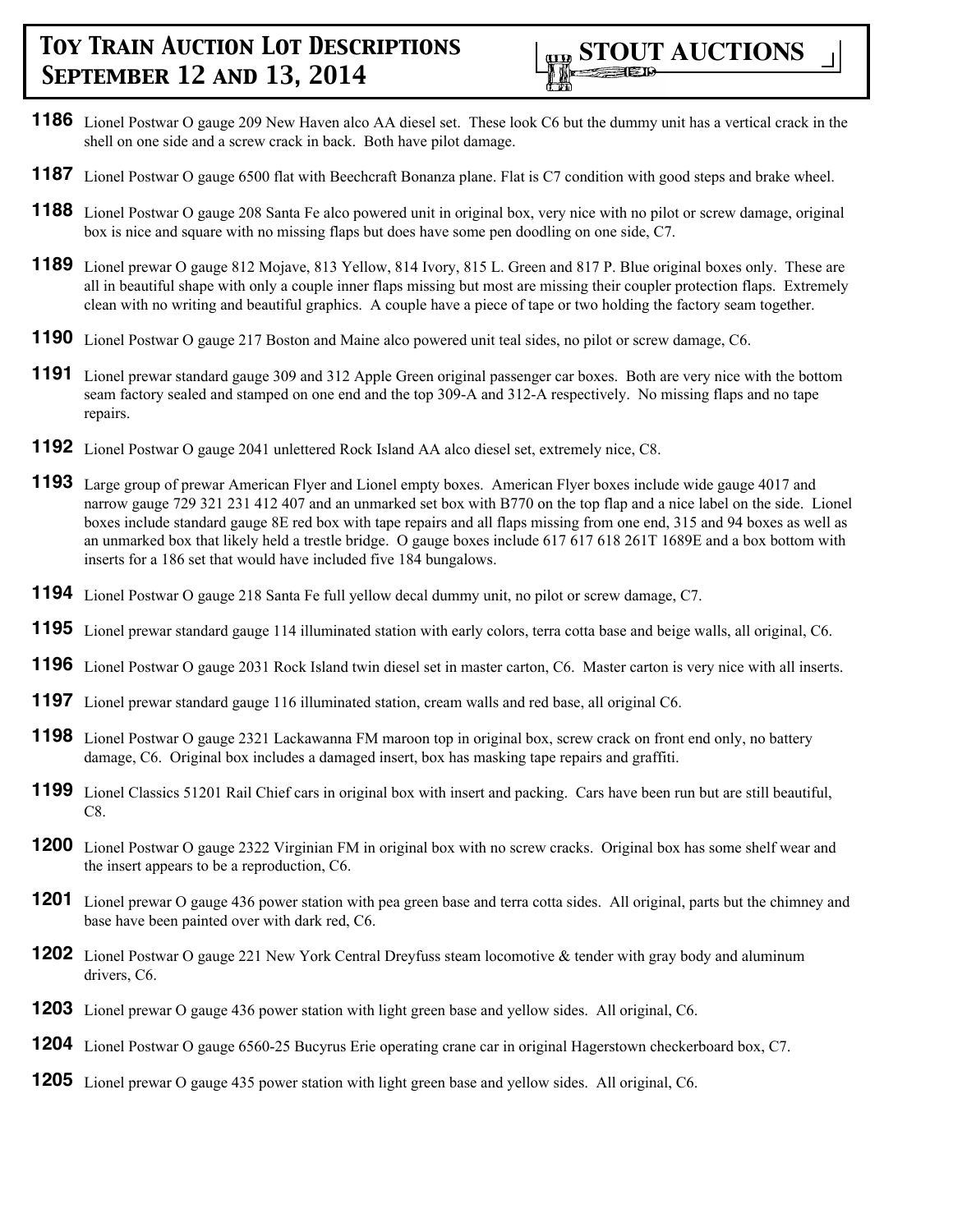

- Lionel Postwar O gauge underscored 3530 GM Electromobile power car with transformer pole and searchlight. car looks C6 on the sides, however, there is considerable damage on the lower edge of one end where the car was likely dropped causing small fragments to fall off as well as a long crack 45 degrees up to the left of the screw. A very scarce variation and hard to find in any condition.
- Lionel prewar O gauge 435 power station with a gray base, ivory walls, terra cotta roof and red stack,all original, C6.
- Lionel Postwar O gauge 6436-500 Girls set hopper no spreader brace holes, C6.
- Lionel prewar O gauge 435 power station with a gray base and mustard walls, all original, C6.
- Lionel Postwar O gauge 6436-500 Girls set hopper, C6.
- Lionel prewar O gauge 913 landscaped bungalow with a missing tree and one that needs to be reglued to the base, also missing some hedges. The bungalow has a gray base with white walls and a light green roof, all original, C6-.
- Lionel Postwar O gauge 6464-300 split door Rutland boxcar in original box. Dark green painted lower half of doors and rubber stamped lettering, C6+. Original box is worn with missing flaps from one end.
- Lionel prewar O gauge 912 suburban home with gray base, mustard walls and red roof, all original piece but missing a tree and some of the hedges, C6.
- Unrun Lionel Postwar O 6475 pickles car w/ variation vats that have no black heat stamping on them, C7+.
- Lionel prewar O gauge 911 country estate plot, house has a gray base, mustard walls and a light green roof. Plot is nice but missing a tree, all original, C6.
- Lionel Postwar O gauge 455 oil derrick light green w/ red top, includes original and reproduction Sunoco signs as well as four oil barrels, C6.
- Two Ron Morris reproduction Lionel prewar plots including 911 country estate and 912 suburban home. Both are in great shape and clearly marked underneath, C6-7.
- Lionel Postwar O gauge 623 Santa Fe switcher, C6+.
- Lionel prewar O gauge 189 villa with Mojave base an lithographed brick walls, all original, C6.
- Lionel Postwar O 622 Santa Fe switcher with front numbers, C6+.
- Lionel prewar O gauge 189 villa with green base, lithographed brick walls but no dormers, all original, C6.
- Lionel Postwar O 622 Santa Fe switcher with GM decal on the cab, bell and front numbers, C6+.
- Lionel prewar O gauge 191 villa with terra cotta base, white walls and green roof, all original, C6.
- Lionel Postwar O gauge 6250 Seaboard switcher with decal, C6.
- Lionel prewar O gauge 191 villa with Mojave base, beige walls and green roof, all original, C6.
- Lionel Postwar O 6220 Santa Fe switcher with GM decal on the cab, bell and dark blue Santa Fe decal on the side, C6.
- Lionel prewar O gauge 191 villa with green base, white walls and gray roof. 189 villa has light gray base, mustard walls and red roof. Both are all original, C6.
- Lionel Postwar O 6220s Santa Fe switcher with bell and alight blue Santa Fe decal on the side. shell has some small white spots all over the top and left side as well as some on the frame on left side, C6-.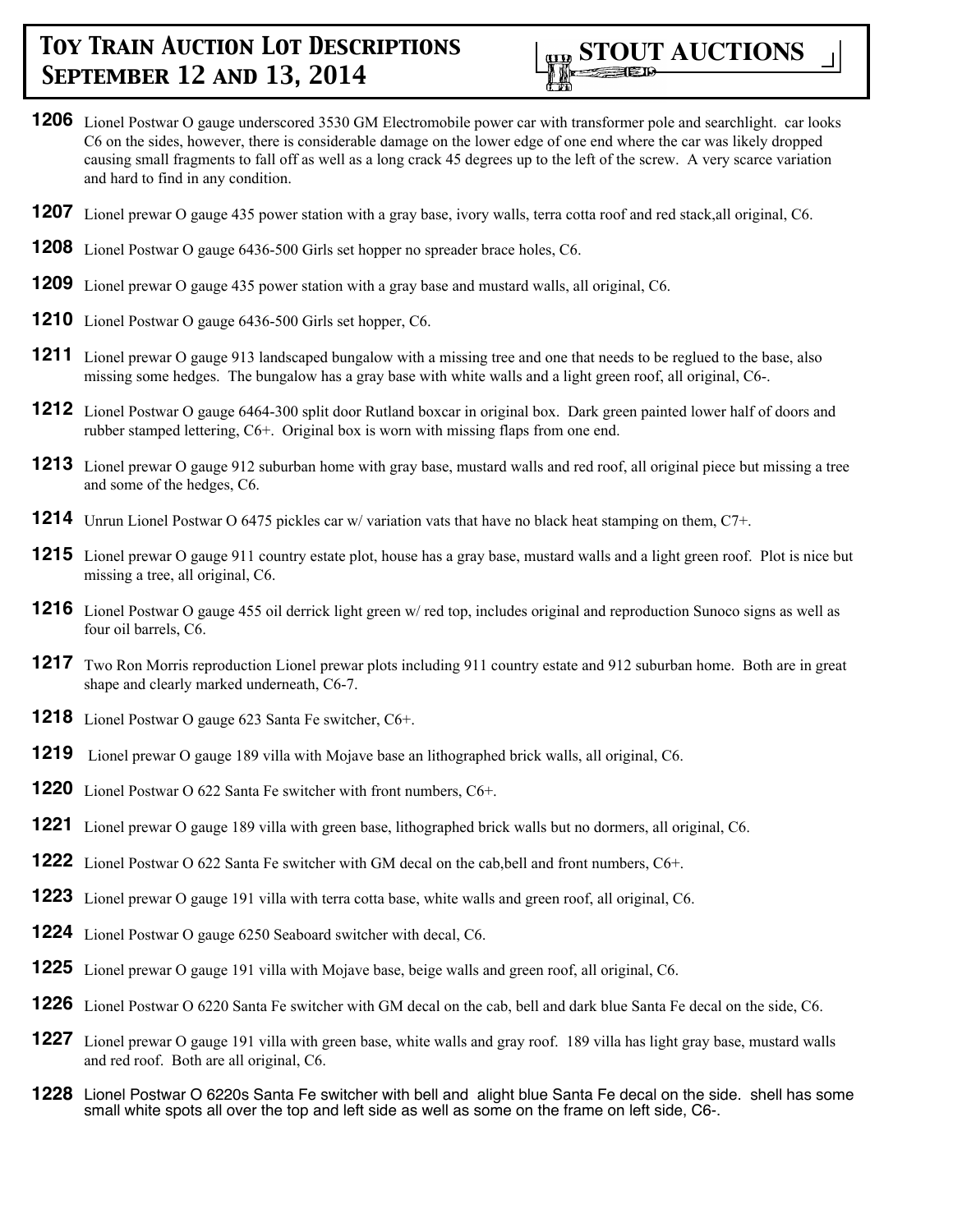

- **1229** Lionel prewar O gauge 184 bungalow, 127 station, 45N automatic gateman in original box and 1045 flagman. All of these are original prewar pieces, C6. original box for 45N has a loose factory taped seam but complete otherwise but worn.
- **1230** Lionel Postwar O gauge 6250 Seaboard switcher with spaced lettering, C6+. Original box includes insert but has tape repairs and some paint on one side, no missing flaps.
- **1231** Lionel prewar standard gauge 79 railroad crossing signals, one that is all silver with nickel trim and one that is white with brass trim, C6.
- **1232** Lionel Postwar O gauge 624 Chesapeake and Ohio switcher with 3 stanchions holding the side rails, C6. Original OPS box is very nice with insert and no missing flaps or tape repairs.
- **1233** Lionel prewar standard gauge Mojave 61 & dark green 67 lamp posts, C6.
- **1234** Lionel Postwar O gauge 2028 Pennsylvania GP7 with faint gold lettering and an early frame with 3 rivets on the side railing, C6.
- **1235** Two Lionel prewar standard gauge 63 lamp posts, one silver, the other dark gray, C6-7.
- **1236** Lionel Postwar O gauge 2028 Pennsylvania GP7 with faint gold lettering, welded hand rails and no rivets on the side railing, C6.
- **1237** Lionel prewar standard gauge maroon 069D and red 069L crossing signals, C6.
- **1238** Lionel Postwar O gauge 2028 Pennsylvania GP7 with what appears to be recent rubber stamped yellow lettering, missing one ornamental horn, C6.
- **1239** Lionel prewar standard gauge 99N & 078 block signals, all original, C6.
- **1240** Lionel Postwar O 624 Chesapeake and Ohio switcher with 10 stanchions holding the side rails on, C7.
- **1241** Lionel prewar standard gauge group of accessories including two 91 circuit breakers, 87 traffic signal and 23 track end bumper. Bumper has been repainted but the other three are all original, C6.
- **1242** Lionel Postwar O gauge 2328 Burlington GP7, C6-. Includes a very worn original box.
- **1243** Lionel prewar standard gauge 516 hopper cars. One with a missing brake wheel & shaft, one missing a lower hatch cover and one with a very bent brake wheel shaft, all original, C6.
- **1244** Lionel Postwar O gauge 2338 Milwaukee Road GP7 with an orange stripe all the way across the cab, some rust in battery compartment but no battery damage, C6+
- **1245** Lionel prewar standard gauge 217 caboose, gorgeous all original example with a few tightly arranged tiny paint flakes on the roof, C8+.
- **1246** Lionel Postwar O gauge 2338 Milwaukee Road GP7, factory error that is missing the Milwaukee Road herald on one side of the cab, C6.
- **1247** Group of Lionel prewar O lamp posts including five 56 lamps, two 57 lamps, two 58 lamps and a 068 railroad crossing sign, all original and generally C6. Includes one original box for a 58 lamp post.
- **1248** Lionel Postwar O gauge 2337 Wabash GP7, very clean, C7+.
- **1249** Lionel prewar O gauge 57, 58 and 068 accessories. 57 lamp post with serif lettering C6, 58 lamp in peacock C6 and 068 in pea green, C7.
- **1250** Lionel Postwar O gauge 2339 Wabash GP7 with a navy blue body mold, C6.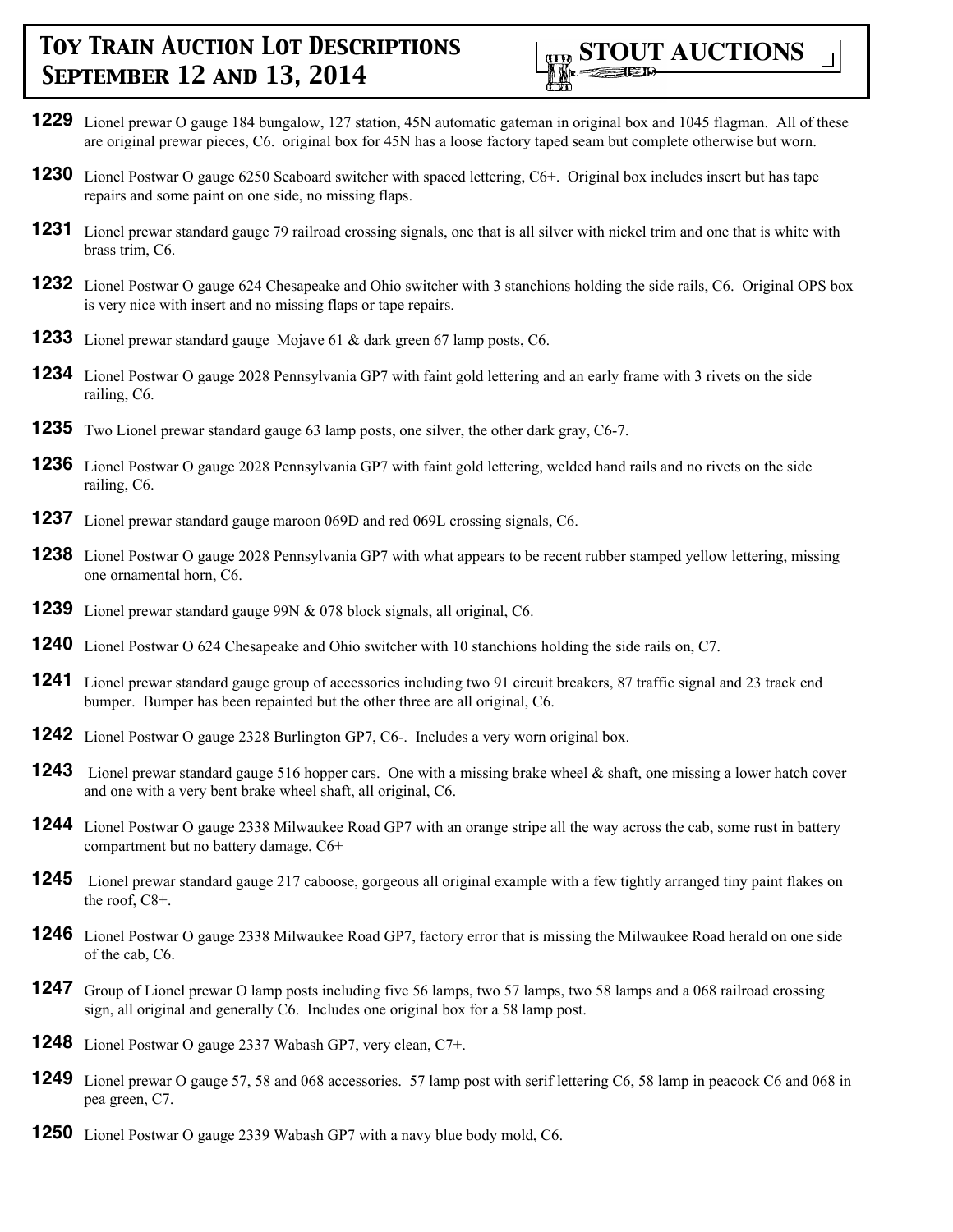

- **1251** Lionel prewar O gauge accessories including 81 and 95 rheostats, three 167 whistle controllers, two 025 track end bumpers, 314 gray girder bridge, two terra cotta approaches and a small group of straight and curved track sections. All original items. This is a General Condition lot meaning we have not graded or examined every item in the lot so the condition will typically vary from C6-7 with the possibility of an item or two in the lot having a lower or higher grade, General Condition lots cannot be returned.
- **1252** Lionel Postwar O gauge 2346 Boston and Maine GP9, C6.
- **1253** Lionel prewar O gauge 53 and 59 lamp posts. Three 53 lamp posts include ivory, Mojave and silver posts, C6-7. Mojave post is showing the beginnings of fatigue at the top. 59 lamp post is pea green and nice but has some paint loss, C6+.
- **1254** Tough Lionel Postwar O gauge 2347 Chesapeake and Ohio GP7, uncatalogued set component in 1965 only, heat stamped lettering, all original. Looks C7+ but has paint loss just above the windows on both sides of the cab.
- **1255** Lionel prewar O gauge T rail 731 switches and 25 curved track sections. Includes three switches with controllers, two right hand and one left hand, 110 fish plates, a small jar of hex nuts and screws, four tools for tightening the screws / nuts and 25 sections of curved track, C6. One terminal post on one of the switches is broken off and will need to be replaced or have a soldered connection.
- **1256** Lionel Postwar O gauge 2348 Minneapolis and St. Louis GP9, looks C7, however, the paint has crazed which can be seen only at very close inspection. The brake blister has considerable paint loss but is easily removed and could be replaced with one that does not have any paint loss.
- **1257** Lionel prewar O gauge 47 crossing in original box. Crossing is C6, box is missing all flaps from both ends but does have an original insert.
- **1258** Lionel Postwar O gauge 2349 Northern Pacific GP9 looks C7, however, it suffered battery damage to frame but none inside.
- **1259** KMT standard gauge track & American Flyer 4180 prewar switch controller. Includes 16 sections of Kris Model Trains track in original box and one die cast American Flyer switch controller in nice shape but needing to be rewired, C6.
- **1260** Lionel Postwar O gauge 2359 Boston and Maine GP9, C6.
- **1261** Lionel prewar O gauge freight cars with box couplers including four 3651 operating log cars, 3652 operating barrel car, 3659 operating dump car, 2677 gondola, 2655 boxcar, two 2657 cabooses and a 2689W tender, C6.
- **1262** Lionel Postwar O gauge 726RR steam locomotive & 2671WX tender, C6 locomotive and very clean C6-7 tender.
- **1263** Lionel prewar O gauge freight cars with latch couplers including 803 hopper, 804 tank car, 805 boxcar, 806 boxcar, 807 caboose, 809 dump car, 831 flat car and a 902 gondola, C6
- **1264** Lionel Postwar O gauge 726 Berkshire & 2426W tender, C7.
- **1265** Lionel prewar O gauge freight cars with latch couplers including 620 searchlight car, 651 flat car, 652 gondola, two 654 tank cars one Shell and one Sunoco, 656 stock car, 657 caboose, 659, C6.
- **1266** Lionel Postwar O gauge 682 steam turbine & 2046-50 Pennsylvania tender. Tender has a missing rear step, C6.
- **1267** Lionel prewar O gauge freight cars including two 811 flat cars and an 814R ventilated refrigerator car, C6.
- **1268** Lionel Postwar O gauge 736 Berkshire & 2671W Pennsylvania tender, C7.
- **1269** Two Lionel prewar O gauge 616T chrome vestibules in very nice shape, all original, C6-7.
- **1270** Lionel Postwar O gauge 736 Berkshire & 2671 Pennsylvania tender, C6+.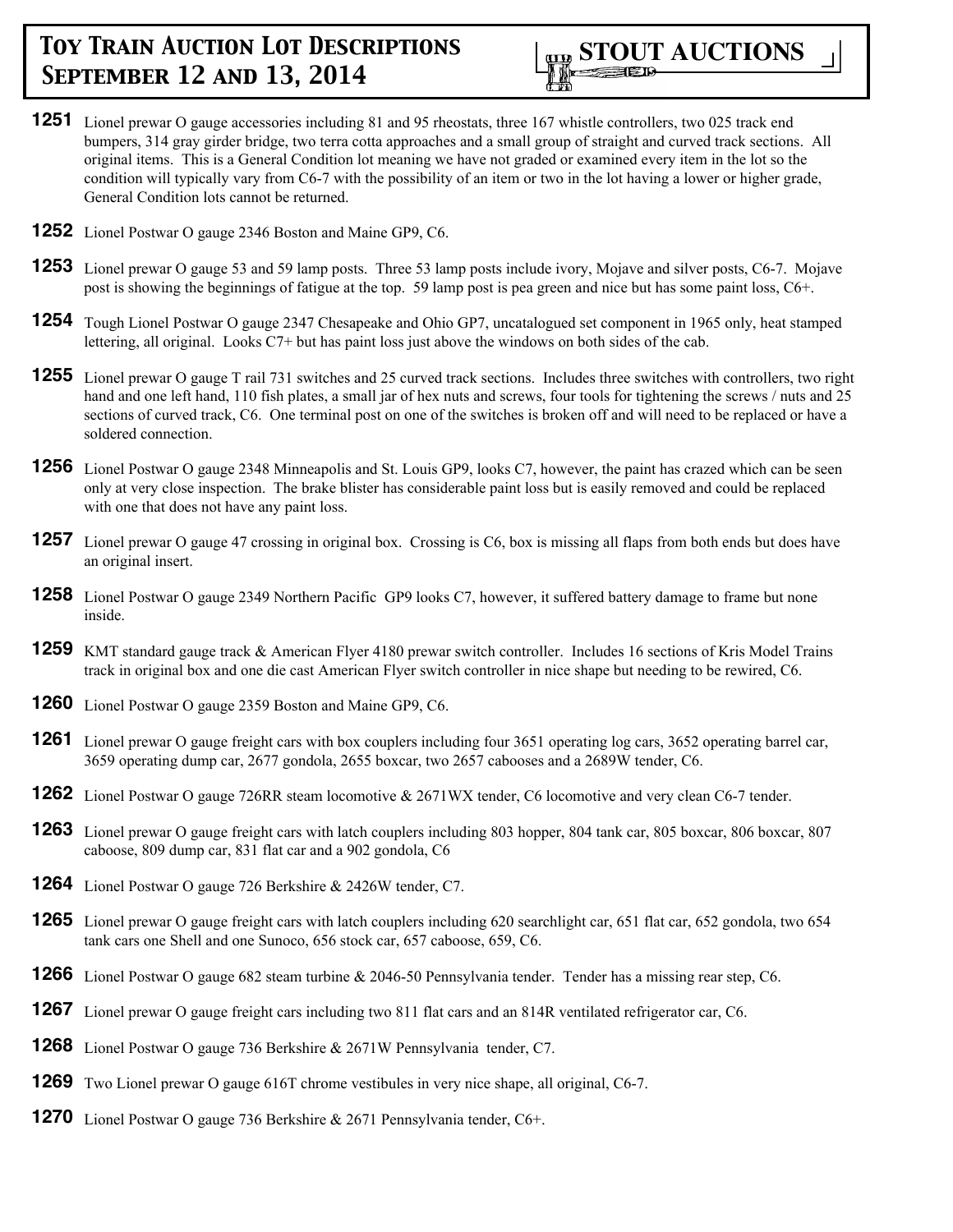

- **1271** Lionel prewar O gauge 115 station in original box with instruction sheet, two 40-3 replacement lamps in original boxes and original parts packet with parts. Station is C7 with a couple very minor scratches. The original box is complete but has a water stained label.
- **1272** Lionel Postwar O gauge 2020 steam turbine & 2020W tender, C6.
- **1273** Lionel Postwar O gauge 3656 black lettered stock car with an open vibrating mechanism, C6+. There are no Armour stickers on this car and don't appear to have ever been any either. The original box has no missing flaps and is very square but has some weakened flap seams.
- **1274** Lionel Postwar O gauge 600 MKT switcher with gray painted frame and yellow platform railings, C6.
- **1275** Lionel Postwar O gauge x6454 New York Central boxcar with black lettering, C6.
- **1276** Lionel Postwar O gauge 2331 Virginian FM with a gray body mold, painted blue and yellow with rubber stamped lettering, has screw crack in front and considerable corrosion that needs to be cleaned off and may still have a battery inside, C6.
- **1277** Lionel Postwar O gauge 6014-335 Frisco boxcar with coin slot in original box, C6. Original picture box is nice with no missing flaps but does have inner tape repairs.
- **1278** Lionel Postwar O gauge 2331 Virginian FM with a gray body mold, painted black and yellow with rubber stamped lettering, screw cracks on both ends, C6.
- **1279** Lionel Postwar O gauge 6014 Airex boxcars with lettering variations including thick lettering with serif 1 in "6014" as well as regular thinner lettering, C7.
- **1280** Lionel Postwar O gauge 2331 Virginian FM with a blue molded body with yellow painted stripes, screw cracks on both ends with a small chunk missing from the rear and two incorrect screws, C6.
- **1281** Two Lionel Postwar O gauge 3470 target launchers. One light blue frame with a clear nozzle and one with a dark blue frame and a gray nozzle, C6. The anemometer is damaged on the dark blue car.
- **1282** Lionel Postwar O gauge 2341 Jersey Central FM, screw crack on front only, most railings have need or repair or replacement C6.
- **1283** Lionel Postwar O 3620 searchlight car with orange searchlight housing and an orange generator, C6. The two orange parts do not match perfectly.
- **1284** Lionel Postwar O gauge 400 Baltimore and Ohio Budd RDC-1 powered unit, C6+.
- **1285** Lionel Postwar O 6800 airplane flat car in a brick original box with instruction sheet. The car is C7, the airplane is C6 with a slightly warped window piece. The instruction sheet is folded but crisp and the original box is extremely nice.
- **1286** Lionel Postwar O gauge 404 Baltimore and Ohio Budd RDC-4 powered unit in original box with insert and original wrap, C6+. Box is a brick with perfect insert and nice Lionel wrapping paper.
- **1287** Lionel Postwar O gauge 6827 Harnischfeger power shovel car in original box. Outer perforated box is very nice with a perfectly intact window but light skinning on one end flap. the inner box is a brick, perfect with no issues at all. Flat car and the crane are C6. Crane has no markings on the back and is the darker yellow version. Includes original booklet and instruction sheet which are both crisp and like new.
- **1288** Lionel Postwar O gauge 404 Baltimore and Ohio Budd RDC-4 baggage car, C6.
- **1289** Lionel Postwar O gauge 6520 searchlight car in original box with insert. Car has serif lettering and a green generator, C6. Original box is smashed on one end but complete.
- **1290** Lionel Postwar O gauge 2559 Baltimore and Ohio Budd RDC-9 passenger unit, C6+.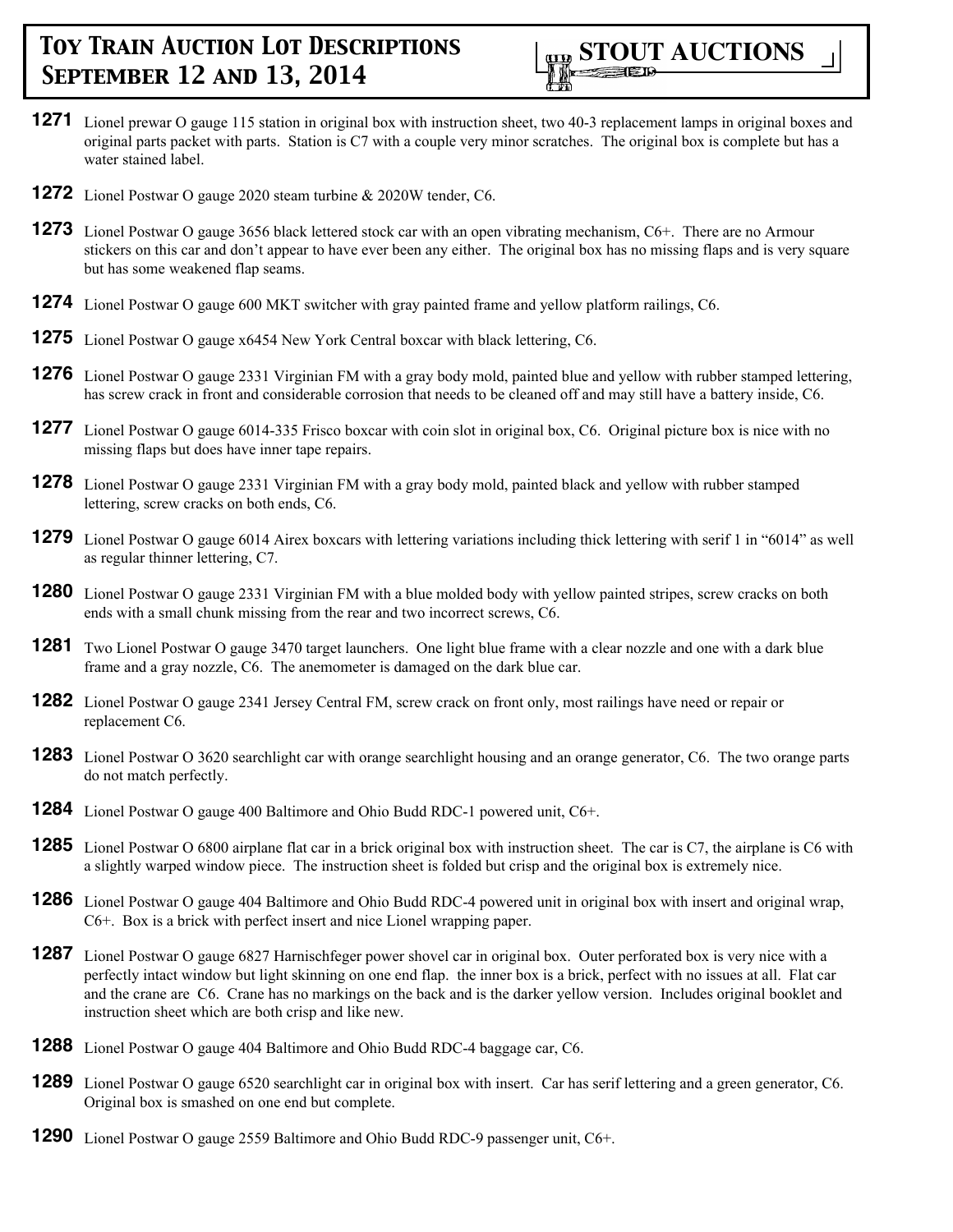

- **1291** Lionel Postwar O gauge 2037-500 girls set steam locomotive & tender, C6.
- **1292** Lionel Postwar O gauge 2321 Lackawanna FM gray roof, screw cracks on both ends, no battery damage, C7.
- **1293** Lionel Postwar O gauge 2956 semi scale Baltimore and Ohio hopper, C7.
- **1294** Lionel Postwar O gauge ST-350 red rivet press, C6+.
- **1295** Lionel Postwar O gauge 1043-500 Girls set transformer, nice looking, all original piece but the cord is brittle and broken in two places, C7 outside of broken cord.
- **1296** Lionel Postwar O gauge ST-350 blue rivet press, C7.
- **1297** Lionel Postwar dealer service ST-375 wheel cup set, 10 piece set, all original, comes on a homemade wooden tray.
- **1298** Lionel Postwar dealer service ST-350 tool set, nice and all original in a nice wooden tray.
- **1299** Lionel Postwar dealer service ST-311 wheel puller and ST-303 spreader, C6-7.
- **1300** Lionel modern O gauge 28024 special production blue New York Central Commodore Vanderbilt in OB. Loco is 1 of 250 produced. Loco features Smoke, TMCC, Railsounds and much more. Loco factory sealed in plastic C10.
- **1301** Lionel O gauge 28012 special production red Commodore Vanderbilt in OB. Loco is 1 of 250 produced. Loco features Smoke, TMCC, Railsounds and much more. Loco is C8+ with light run time.
- **1302** Lionel modern O gauge 28051 Baltimore and Ohio EM-1 2-8-8-4 steam locomotive. Loco features TMCC, Railsounds, Electrocoupler, fan driven smoke unit and much more. Loco is C8 with run time.
- **1303** Lionel modern O gauge 28076 Nickel Plate 2-6-6-2 Mallet steam locomotive in OB. Loco features TMCC, Railsounds, Electrocoupler, fan driven smoke unit and much more. Loco is factory wrapped C10 in the inner carton.
- **1304** Lionel modern O gauge Union Pacific 4-12-2 steam locomotive in OB. Catalog number is 38029. Loco features TMCC, Railsounds, Electrocoupler, fan driven smoke unit and much more. Loco is C8 with run time.
- **1305** Lionel modern O gauge JLC 28085 Norfolk and Western Y6b steam locomotive in OB. Loco features TMCC, Railsounds, Electrocoupler, fan driven smoke unit and much more. Loco is C8 with run time.
- **1306** Lionel modern O Gauge Denver and Rio Grande JCL challenger in OB. Catalog number is 38009. Loco features TMCC, Railsounds, fan driven smoke unit, and much more. Loco is factory wrapped in inner carton and assumed C9-10.
- **1307** Lionel modern O gauge 28084 New York Central Dreyfuss Hudson steam locomotive in OB. Loco features TMCC, Railsounds, Electrocoupler, fan driven smoke unit and much more. Loco is factory wrapped in the inner carton C9-10.
- **1308** Lionel modern O gauge 38065 Union Pacific 2-8-8-2 mallet steam locomotive in OB. Loco features TMCC, Railsounds, Electrocoupler, fan driven smoke unit and much more. Loco is factory wrapped in the OB C9-10.
- **1309** Lionel modern O gauge 18149 Union Pacific Veranda turbine in OB. Loco features TMCC, Railsounds, Electrocouplers, fan driven smoke and much more. Loco is factory wrapped in inner OBs. C9-10.
- **1310** Lionel modern O gauge 38032 Virginian 2-8-8-2 steam locomotive in OB. Loco features TMCC, Railsounds, Electrocoupler, fan driven smoke unit and much more. Loco is C8 with run time.
- **1311** Lionel modern O gauge 38026 Norfolk and Western J class locomotive in OB. Cab number is #606. Loco features TMCC, Railsounds, Fan driven smoke unit, firebox glow, Electrocouplers, and more. Loco is C8 with run time.
- **1312** Lionel modern O gauge 28029 Union Pacific Big Boy steam locomotive in OB. Loco features TMCC, Railsounds, Electrocoupler, fan driven smoke unit and much more. Loco is factory wrapped in the OB C10. OB has some very light corner wear.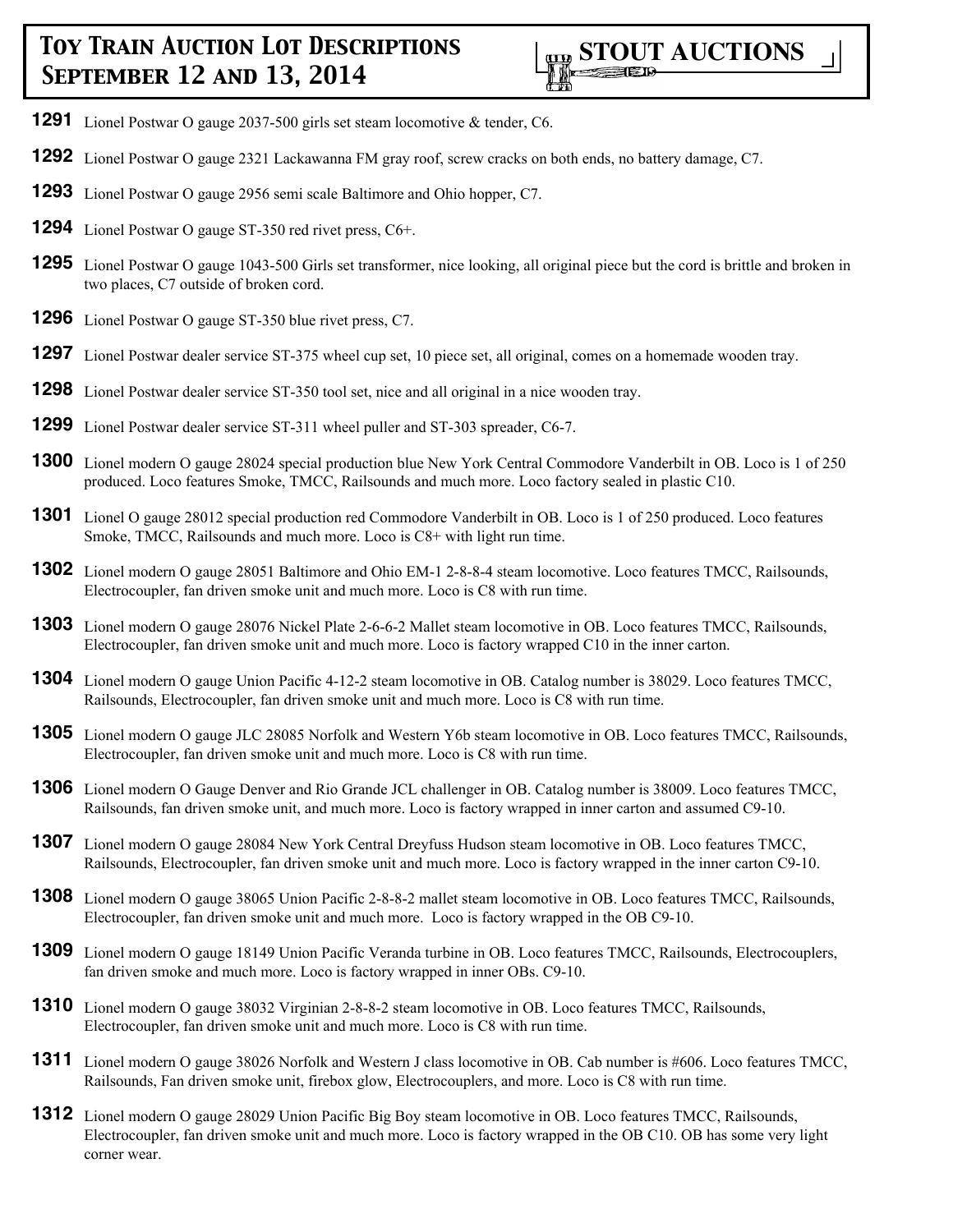- **1313** Lionel modern O gauge Norfolk and Western 28052 A class steam locomotive in OB. Loco features TMCC, Railsounds, Electrocoupler, fan driven smoke and more. Loco is factory wrapped in the inner carton C9-10. OB has some light corner wear.
- **1314** Lionel modern O Gauge 21786 Santa Fe A-B-B-A F3 locomotives and seven Santa Fe aluminum passenger cars set in original box. Set includes 14504 S.F. F3A powered unit w/TMCC, 14505 S.F. F3B dummy unit w/Railsounds, 14506 S.F. F3B powered unit, 14507 S.F. F3A dummy unit w/TMCC diesel units in front of 39134 large door baggage car No. 3461, 39135 large door combination car No. 3490, 39136 full vista dome No. 508, 39137 full vista come No. 509, 39138 full vista dome No. 510, 39139 Stations Sound dining car No. 600 w/TMCC Stations Sounds and 39140 Vista Canyon observation. Set is C9-10 with items factory wrapped in their OBs.
- **1315** Lionel modern O gauge 28062 gold-plated 100th Anniversary 700E J-1E 4-6-4 Hudson loco and tender with display case both factory sealed in OBs with outer shipping carton, C10.
- **1316** Lionel modern O gauge 38028 Pennsylvania S2 steam turbine in OB. Loco features TMCC, Railsounds, Electrocoupler, fan driven smoke unit and much more. Loco is factory wrapped in the OB C9-10.
- **1317** Lionel modern O gauge JLC 28064 Union Pacific Challenger steam locomotive in OB. Loco features TMCC, Railsounds, Electrocoupler, fan driven smoke unit and much more. Loco is factory wrapped in the inner carton C9-10.
- **1318** Lionel modern O Gauge 18005 New York Central 700E Hudson in OB. Loco comes with paperwork. Loco is C8 with run time. OB has mild wear.
- **1319** Lionel modern O Gauge 18009 New York Central L-3 Mohawk in OB. Loco has Smoke, Railsounds, firebox glow and more. Loco is factory wrapped with all paperwork C9-10. OB has some corner and edge wear.
- **1320** Lionel modern O gauge 18045 Commodore Vanderbilt steam locomotive in OB. This New York Central locomotive features TMCC, Railsounds, smoke and more. Loco is C8 condition with run time.
- **1321** Lionel modern O gauge New York Central F3 A-A diesel locomotive set in OBs. Catalog numbers are 14552. Locos feature TMCC, Railsounds, Electrocouplers, and much more. Locos are C9, unwrapped, but appear to be unrun.
- **1322** MTH modern O gauge 40-4000 Z4000 transformer in OB. Transformer in C8 condition with layout use, however one partially broken foot pad on the transformer, cosmetic defect only.
- **1323** Lionel modern O gauge Santa Fe F-3 Passenger set. Includes 11711 F-3 A-B-A. Locos feature Railsounds in the dummy A unit. Locos are C8 with run time. OB has some corner and edge wear. Cars include 19109 baggage, 19110 Combo, 19111 Diner, 19112 Passenger, 19113 observation, and 19128 vista dome. Cars are also C8 with run time.
- **1324** Lionel modern O gauge 38150 Platinum Ghost 2333 F3 A units in OBs, 38151 powered and 38152 dummy. Loco features TMCC, Railsounds, Electrocouplers, and much more. Also includes Lionel 29086 Madison clear shell cars 3 pack in original boxes, 29087 New York coach, 29088 Redwood City coach and 29089 Chesterfield observation. Locos are C8 with run time, cars are C9-10.
- **1325** Lionel modern O gauge 28057 Southern Mountain 4-8-2 steam locomotive in OB. Loco features TMCC, Railsounds, Electrocoupler, fan driven smoke unit and much more. Loco is C8 with run time.
- **1326** Lionel modern O gauge 18057 Century Club turbine in OB. Loco and tender are C8 with run time. Loco features TMCC Railsounds and more. Also included is 18068 add on tender which is sealed C10. Carton for loco and tender are sun faded.
- **1327** Lionel modern O Gauge 21787 Jersey Central Blue Comet set in original box. Loco in set features TMCC, Railsounds, fan driven smoke unit and much more. Trains are lower C8 with a few very small nicks noted on the loco and cars.
- **1328** K Line modern O gauge American Freedom Train eight car passenger set in OBs. All cars have K4601 prefix. Cars include two 30109 display cars, two 30103 display cars, two 30106 display cars, and two 30104 display cars. Cars are factory sealed since having been shipped from hobby shop. Assumed C9-10.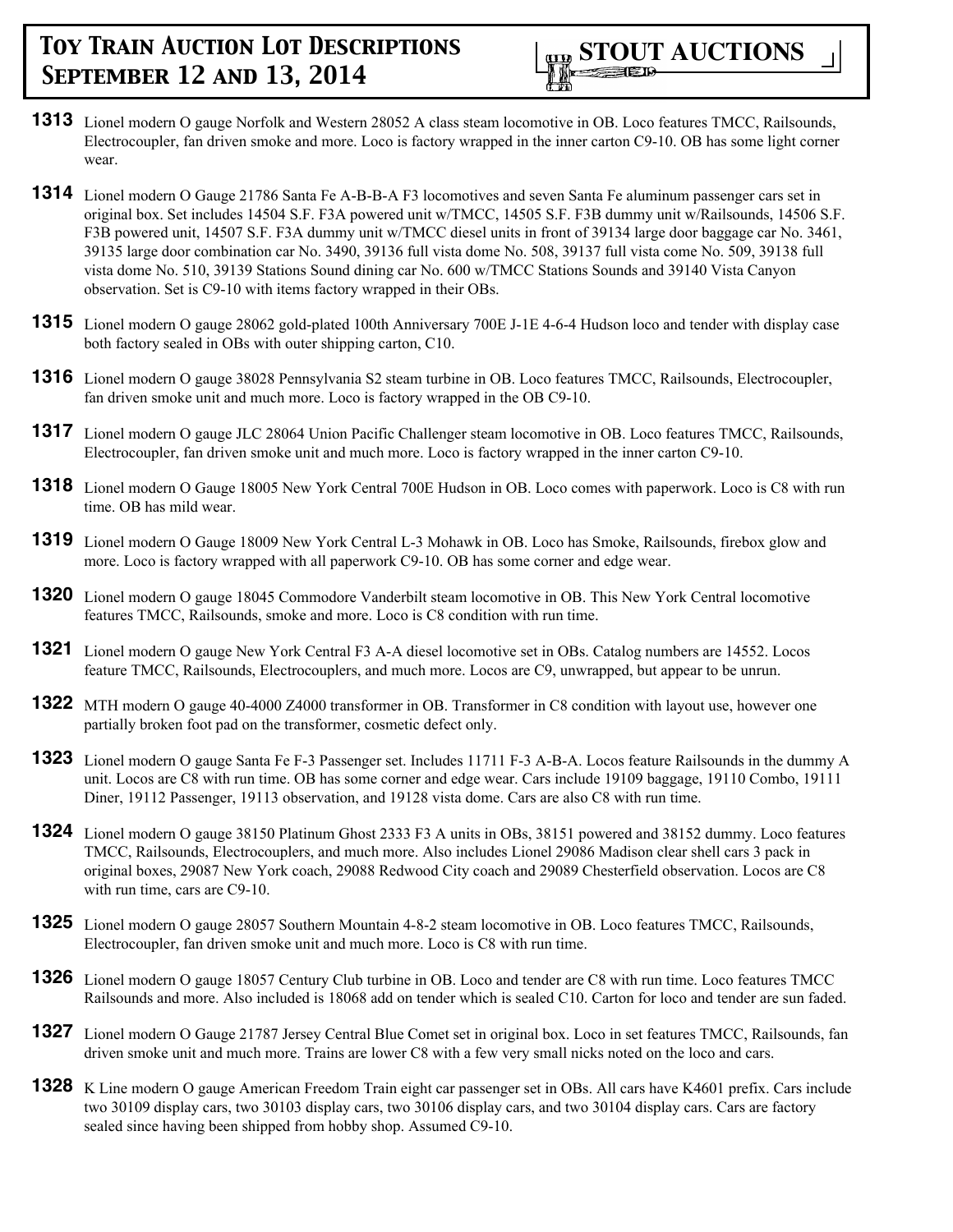- **1329** Lionel modern O gauge 18859 Phantom II locomotive in OB. Loco features TMCC, Railsounds, Electrocoupler, and much more. Loco is C7 with a few paint nicks and a missing headlight lens.
- **1330** Lionel modern O gauge 36002 Phantom passenger car four pack in OB. Cars are C9-10. Appear to be opened for inspection only.
- **1331** Lionel modern O gauge Century Club 726 Berkshire in OB. Catalog number is 18053. Steam locomotive features smoke, TMCC, Rail sounds, Electrocoupler and much more. Loco is C8 with run time. OB has partial sun fading and split top corners.
- **1332** Lionel modern O gauge Postwar Celebration Series Texas Special set in OBs. Includes 38100 A-B F-3 set with TMCC, Railsounds and more. Locos sealed in shipping carton. Passenger cars include 29130, 29131, 29132 and 29133 in C8-9 condition. One OB has slight rip in one side. 39118 Station Sounds diner with TMCC and Railsounds included in C9 condition.
- **1333** Lionel modern O gauge Postwar Celebration Series Western Pacific F-3 18191 F-3 A-A pair in OBs. Locos feature TMCC, Railsounds, Electrocouplers, and much more. Locos are lower C8 with moderate run time, one OB missing end flap. Also included is four car California Zephyr aluminum passenger set with 29135 Vista Dome, 29136 Vista Dome, 29137 Vista Observation, and 29138 Vista Dome Observation. Cars are C9-10.
- **1334** Lionel modern O gauge 18191 Postwar Series Western Pacific F3 A-A Set. Includes 18192 Powered Diesel A Unit, 18193 Non-Powered A Unit. Powered unit features TMCC, Railsounds, and more. Locos are C8 with light run time.
- **1335** Lionel modern O gauge 31934 Uncatalogued 20th century express set in OB. Set is complete and is C9-10 with no signs of run time. Set box has very light corner wear.
- **1336** Lionel modern O gauge Santa Fe passenger set in OBs. Includes 18130 Santa Fe F3 AB diesel unit; 18128 power A unit and 18129 dummy B unit in individual OBs and outer shipping carton. Also included is a 18134 Santa Fe F3 dummy A unit sealed in OB. Locos feature TMCC, Railsounds, Electrocouplers, and more. A-B set is C8, dummy A is C10. Also included is 19180 four car aluminum passenger set in C8 condition.
- **1337** Lionel modern O gauge 18022 Pere Marquette 2-8-4 Berkshire steam loco and tender with four Pere Marquette Madison type heavyweight passenger cars including; 19039 baggage, 19040, 19041 heavyweight coach, and 19042 observation. Loco is C9-10 and appears to be factory wrapped. Cars are C8+ with light run time. Passenger car boxes have some light sun fading on the ends.
- **1338** Lionel modern O Gauge Wabash 18046 Hudson in OB. Loco features TMCC, Railsounds, smoke unit and much more. Loco is C9-10 and appears to be factory wrapped. Also included is 19161 four car Madison passenger car set. Cars range C8 to C8+. OBs have light wear.
- **1339** K Line modern O gauge Pennsylvania Tuscan five stripe GG1 in OB. Catalog number is K2780-4912RS. Loco has TMCC and Railsounds and is C8 with run time.
- **1340** Lionel modern O gauge Century Club 18314 Pennsylvania 2332 GG-1 electric loco with five gold stripes. Loco features TMCC, Rail sounds, Electrocouplers, and more. Loco is C8 with light run time. Display case included and is open.
- **1341** Lionel modern O gauge 32999 Hell Gate bridge in OB. Bridge is C10 sealed in the box. Box has some light wear.
- **1342** Lionel modern O gauge 32997 aluminum Rico station in the OB. Station is C9 condition with no major signs of use.
- **1343** Lionel modern O 32999 Hell Gate bridge in OB. Bridge is layout used C7 with gray paint in various spots on the bridge. Might be able to carefully clean away. OB is worn and has large tear in one side.
- **1344** Lionel modern O gauge 12782 lift bridge with OB. Bridge is C9-10 wrapped in factory plastic. All controllers, track connectors, and wiring appears to be present. Outer shipping carton is in decent condition.
- **1345** Lionel modern O gauge Carnival accessories in OBs. Includes 14110 Ferris Wheel, 14109 Carousel (OB has some light fading), and 14171 Pirate Ship. All items are new C9-10.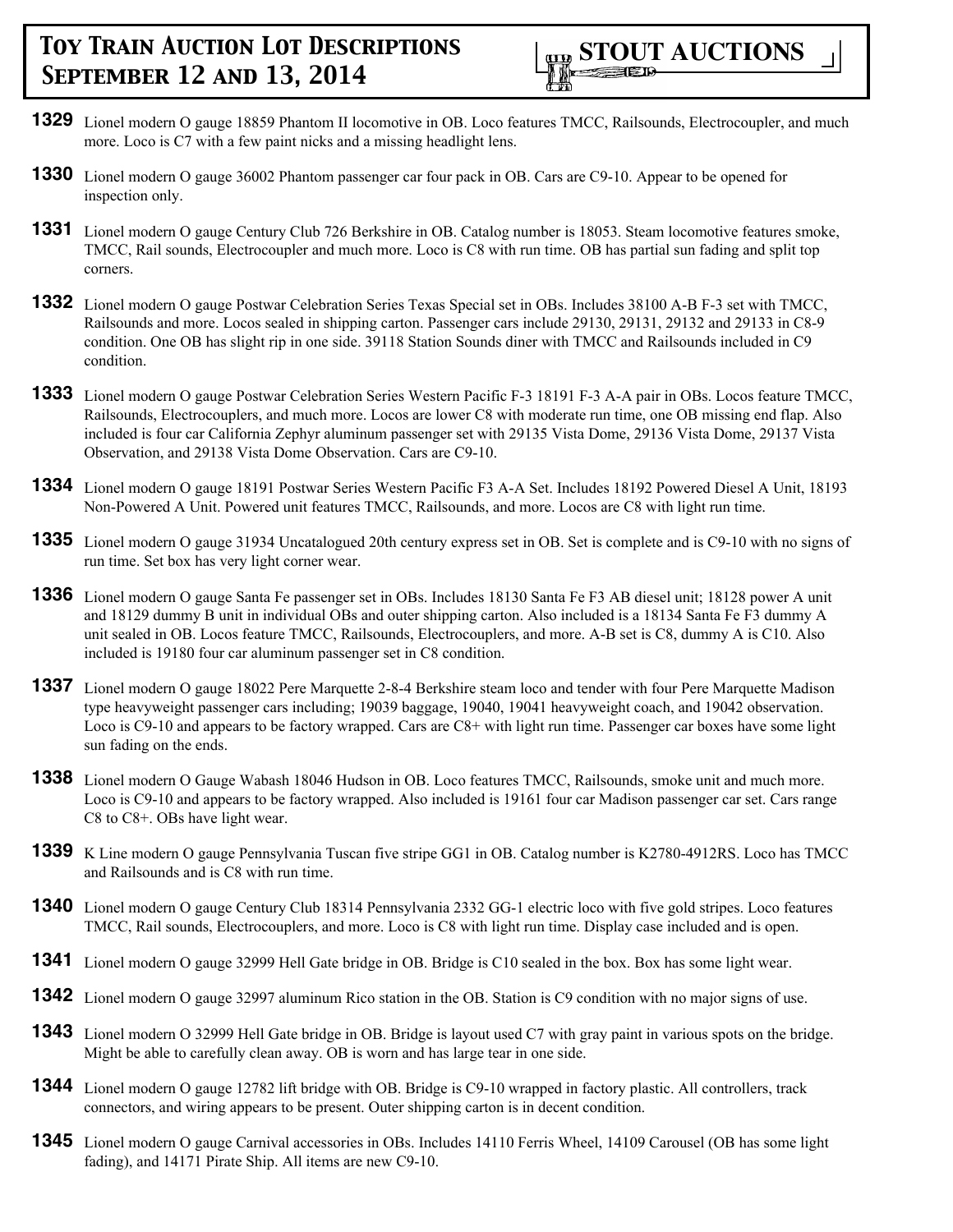- **1346** MTH Cragstan reproduction of the Mr. Atomic robot. Both boxes included and all paperwork. Robot has been displayed only and is in C9 condition.
- **1347** MTH Mikes Toy House 1993 Kingsbury Pumper and Firehouse in OB. Items have been displayed only and are in C9 condition. One very small nick noted on the underside of the firehouse. OB has mild corner wear.
- **1348** MTH reproduction of the Cragstan Robby Space Patrol battery operated tin vehicle. Vehicle was displayed only, no signs of use. Very clean C9 condition.
- **1349** K Line modern O gauge Pepsi train sets in OBs. Includes TE 1000 set and TE 2000 New Pepsi Generation set. Sets are new C9-10.
- **1350** MTH reproduction Marx Amos and Andy Fresh Air Taxi and Hi-Way Henry windup car. Both cars are new C9-10.
- **1351** K Line modern O gauge TE-1000 Pepsi train set new in the box. Also included is 4208 Pepsi Christmas boxcar, 646402 Diet Pepsi boxcar, 646403 Mountain Dew boxcar, 4210 Diet Mountain Dew boxcar, and 646601 Pepsi hopper. Cars are C8 -9. OBs have some light wear.
- **1352** Lionel modern G Scale Thomas and Friends set in OB. Set number is 81011. This set is factory sealed in plastic C10.
- **1353** K Line modern O gauge Frito Lay freight cars in OBs. Six cars include two TE4320 KC tank cars, two TE4330 Doritos gondolas, and two TE4310 Tostitos boxcars. Cars are C8 to C10.
- **1354** Lionel modern O gauge 17140 Virginian hopper six pack. Set is open but cars appear C9-10.
- **1355** Lionel modern O gauge 17147 Chesapeake and Ohio hopper six pack. Set is open but cars appear C9-10.
- **1356** Lionel and Right of Way modern O gauge Baltimore and Ohio hoppers in OBs. Includes 36927 Lionel die cast hopper six pack in C9-10 condition and ROW ten car two bay hopper set in C8-9 condition.
- **1357** Lionel modern O gauge 39154 Congressional aluminum passenger car two-pack including; 39155 baggage and a 39156 Robert Morris dining both in individual OBs. Cars are C9-10.
- **1358** Lionel modern O Gauge Lionel Lines Madison passenger cars include 19016 Madison passenger car, 19015 Irvington passenger car, 19017 Manhattan passenger car, 19018 Sager Place observation car in OBs. Cars are C8 with run time. OBs have some mild wear.
- **1359** Lionel 18552 JCPenney 18813 Duluth, Missabe & Iron Range SD-18 diesel loco with a display case in OBs. C8-9.
- **1360** Lionel modern O gauge 38015 773 Hudson tender with Railsounds and 8406 Hudson tender. 773 tender is C9-10 and other tender is C8.
- **1361** Lionel modern O gauge freight cars in OBs. Includes 17276 Cotton Belt PS-1 boxcar, 17278 Western Pacific PS-1 boxcar, and 17645 Norfolk and Western bay window caboose. Cars are C9-10.
- **1362** Lionel modern O gauge items in OBs. Includes 11809 Village Trolley set, 18403 Santa handcar, 5166 072 left hand switch, 5165 072 right hand switch, 23010 031 left hand switch, and 23010 031 left hand switch. Switches are C7 to C10, Christmas items are generally C8.
- **1363** Lionel modern O gauge MKT Texas Special aluminum passenger cars in OBs. Includes 39166 add on two pack factory sealed C10 and 39118 Station Sounds coach with TMCC and Railsounds in C8 condition.
- **1364** Lionel modern O gauge 29134 Western Pacific California Zephyr aluminum passenger cars. Four car set is factory sealed in the shipper C10.
- **1365** MTH modern O gauge 20-4129 Millennium series gold plated New York Central passenger cars in OB. Cars are Robert E. Weaver and Jerome M, Williams. Two sets of these cars. One set is C7-8 with run time and a few small nicks, the other set is C9-10. OBs have some wear.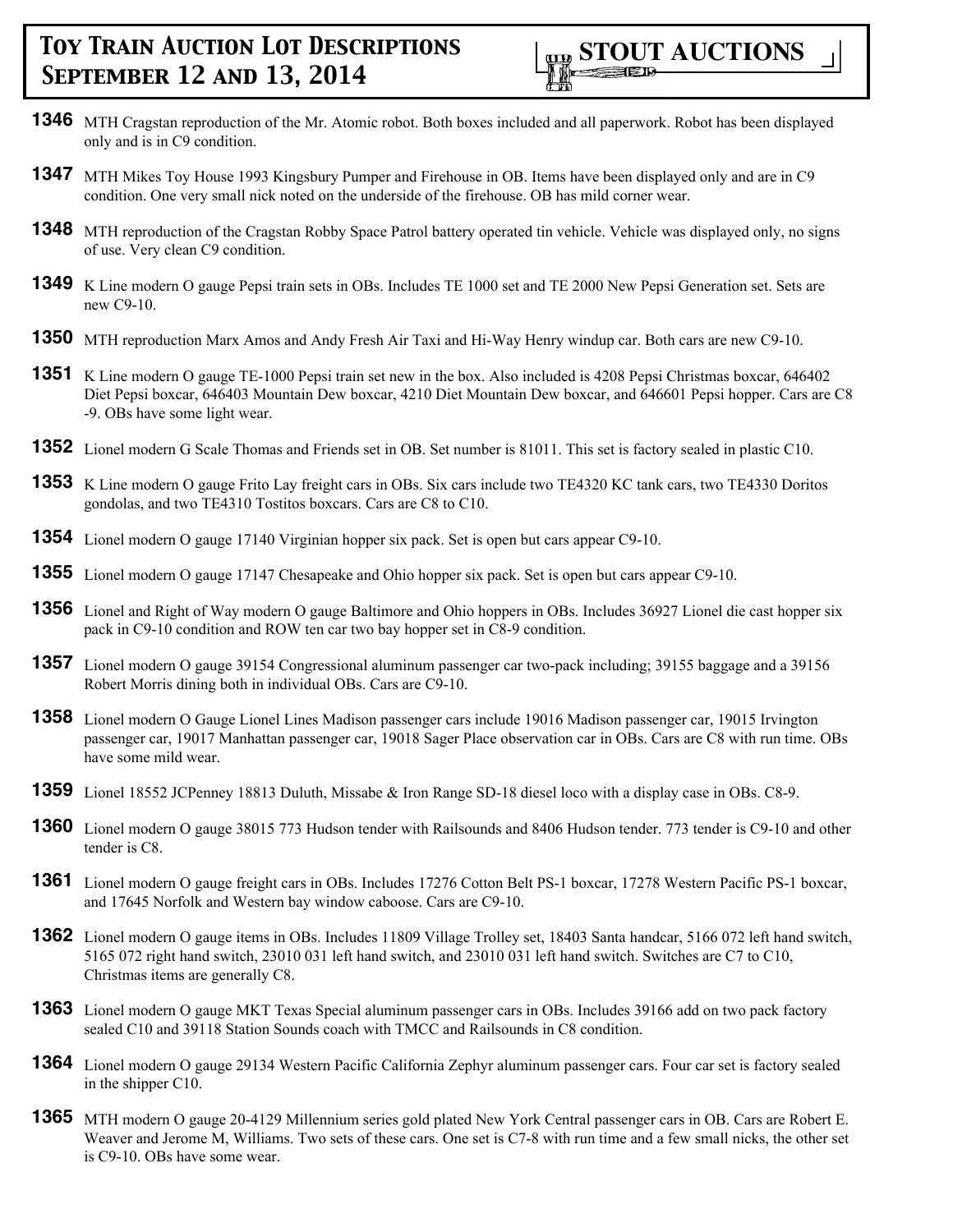- **1366** Lionel modern O gauge 14065 nuclear reactor in OB. Unit is C9-10 open but unused.
- **1367** Lionel modern O gauge 14295 Legacy #990 control set. Set features Cab II remote and command base. Set is missing batteries and blue modules. Layout used C8.
- **1368** Lionel modern O gauge partial 14294 993 Legacy expansion sets. These sets are the base only, and one wall pack. No remotes. C8.
- **1369** Lionel modern O gauge die cast New York Central cabooses in OBs. Three cars include 51701, 17637, and 17636. 17636 is C9-10, the other two car C8. OBs have light sun fading.
- **1370** Lionel modern O gauge 39047 B&O Heavyweight 2 pack, new factory sealed in original shipping carton. Assumed C10.
- **1371** Lionel modern O gauge Hot Rod custom GP-9 loco and cars. Includes 18881 series II GP-9 with TMCC and Railsounds in C8 condition. Also included is 21934 red freight set and 21774 blue freight set. Both sets are new and sealed C10.
- **1372** Lionel modern O gauge 14183 Accessory Motor Controllers in OBs. Five units are new C10, one is open but still sealed in package.
- **1373** Lionel modern O gauge 14185 Operating Track Controllers in OBs. Four units, two C10, two C8.
- **1374** Lionel modern O gauge 14179 TMCC TPC 400 track power controllers. Items are lightly layout used C8.
- **1375** Lionel modern O gauge 14179 TMCC TPC 400 track power controllers. Items are lightly layout used C8.
- **1376** Lionel modern O gauge 14102 #175 rocket launcher in OB. Launcher features smoke, sound, and lights. Unit is layout used C7-8.
- **1377** Lionel modern O gauge 29009 New York Central Van Twiller Pullman cars in OBs. Both cars are C8, however one box lid has slit in plastic window.
- **1378** Lionel modern O gauge items including 22980 SC-2 22914 powerhouse lock on, TAS-402 Signal Enhancer, 14191 command base cable and 180 watt power brick with the male end of the plug cut off, should still function. Items are C7 to C9.
- **1379** Lionel modern O gauge motorized units in OBs. Six units include 18401 hand car, 18433 Mickey and Minnie hand car, 18408 Santa hand car, 18419 Lionelville trolley, 18455 New York Central Tie Jector without track trips, and 18436 New York Central Dodge Ram missing box. Items are C7-8.
- **1380** Modern O gauge signals including Lionel 14111 153IR controller, 12894 signal bridge, 2140 Banjo signal, Z-Stuff DZ -1010 crossing signal set, nine DZ-1011 block signal detectors, and two 30-11013 seven light block signals. Items are lower C8 to C9.
- **1381** Lionel modern O gauge aluminum Amtrak passenger cars including; 19100 baggage, two 19101 combos, 19102 coach, 19103 vista dome, 19104 dining, two 19105 full vista domes and 19106 observation all in OBs, C8 with run time. OBs have some mild shelf wear.
- **1382** Lionel modern O gauge accessories in OBs. Includes 12767 steam clean and grind wheel shop and 14005 456R coal ramp. Items are layout used C7 to C8. Some light discoloration of plastic base on steam clean shop.
- **1383** Lionel modern O gauge Santa Fe F3 A-B-B-B-A set in OBs. Includes 11711 A-B-A set with Railsounds in OBs, and 18115 and 18103 B units. Locos are C8 with run time. OBs have mild shelf wear.
- **1384** Lionel modern O gauge Santa Fe F3 A-B-A diesel locomotive set in OBs. Includes 18130 A-B set with TMCC, Railsounds, Electrocouplers, and much more in powered A , and 18134 dummy A unit. Locos are C8 with run time.
- **1385** Lionel modern O gauge Santa Fe aluminum passenger cars. Four of seven cars are in OBs. Includes four 19138 duplex roomettes, 3400 baggage, 3500 combine, and Squaw Valley coach. Cars are C7-8. OBs have some sun fading and wear.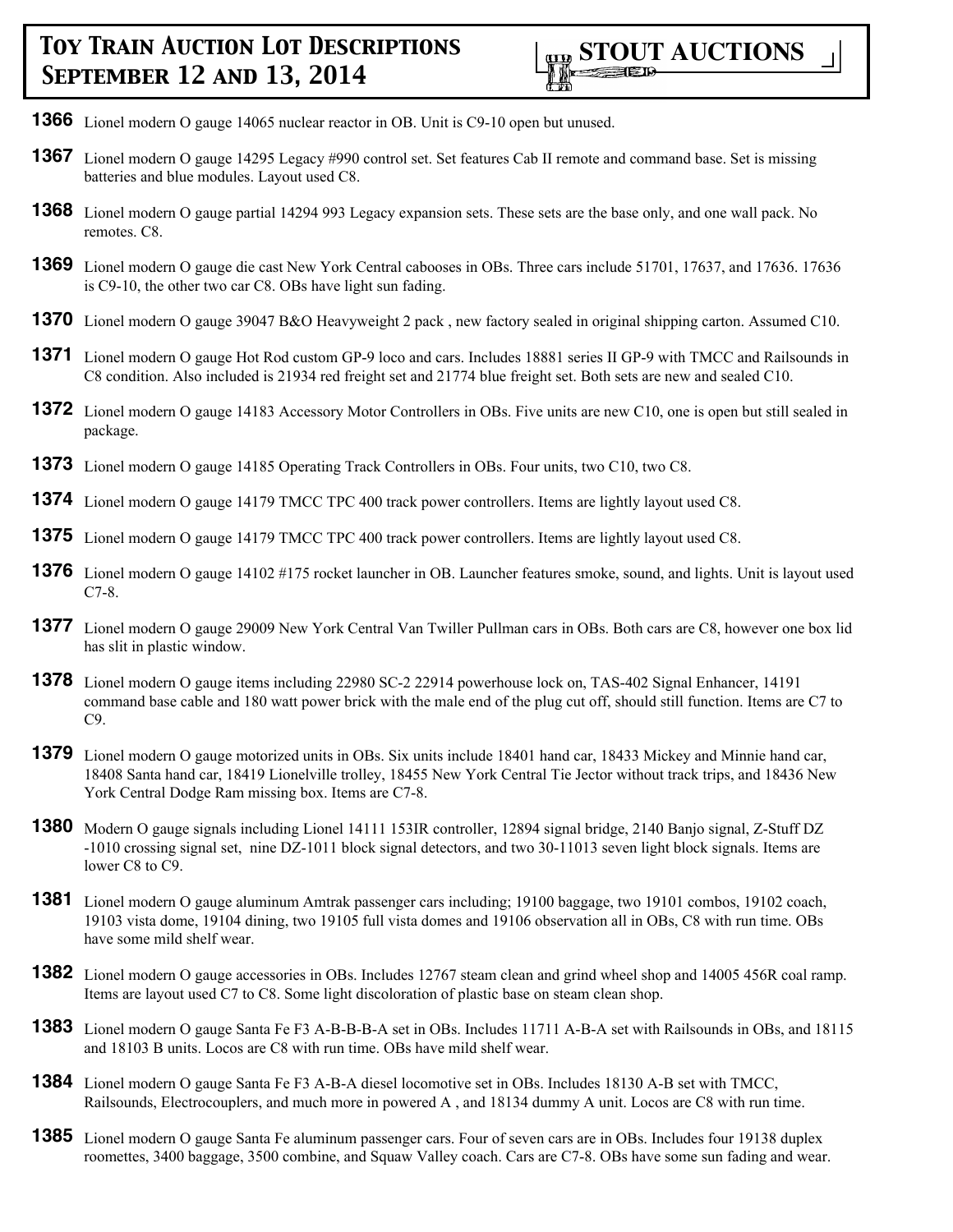

- **1386** Lionel modern O gauge 38004 Virginian 4-6-0 steam locomotive in OB. Loco features TMCC, Railsounds, Electrocoupler, smoke unit and much more. Loco is factory wrapped C10.
- **1387** Lionel modern O gauge die cast freight cars in OBs. Includes three Getty tank cars, 26948 P&LE hopper, 26982 Gulf tank car, and 51504 Lionel Lines ore car. Cars are generally C8.
- **1388** Lionel modern O gauge aluminum passenger cars in OBs. Six cars include 19140 Norfolk and Western combine, 52085 TCS vista dome, 19107 Southern Pacific vista dome, 52106 TCA diner, 19135 Lackawanna combine, and 203 Lackawanna baggage. Cars are C7 to C8. OBs have mild wear.
- **1389** Lionel modern O Gauge Great Northern passenger two pack in OB. Includes 19181 vista dome and 19282 vista dome. Cars are C8-9 with little if any run time.
- **1390** Lionel modern O gauge 38150 Platinum Ghost 2333 F3 A units in OBs, 38151 powered and 38152 dummy. Loco features TMCC, Railsounds, Electrocouplers, and much more. Also includes Lionel 29086 Madison clear shell cars 3 pack in original boxes, 29087 New York coach, 29088 Redwood City coach and 29089 Chesterfield observation. Locos are C8, cars are C9.
- **1391** Lionel modern O gauge 29086 clear shell three car Madison passenger cars including; 29087 New York coach, 29088 Redwood City coach and 29089 Chesterfield observation in individual OBs. Two sets for six cars total. Cars are factory wrapped C9-10.
- **1392** Lionel modern O gauge Legends of Lionel Madison passenger cars in OBs. Includes 19096 two pack and 29090 Liontech car. Cars are C9 area. Liontech OB has light sun fading.
- **1393** Lionel, MTH and K Line intermodal cars. Includes 16322 Sealand TTUC, 16334 Chicago and Northwestern TTUX, K -7702 Southern Pacific TTAX set, 9506 and 9508 BNSF husky stack cars, and four K Line TTX well cars without boxes. Cars are generally C8. OBs have some light wear.
- **1394** K Line modern O gauge Southern Pacific RS-3 diesel locomotive. Catalog number K2488-0309. Loco features TMCC, Railsounds, Electrocoupler, fan driven smoke unit and much more. C7 with paint chipping on sun shades,missing smoke stack, and run time. Railking Southern Pacific passenger cars include 30-6109B, C, D, and E in C8 condition.
- **1395** Lionel modern O gauge 28009 Santa Fe Hudson steam locomotive Loco features TMCC, Railsounds, Electrocoupler, smoke unit and much more. Loco is C8 with run time. Also included are the following Lionel freight cars die cast Lionel steel ore car, Postwar Celebration Series 3461 operating log car with loose truck, 17900 Santa Fe tank car, two Lionel woodside reefers, and 26137 Jack Frost tank car. All trains are C7 to C8.
- **1396** MTH modern O gauge 20-4124 Norfolk and Western Madison combine / diner two pack in C8 condition with run time.
- **1397** MTH modern O Gauge sleeper and diner two pack. Southern Pacific 20-6623 streamlined smooth side set. Cars are C8 with run time.
- **1398** K Line modern O gauge Coca Cola cars in OBs. Thirteen cars include two 6447C Christmas four packs sealed, two 641 -5106 1998 boxcars, two 666802 Circus flats with wagons, and 641-5107 1999 Christmas boxcar. Cars are C8 to C10.
- **1399** K Line modern O gauge freight cars in OB. Eleven freight cars include 649401 Hanukkah boxcar, 631-2111 Union Pacific tank car, 632-1892 Penn Salt tank car, two 632-1051A Santa Fe tank cars, 632-1893 Penn Salt tank car, three 635802 Baltimore and Ohio tank cars, 632-8016 Pure Oil tank car, and 632-1891 Penn Salt tank car. Cars are generally C8. OBs have stickers and some light wear.
- **1400** MTH Railking modern O gauge operating freight cars in OBs. Five operating helicopter cars include two 7940 NASA, 7942 Red Cross, and two 7658 MTH transport. Also included is 7934 Conrail operating dump car. Cars are generally C8. OBs have light wear.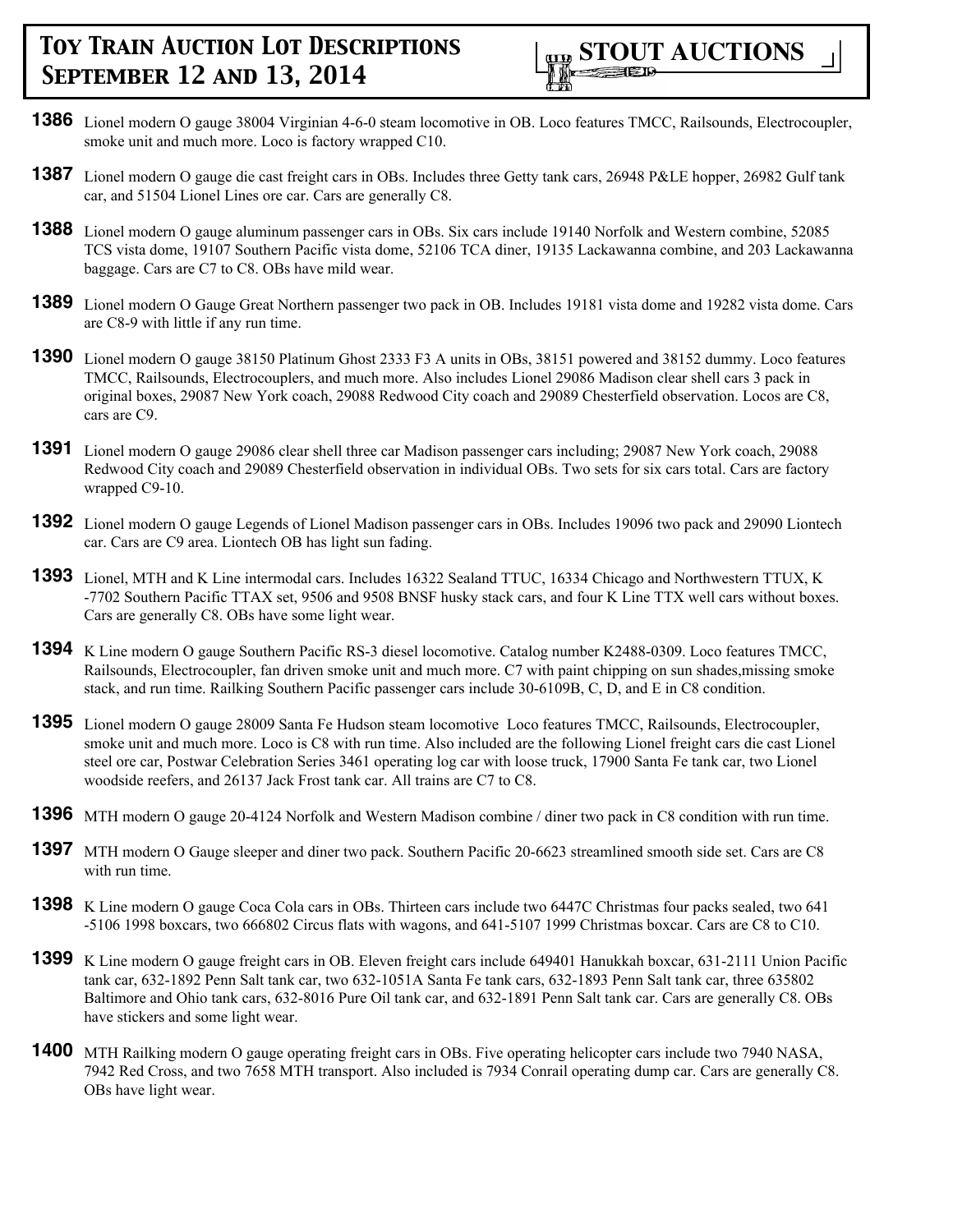- **1401** MTH Railking modern O gauge freight cars in OBs. Eleven cars include three 8304 Chesapeake and Ohio die cast flats with panel vans, 8502 Chesapeake and Ohio die cast caboose, 74087 Rescue 2 NY Skyline boxcar, 74088 Ground Zero boxcar, 7718 BNSF caboose, 7671 flat with panel vans, 7425 Big Mo boxcar, 74087 Railking boxcar, and 7539 Harry Turner hopper. Cars are C8 to C10.
- **1402** Lionel modern O gauge Christmas items including 14125 sealed Christmas tree, 11809 Village Trolley set missing transformer, Mickey Santa hand car, 36767 Santa Radar car, 16776 1997 Holiday Railsounds boxcar, and 2002 Christmas boxcar. Items are C7+ to C10.
- **1403** K Line modern O gauge circus items in OBs. Fourteen cars and locos include 4416-0001, 0002, and 0100 passenger cars, two 691-5306 flats, 691-5305 flat, 763-5302 stock car, two 763-5301 stock cars, 4516-0042 and 0004 diner and coach. Also included is 2249 MP-15 loco and 2628-03 speeder. Trains are C7-8. OBs have some mild to moderate wear
- **1404** Modern O gauge buildings and operating accessories from Railking, Walthers, and K Line. Items include 30-9072 barn, two 42446 Halloween trees, 42413 operating earth mover, 42416 operating back hoe, 415006 ranch house, 933-2711 Deli, and 933-2712 Cafe. Items are C8 to C9.
- **1405** MRC modern power supplies in OBs. Includes AH501 Pure Power AC, AB140 Rail Power 350 Tech 4, and AH800 Twin Power Box. Items are layout used C8.
- **1406** Lionel modern O gauge Union Pacific General steam locomotive and cars. No tender for the loco. Also included is Union Pacific whistling coach, 9551 WARR mail car, 19694 gold transport, and Union Pacific flat with operating hand car. Trains are C7-8.
- **1407** Taylor Made Trucks and Corgi Lionel vehicles. Included is 18018 box trailer and truck, three 18405 trucks with caboose, Eastwood 416500 Lionel County Street Department set, 383500 Lionel box truck, two 54103 Lionel City busses, two Lionel Iron Horse Ranch trucks and one trailer, two Lionel delivery trucks, and two watches sealed. Items are C8 to C10
- **1408** Lionel modern O gauge freight cars in OB. Fifteen freight cars include 39266 Century Club II Empire State boxcar, 16098 16099 and 15100 Amtrak passenger cars, 9816 Brachs reefer, 9165 Canadian Pacific caboose, 29267 6464 boxcar three pack sealed, 18461 Lionel track cleaner, 16665 Maine Central log dump car, 19966 LRRC gondola, 17407 Nickel Plate gondola, 17567 West Side Lumber log car, and 19637 Erie crane car. Items are C7 to C10.
- **1409** TecArt Lionel modern O gauge store sign. Lights up and works. See photos for best description. Also includes are three Lionel tin signs and Angela Trotta Thomas TTOS print.
- **1410** Group of modern O gauge electronics group. Highlights include two control boxes for intermodal cranes, two 12983 PM-1 power cables, MTH terminal block, six 1125 Atlas O uncouplers sealed in box MTH TIU / TMCC cable, Lionel scale crossing gate, Z stuff scale crossing gate, nine Atlas snap relays, three DZ-1011 controllers, end of train flasher, two Lionel backshop Rev. F boards, 22960 TMCC upgrade board, and 22964 diesel Railsounds upgrade kit. Items are C8 to C10.
- **1411** Modern O gauge freight cars from K Line, Atlas O and Weaver. Eleven items include Union Pacific volt meter car without box, Union Pacific log car without box, aluminum Rio Grande ACF hopper without box and a broken catwalk, Union Pacific die cast reefer, 652-8011 Railgon gondola, 652-1392 Rock Island gondola, 6696 MKT boxcar, U3515 Western Maryland boxcar, 90015 Baltimore and Ohio boxcar, 2625-05A operating hand car and trailer, and 6401-2 ACF 33,000 tank car. Cars are C7 to C10.
- **1412** MTH modern O gauge freight cars. Seven cars include two 96018 Big Mo tank cars, 98204 Union Pacific coil car, 98243 Santa Fe Jordan spreader 94028 MTHRRC Canfor Reefer, 30-7674 TTOS auto carrier, and I Love Toy Trains hopper without box. Items are C8 to C10.
- **1413** Group of O gauge scenery items and figures. I would estimate 100 or so figures total including animals and people. Includes Lionel, Arista, Railking, K Line and other. Nice group of Graveyard items from Scenery Express, multiple fence sections, logs, culverts, and much more. See photos for best description.
- **1414** Korber modern O gauge B304 Big Boy roundhouse extension kits. New in box C9-10.